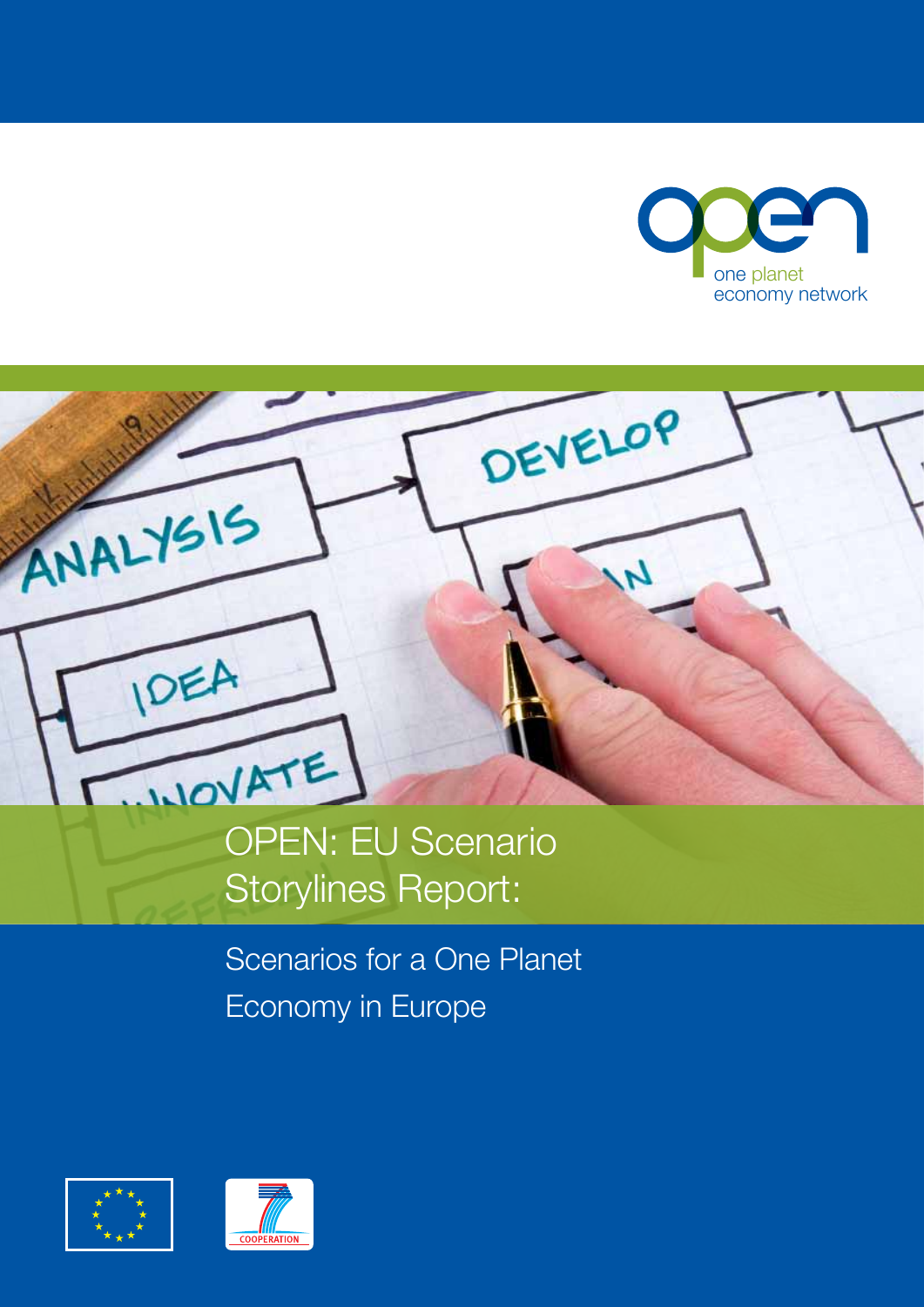OPEN:EU

# OPEN:EU Scenario Storylines Report: Scenarios for a One Planet Economy in Europe

PROJECT REPORT

JULY 2011

**Loni Gardner (Ecologic Institute, Berlin) Ines Omann (Sustainable Europe Research Institute, Vienna) Christine Polzin (Sustainable Europe Research Institute, Vienna) Susanah Stoessel (Ecologic Institute, Berlin) Killian Wentrup (Ecologic Institute, Berlin)**





**7th Framework Programme for Research and Technological Development**

Page **1** of **57** report are the sole responsibility of the One Planet Economy Network and can in no way be taken to The research leading to these results has received funding from the European Community's Seventh Framework Programme (FP7/2007-2013) under grant agreement N° 227065. The contents of this reflect the views of the European Union.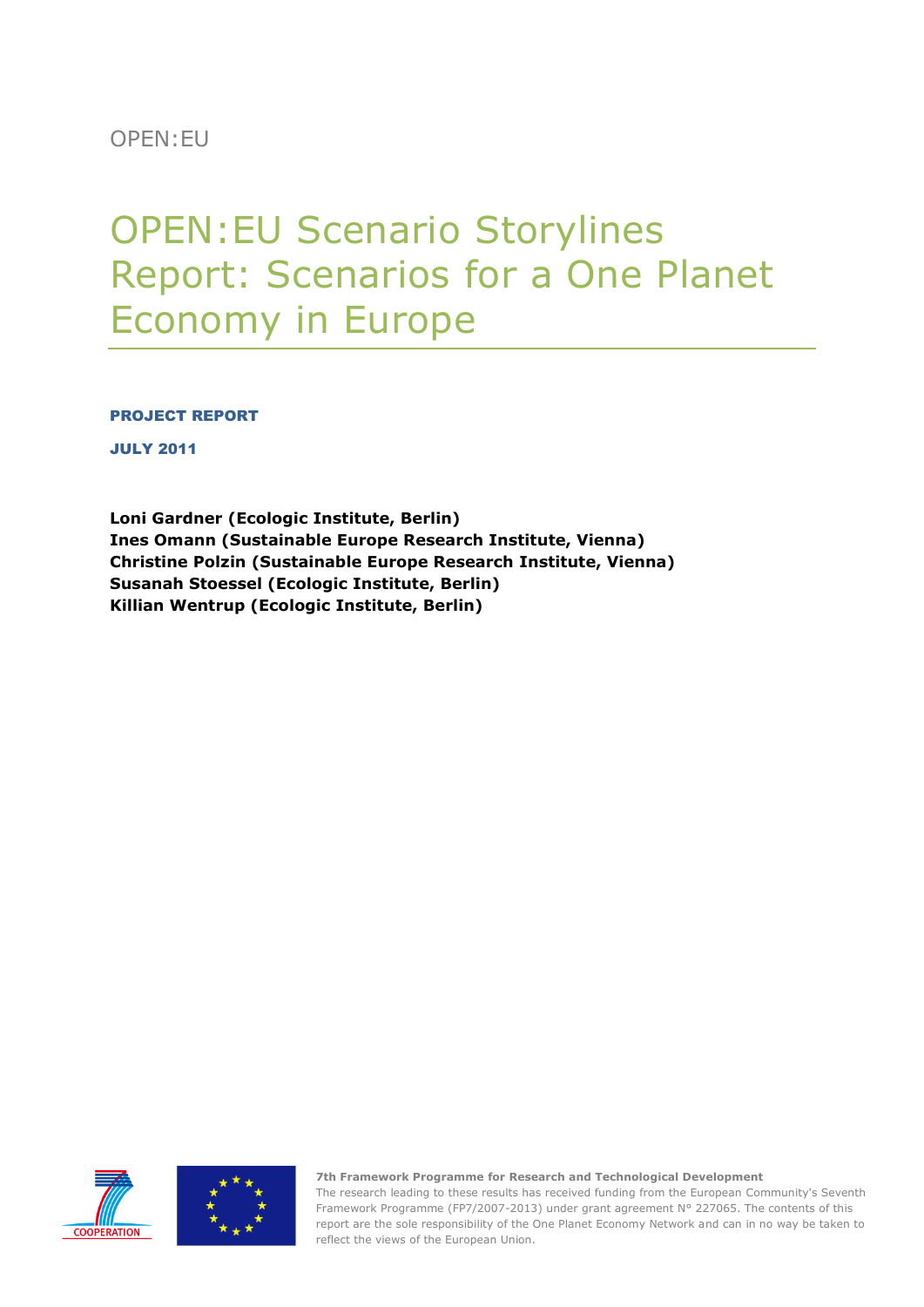## <span id="page-2-0"></span>Acknowledgements

We are grateful to the participants from the September 2010 Scenarios workshop who have provided us with feedback on drafts of the scenario narratives and their policy settings. Their input to the process was of great value and we have taken their subsequent feedback into consideration in further developing these storylines. We would in particular like to thank Chris Baker (independent consultant), Samuela Bassi (IEEP), Gemma Cranston (Global Footprint Network), Willy De Backer (Greening Europe Forum), Jean-Roger Drèze (Federal Department for Health and Environment, Belgium), Rosa Groezinger (Centre on Sustainable Consumption and Production), Martin Kemp (Centre for Alternative Technology), Doris Knoblauch (Ecologic Institute, Berlin), R. Andreas Kraemer (Ecologic Institute, Berlin), Marc Luyckx Ghisi (Business Solutions Europa), Leonardo Mazza (IEEP), Katy Roelich (SEI), Kristian Skånberg (TCO), David Watson (European Topic Centre on SCP) for their thorough feedback on this report. Without their effort, the completion of the project would not have been possible.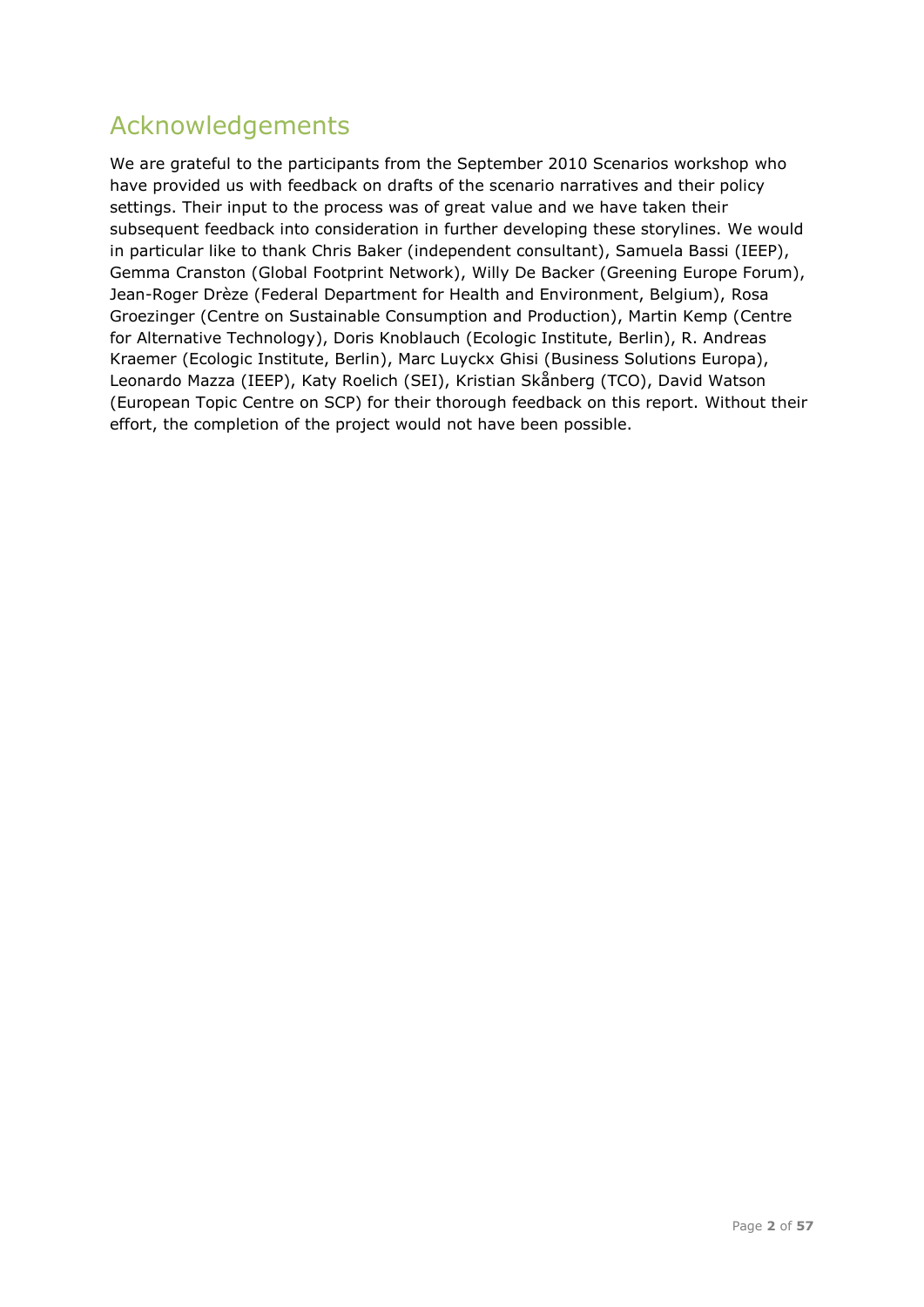## <span id="page-3-0"></span>Contents

| 1. |  |
|----|--|
| 2. |  |
| З. |  |
|    |  |
|    |  |
|    |  |
|    |  |
|    |  |
|    |  |
|    |  |
|    |  |
|    |  |
|    |  |
|    |  |
|    |  |
|    |  |
|    |  |
|    |  |
|    |  |
|    |  |
|    |  |
|    |  |
|    |  |
| 4. |  |
| 5. |  |
| 6. |  |
|    |  |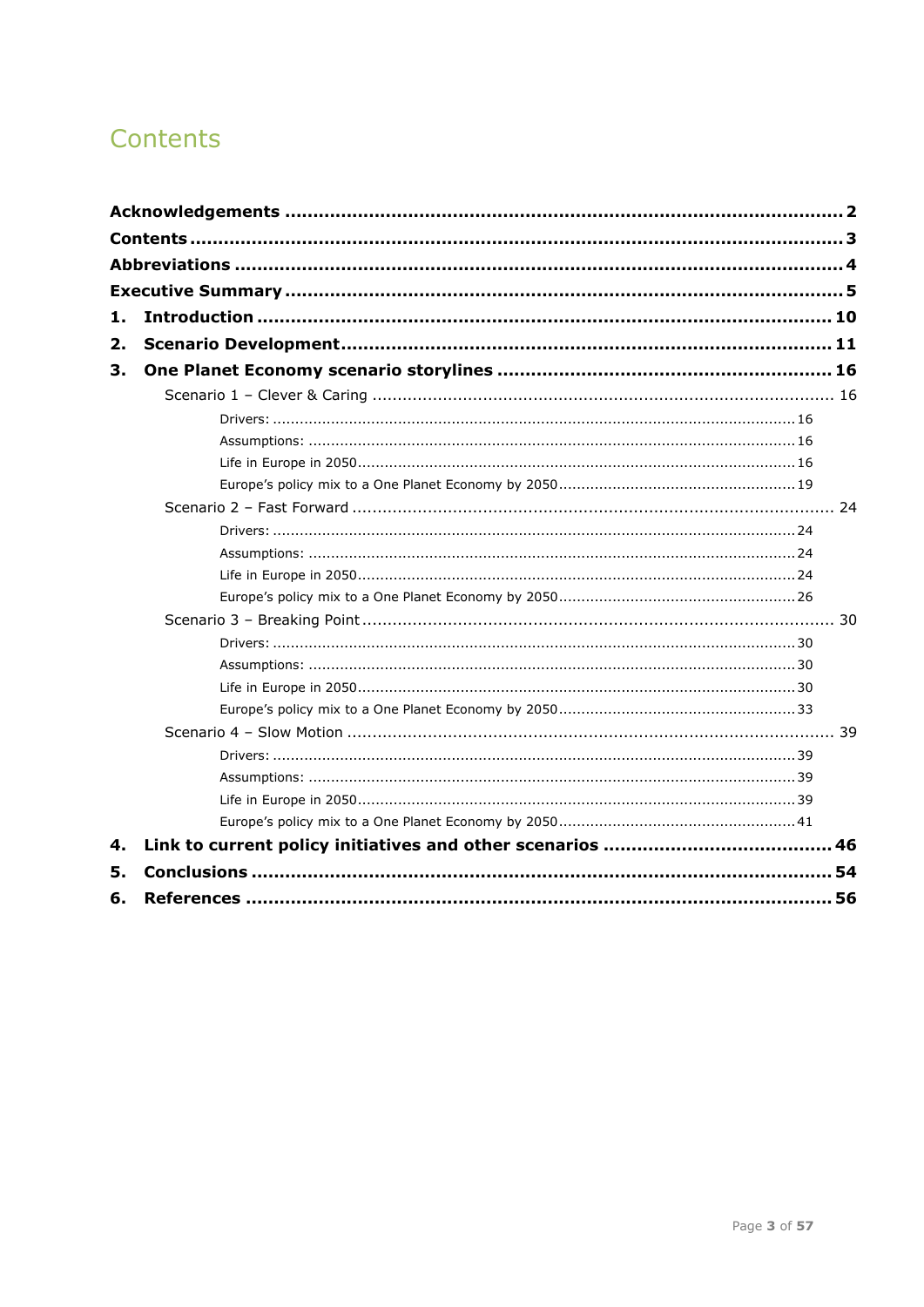## <span id="page-4-0"></span>Abbreviations

| BAP         | <b>Biomass Action Plan</b>                         |
|-------------|----------------------------------------------------|
| CAP         | Common Agricultural Policy                         |
| <b>CCS</b>  | Carbon Dioxide Capture and Storage                 |
| CF          | Carbon Footprint                                   |
| <b>CFP</b>  | Common Fisheries Policy                            |
| CIP.        | Competitiveness and Innovation Framework Programme |
| <b>CSD</b>  | Commission on Sustainable Development              |
| DG          | Directorate General                                |
| <b>DWD</b>  | Drinking Water Directive                           |
| EС          | European Commission                                |
| EET         | Emissions Embodied in Trade                        |
| EF          | <b>Ecological Footprint</b>                        |
| EFTA        | European Free Trade Association                    |
| <b>ETAP</b> | Environmental Technologies Action Plan             |
| <b>ETS</b>  | <b>Emission Trading System</b>                     |
| EU SDS      | European Sustainable Development Strategy          |
| <b>FAP</b>  | <b>EU Forest Action Plan</b>                       |
| GDP         | Gross Domestic Product                             |
| GEI         | Green Economy Initiative                           |
| GFN         | Global Footprint Network                           |
| GHG         | Greenhouse Gases                                   |
| <b>GPP</b>  | Green Public Procurement                           |
| IEEP        | Institute for European and Environmental Policy    |
| <b>IPCC</b> | Intergovernmental Panel on Climate Change          |
| IPR.        | <b>Intellectual Property Rights</b>                |
| <b>MRIO</b> | Multi-regional input-output model                  |
| МS          | <b>EU Member State</b>                             |
| NGO         | Non-governmental organisation                      |
| OPEN:EU     | One Planet Economy Network: Europe                 |
| <b>PCB</b>  | Polychlorinated Biphenyl                           |
| <b>SCP</b>  | Sustainable Consumption and Production             |
| SDS         | Sustainable Development Strategy                   |
| <b>UNEP</b> | United Nations Environment Programme               |
| WEEE        | Waste Electrical and Electronic Equipment          |
| WF          | <b>Water Footprint</b>                             |
| WFN         | Water Footprint Network                            |
| <b>WWF</b>  | World Wide Fund For Nature                         |
|             |                                                    |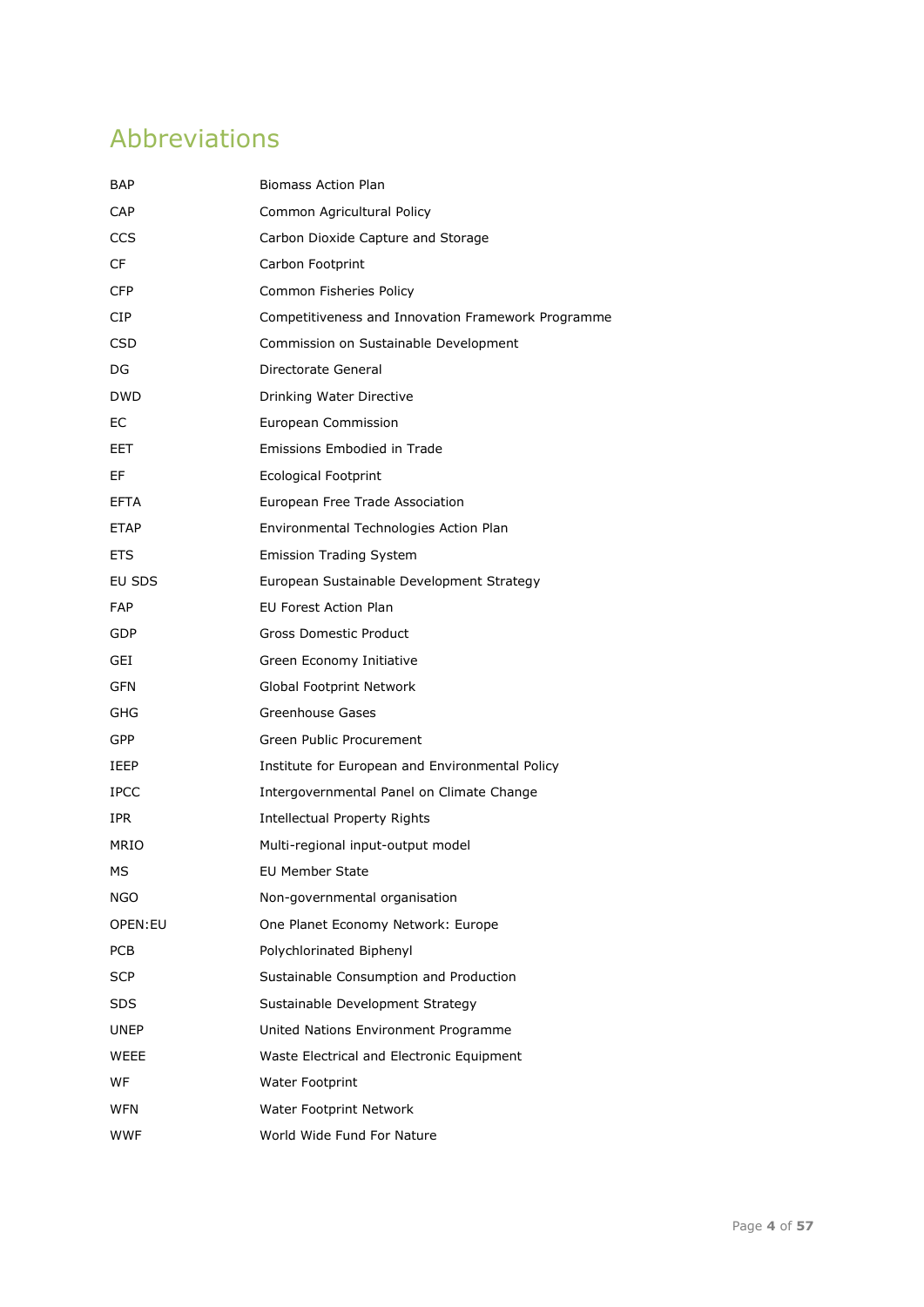## <span id="page-5-0"></span>Executive Summary

-

A set of future scenarios were developed as part of the OPEN:EU project to help support policy makers in thinking about the policy effort needed to transform Europe into a One Planet Economy<sup>1</sup> by 2050. This report provides an overview of the methodology that was used by the project team in the development of the scenarios, and an illustration of how life would be in 2050 in each of the scenarios. It places this scenario exercise in the context of the EU's overarching plan for smart, sustainable and inclusive growth over the coming decades as well as in the perspective of other existing scenario exercises that address similar themes.

There are four narratives that provide alternative, albeit not necessarily ideal, visions of the transition toward a One Planet Economy in Europe by 2050. They present both an illustration of life in Europe in 2050 and the policy settings that are necessary to support the transition to this common end point under different assumptions about the future. The scenarios were developed via a back-casting exercise on the basis of stakeholder input provided during a two-day workshop in September 2010.

Scenario 1, "Clever and Caring", assumes rapid technological change combined with a high level of preparedness to move away from materialism and the traditional focus on economic growth. This enables a relatively painless shift to a high-tech, but more caring, collaborative and sustainable society. In this world, Europeans recognise that sustainable lifestyles are paramount to the continued function of global ecosystems and the livelihood of future generations. Competition has largely been replaced by cooperation. Planned obsolescence of technology has been replaced by planned durability and reuse. The European health and education systems reflect holistic social values. Social innovation<sup>2</sup> flourishes at the neighbourhood, city and regional levels due to robust participatory governance and ample time availability for personal activities. Nearly 95% of farms in the EU are organic or permaculture-based. The financial system is radically different and has broadened its focus from the short-term and profit-driven models of lending to include social and environmental considerations. Energy infrastructure is largely decentralised and flexible.

Scenario 2, "Fast Forward", assumes the economic growth focus of today will continue to be a driving force. The transformation to a One Planet Economy has to be spurred on more aggressively by policies designed to maximise the potential of technological innovation to improve resource efficiency, to constrain overall consumption and to deal with global distributional issues. Without a "green tech revolution" and strong political action, Europe would have been unlikely to stay within the limits of a One Planet Economy, and there would have been a high risk of social and economic instability at global and regional levels. About 70-80% of Europeans live in a highly modern city in high-tech accommodation located in close proximity to work and personal, social and community services. Improvements in energy efficiency have helped drive the decoupling of energy use from economic growth between 2011 and 2050 beyond current trends (in transport, for example, there has been a large-scale reduction on the dependency on

<sup>&</sup>lt;sup>1</sup> A One Planet Economy is an economy that respects all environmental limits and is socially and financially sustainable, enabling people and nature to thrive.

 $2$  A social innovation is a novel solution to a social problem that is more effective, efficient, sustainable, or just than existing solutions and for which the value created accrues primarily to society as a whole rather than private individuals (Phills, et al., 2008, p. 36).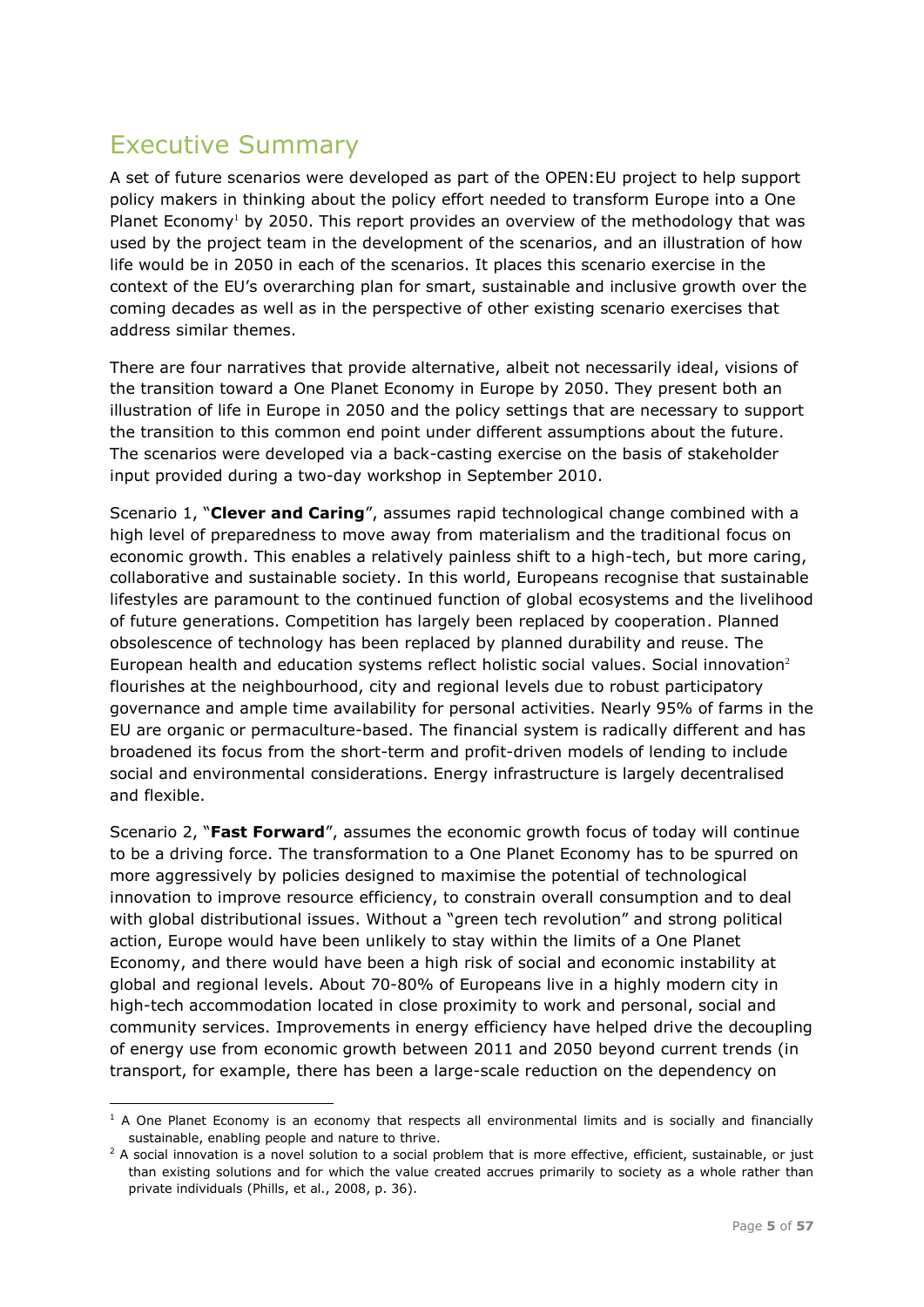fossil fuels). While energy demand in Europe has increased compared to 2011, by 2050 there is almost full decarbonisation of the power sector and a large scale switch to renewable electricity in the heat and transport sectors). Competition has catalysed a transformation of the global economy into one centred on low-impact growth and development, operating under a system of global production zoning.

Scenario 3, "**Breaking Point**", combines slow technological change and an enduring growth focus in people's mindset about development. The prices of high-impact goods and services have reached levels that are unaffordable for many people in society. Society is strongly divided by a large social gap between those who can and those who cannot afford an affluent lifestyle. This world is characterised by greater inequality and tension and it is more prone to conflict, which is exacerbated by political and resourcerelated uncertainty shocks and vicious competition for resources. These shocks eventually force this unwilling world to decrease its consumption levels and institute severe policies in order to meet the One Planet Economy goal by 2050. Since only limited gains in resource efficiency are possible through technological solutions, the emphasis has been on changing consumption behaviour. There has been a renewed shift to a more labour-intensive economy with greater food production within the EU for internal consumption, driven by the high prices of energy and other inputs and the fierce competition in world markets for increasingly scarce raw materials. Both imported and domestically produced goods are expensive. Prices for services are also generally high, and nearly every aspect of European life is heavily regulated to control demand and force conservation and efficiency measures.

Scenario 4, "Slow Motion", illustrates a more equitable transformation, with the vast majority of people embracing a "back to basics" and "doing more with less" lifestyle. Technological innovation does not play as great a role in enabling the shift to a One Planet Economy as in Scenarios 1 and 2. Instead, Europeans quickly learn to make the most of today's available technologies, to collaborate more, and to share limited resources more effectively. In this world, most Europeans have embraced frugality, simplicity and sustainability as core lifestyle choices. Average working hours are roughly half as long as they were in 2011. The average European walks, rides a bike or uses state of the art public transport rather than private road vehicles. The EU's economy is reflective of "greened" societal values and has become famous for its Beyond-GDP approach. In business, cooperation and knowledge sharing are more important drivers than competition, resulting in a more limited amount of innovation and growth but a more stable, albeit more insular, economy. Demand for imported goods is low due to large-scale de-materialism and self-sufficiency and due to high trade barriers or tariffs for products and services with high environmental and social harm. Notwithstanding this "ethical" trade policy, Europe actively engages with the global community to promote peace, fair trade, and eliminate trade barriers for technologies that maximise resource and energy use efficiencies.

Table 1 summarises the defining characteristics of the four scenarios.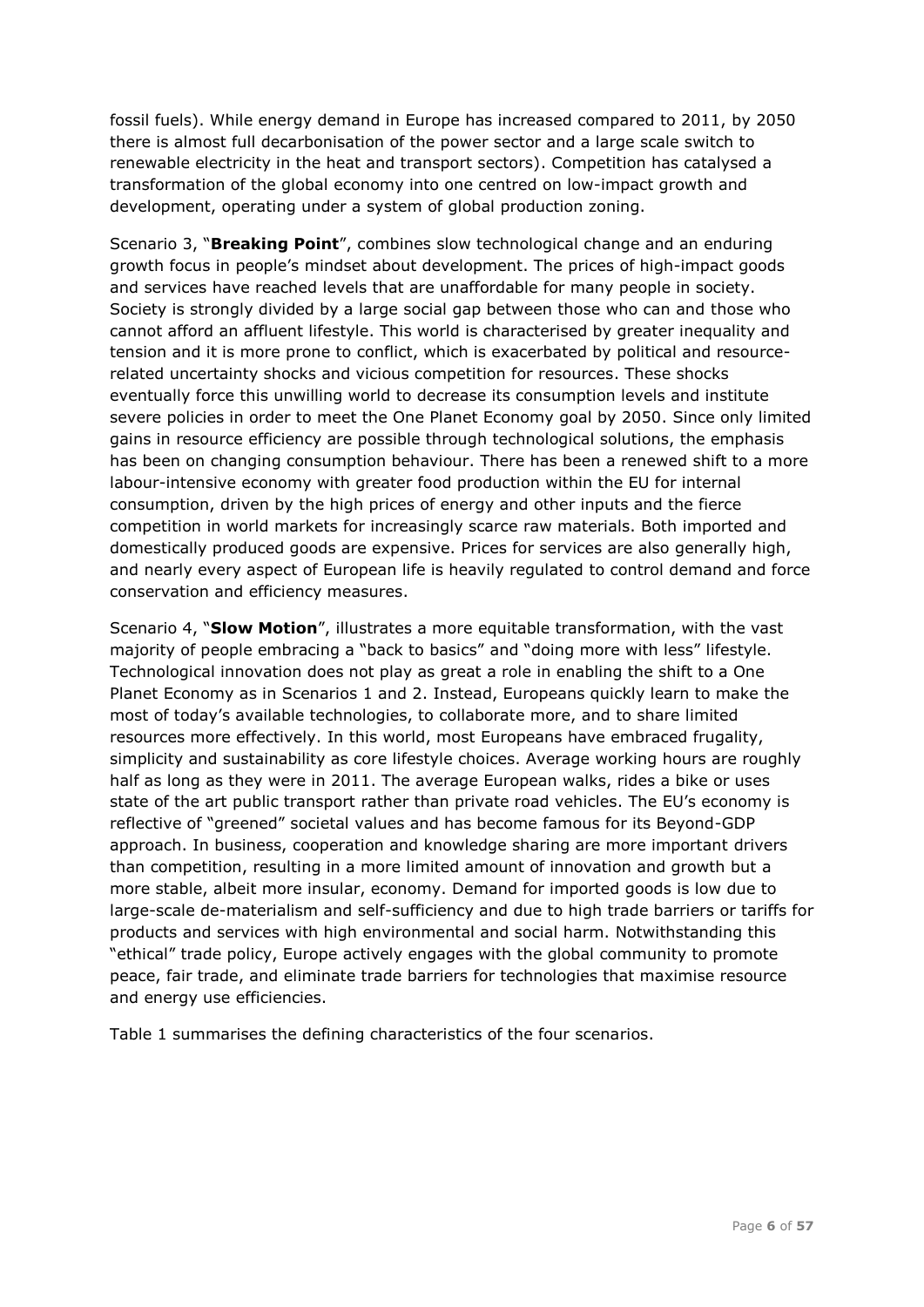### **Table 1 Defining characteristics of the OPEN:EU scenarios**

|                    | <b>Clever and Caring</b>                                                                                                                                                                                                                                                                                                                                                                  | <b>Fast Forward</b>                                                                                                                                                                                                                                                                                                                                                                      | <b>Breaking Point</b>                                                                                                                                                                                                                                                                                                                                                                                                                                                                                  | <b>Slow Motion</b>                                                                                                                                                                                                                                                                                                                                                                                                                                                                                                           |
|--------------------|-------------------------------------------------------------------------------------------------------------------------------------------------------------------------------------------------------------------------------------------------------------------------------------------------------------------------------------------------------------------------------------------|------------------------------------------------------------------------------------------------------------------------------------------------------------------------------------------------------------------------------------------------------------------------------------------------------------------------------------------------------------------------------------------|--------------------------------------------------------------------------------------------------------------------------------------------------------------------------------------------------------------------------------------------------------------------------------------------------------------------------------------------------------------------------------------------------------------------------------------------------------------------------------------------------------|------------------------------------------------------------------------------------------------------------------------------------------------------------------------------------------------------------------------------------------------------------------------------------------------------------------------------------------------------------------------------------------------------------------------------------------------------------------------------------------------------------------------------|
| assumptions<br>Key | · Quality-driven mindset<br>towards development<br>• Dynamic technological<br>innovation                                                                                                                                                                                                                                                                                                  | . Quantity-driven mindset<br>towards development<br>• Dynamic technological<br>innovation                                                                                                                                                                                                                                                                                                | • Quantity-driven mindset<br>towards development<br>• Technological stagnation                                                                                                                                                                                                                                                                                                                                                                                                                         | • Quality-driven mindset<br>towards development<br>• Technological stagnation                                                                                                                                                                                                                                                                                                                                                                                                                                                |
| Key features       | • People have voluntarily<br>become more socially<br>responsible and<br>environmentally aware in<br>their lifestyles and act less<br>selfishly<br>• Planned obsolescence of<br>technology has been<br>replaced by planned<br>durability and reuse<br>• Energy infrastructure is<br>largely decentralised and<br>flexible.<br>• Competition has largely<br>been replaced by<br>cooperation | • Aggressive policies to stay<br>within the boundaries of a<br>OPE despite ongoing growth<br>focus and to deal with<br>global distributional issues<br>• Global production zoning<br>• Mix of regulation, taxation<br>and innovation delivered<br>massive efficiency gains,<br>decarbonisation of power<br>sector and shift to<br>renewable electricity use for<br>transport and heating | • European society is strongly<br>divided, a large gap exists<br>between rich and poor<br>• The costs of new<br>technologies did not fall<br>rapidly enough and new<br>technologies were not<br>deployed quickly enough to<br>avoid energy shortages<br>• Scarcity of resources leads<br>to global resource conflicts<br>• Shareholder profits<br>dominate over stakeholder<br>values<br>• Nearly every aspect of life is<br>eventually regulated by the<br>state to address spiralling<br>consumption | • Prices are strong drivers<br>towards resource efficiency<br>and sufficiency<br>• Collaboration and<br>knowledge sharing are more<br>important forces than<br>competition in business<br>• Dynamic social innovation<br>increases human<br>capabilities, welfare and<br>environmental sustainability<br>• Culture of repair and reuse,<br>reinforcing a strong circular<br>economy<br>• Holistic approach to<br>education: self-awareness,<br>environmental awareness,<br>spiritual and community<br>values play a key part |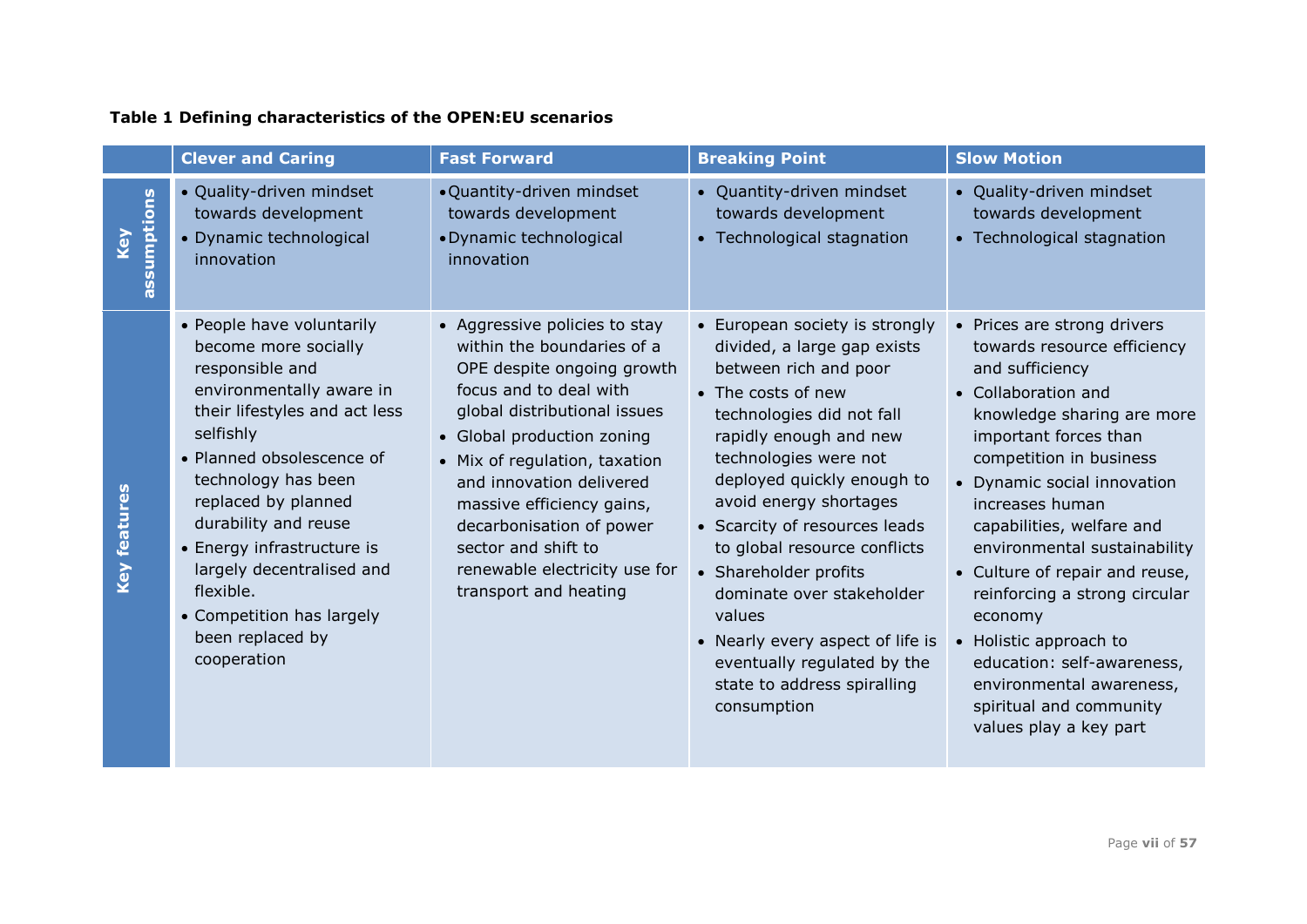- **Economy**: Environmental pricing reform
- **Labour**: guaranteed minimum "living" wage; mandated phased-in limits on maximum paid weekly working hours
- **Resources**: footprint tax, advanced labelling, household waste measures
- **Energy**: advanced fossilfuel power plants are successfully deployed along with a large-scale roll-out of renewables; strong carbon pricing and energy efficiency schemes
- **Trade**: Extra-EU investment in low carbon development; global benefit-maximising trade policies aimed at high impact trade sectors; GMO food import ban
- **Economy**: focus on spurring strong competition for eco-innovation
- **Labour**: guaranteed minimum "living" wage across the EU
- **Resources**: Personal resource and emissions allowances , footprint tax
- **Energy**: Carbon pricing, smart metering, ban on conventional vehicles
- **Trade**: preferential trade with countries with the lowest footprint intensity
- **Economy**: shift in the tax burden from labour to resources
- **Welfare**: strong measures to control population growth
- **Labour**: Progressive income taxation to curtail excessive demand and provide funds for R&D investment.
- **Resources**: Personal resource and emissions allowances , footprint tax, meat tax; strong measures to foster "reduce, reuse, recycle"
- **Energy**: highest carbon prices of all scenarios and aggressive "at the pump" petrol taxes
- **Trade**: strong restrictions
- **Economy**: transition to a beyond-GDP model, helped by OPE indicators
- **Labour**: guaranteed minimum "living" wage; limits on weekly working hours; 2 years of community service
- **Resources**: footprint tax, advanced labelling, household waste measures
- **Energy**: carbon tax replaces cap and trade; phase out of inefficient appliances
- **Agriculture**: Measures to achieve 95% organic farming / permaculture production
- **Trade**: fuel import policy, GMO food import ban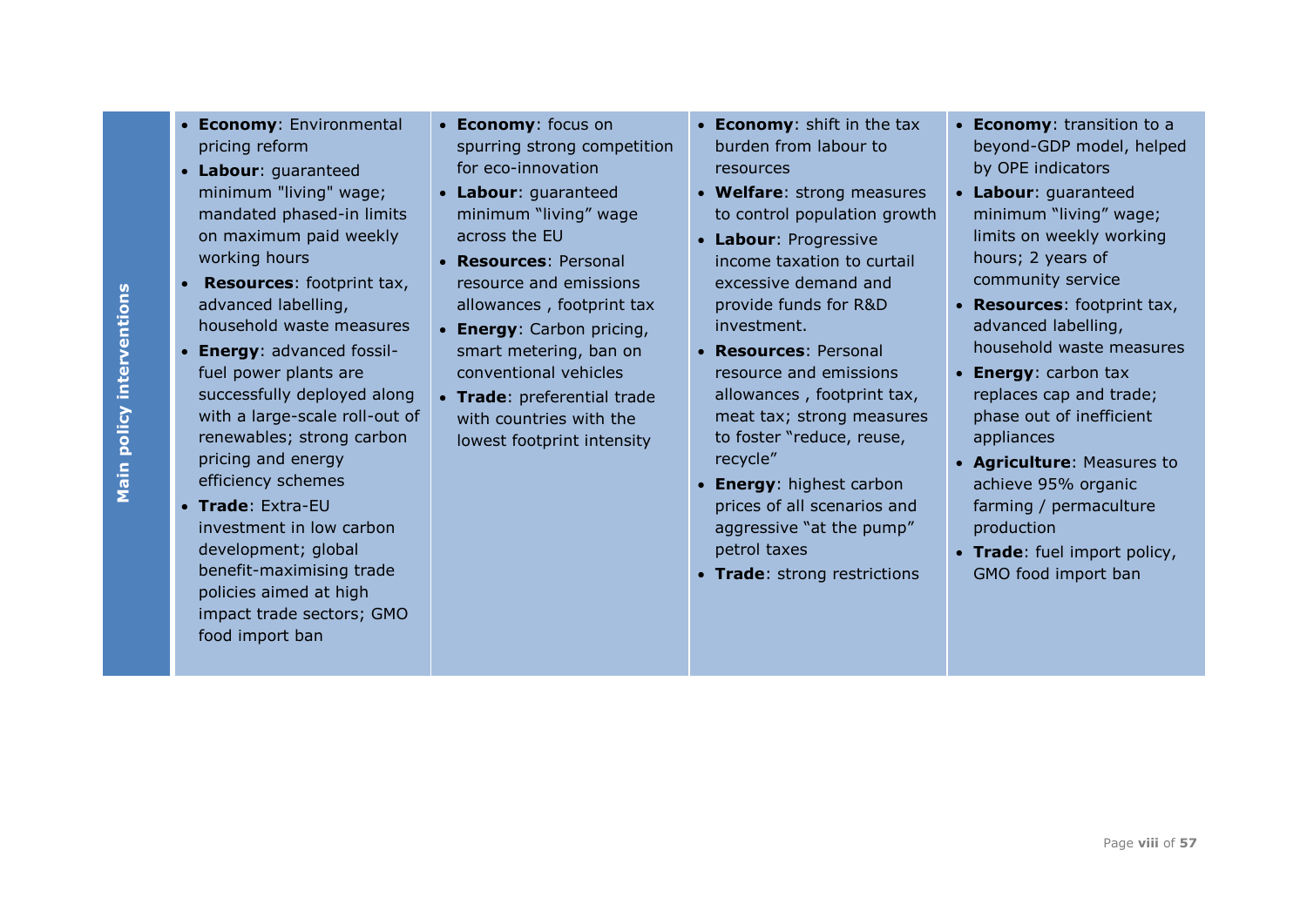Ultimately, the aim of the scenarios is to help policy makers understand what kind of effort is necessary to achieve the transformation towards a One Planet Economy and encourage them to take decisions that will deliver on this goal. Even though the future is inherently unpredictable, scenarios can provide a frame for creative discussion about how the major developments needed toward a One Planet Economy might take place and what their implications are for policy makers. The scenarios also aim to engage other stakeholders such as producers and consumers by helping them to imagine different futures and their potential role within these.

Following stakeholder feedback on the outputs of the scenario workshop, effort was taken to elaborate four distinct future scenarios, which all reach the One Planet Economy goal, but do so in different ways. The value in presenting differentiated scenarios is enhanced exchange and dialogue, hopefully leading to action by policy makers in guiding Europe's future.

The associated policy settings presented for each scenario are not intended to be comprehensive, but rather to outline indicative policies for each given scenario in light of the drivers at play. Thus, while all scenarios will deploy demand side measures, for example, these measures will be featured in greater detail in scenarios 2 and especially 3, which must work harder to suppress demand with available technology.

Following the qualitative development of the four scenario narratives and their associated policy settings, the scenarios are being modelled and analysed within the EUREAPA tool to quantify the potential impacts on the Footprint Family of indicators. The results of this quantification and modelling exercise will be presented in a separate report by the Stockholm Environment Institute (SEI).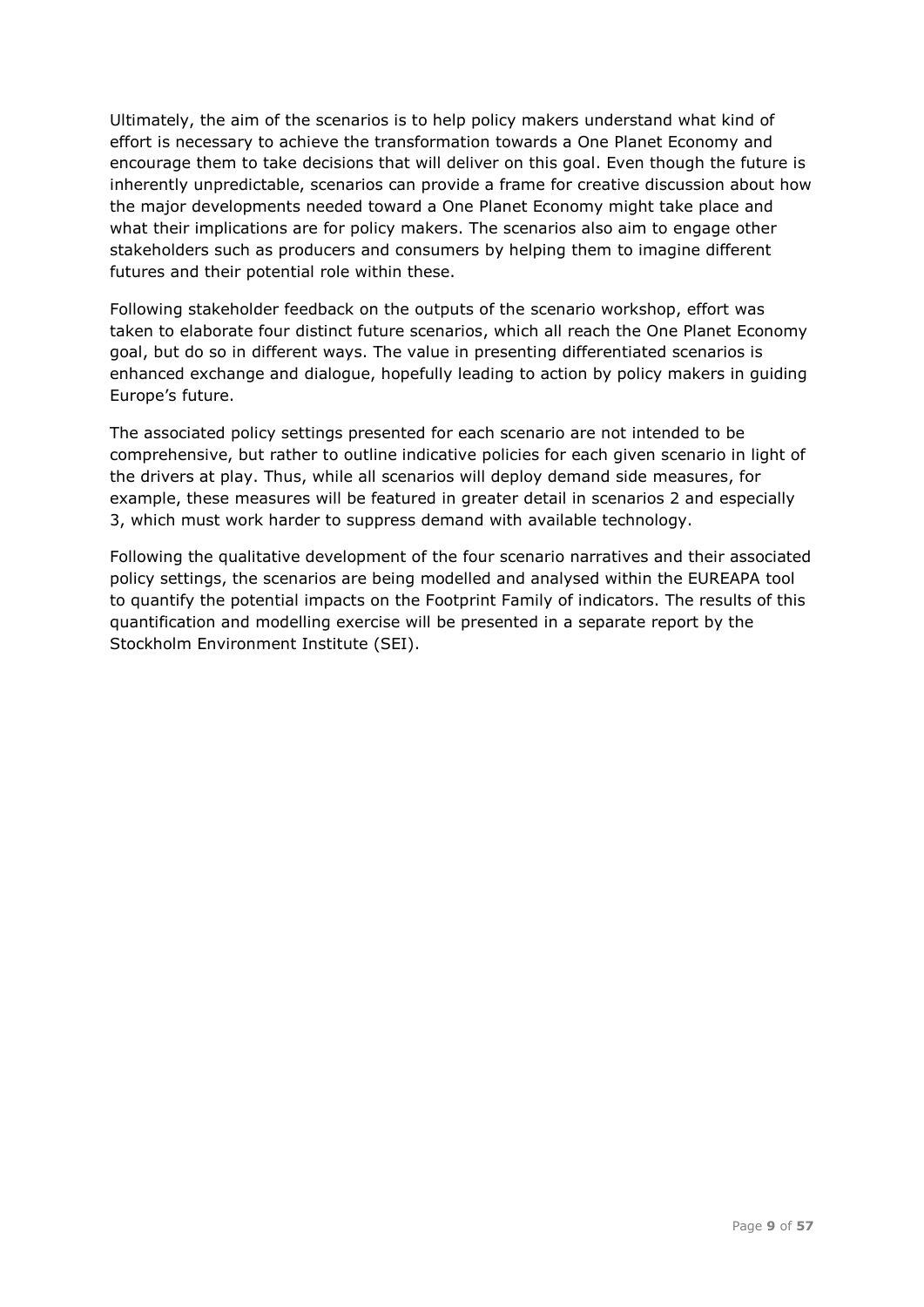## <span id="page-10-0"></span>1. Introduction

The OPEN:EU project<sup>3</sup> centres on the goal of transitioning Europe to a One Planet Economy<sup>4</sup> by 2050 and understanding what it would take to make this transformation. Firstly, the aim is to support policy makers in their thinking about what kind of effort is necessary and how effective different policy settings are likely to be in transforming Europe into a One Planet Economy. Secondly, the aim is to assist policy makers by providing them with a practical tool for illustrating the magnitude of the impact of different policy decisions on delivering on this goal.

To this end, the project team has brought together a set of three Footprint indicators (Ecological, Carbon, and Water) to measure the EU's progress toward the goal of a One Planet Economy. The Footprint Family of indicators - when integrated and combined within the EUREAPA tool - allows policy makers to measure the impact of consumption and production on key environmental pressures and compare this to relevant thresholds or benchmarks.

The problem to be addressed is quite clear: in a business-as-usual scenario, the world as a whole would need 2.5 planets to sustain the environmental impact associated with the consumption and production of goods and services in the EU today (Moore et al., in press). Understanding how to tackle this problem is less clear. The policy interventions needed over the next 40 years to arrive at a One Planet Economy depend on multiple interrelated factors influencing consumption and production patterns in Europe. For example, where consumption is concerned, there is considerable uncertainty and complexity due to the nexus between economic development, human behaviour, technology and governance – all of these factors influence consumption patterns, which are also strongly linked to cultural and social identity.

This report shows how the OPEN:EU project addressed these uncertainties through the development and analysis of different hypothetical but plausible future scenarios, characterising the future and its shifting variables through structured, but imaginative thinking. The OPEN:EU scenarios were created based on a participatory process involving stakeholders of the OPEN:EU project in September 2010.

Section 2 of this report describes the purpose, methodology and process of scenario development undertaken for the OPEN:EU project. Section 3 contains the detailed storylines and policy measures of the four scenarios. Section 4 explores the link between the OPEN:EU scenarios and other existing related scenarios and overarching policy strategies.

<sup>3</sup> http://www.oneplaneteconomynetwork.org/

<sup>4</sup> A One Planet Economy is an economy that respects all environmental limits and is socially and financially sustainable, enabling people and nature to thrive.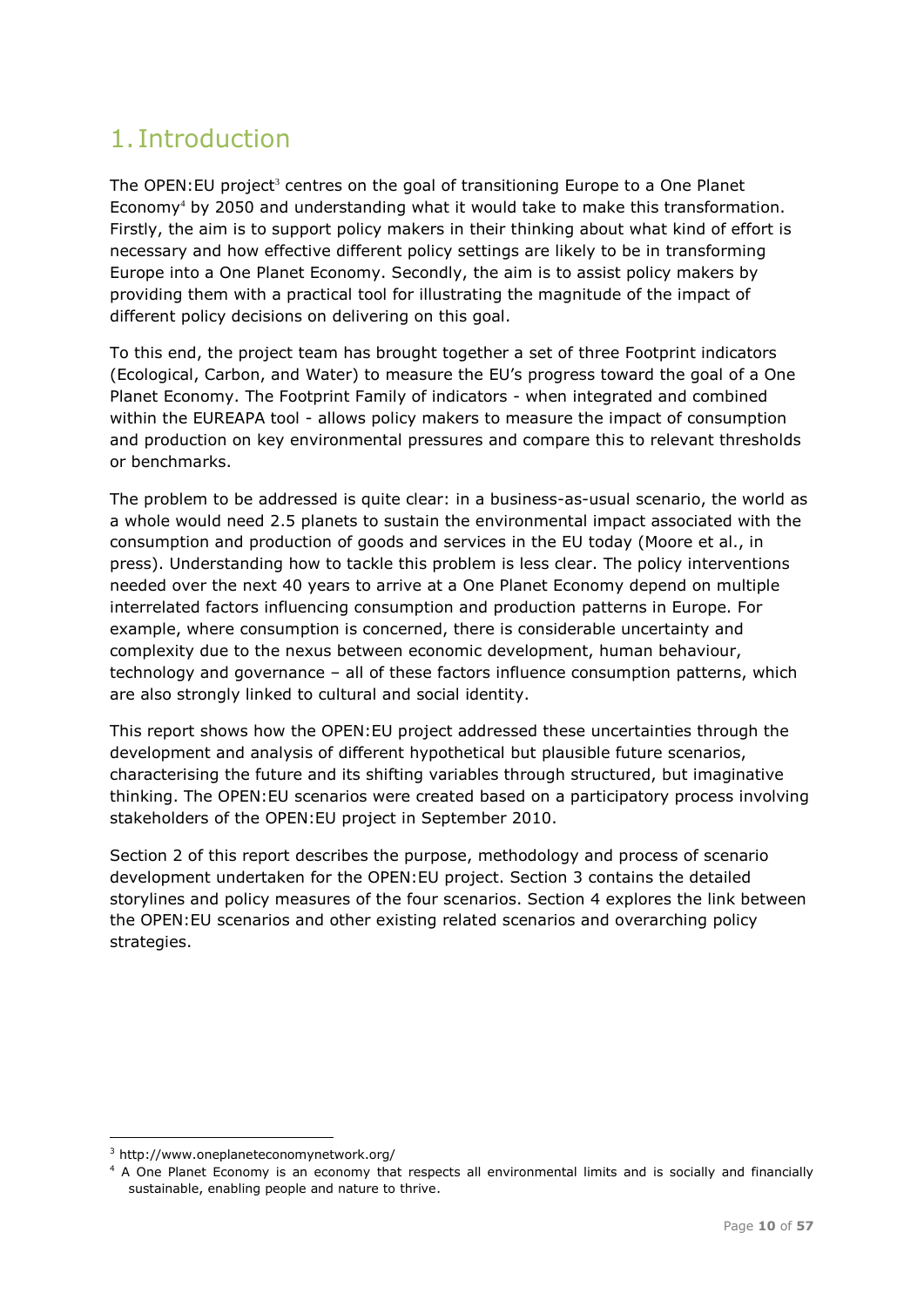## <span id="page-11-0"></span>2.Scenario Development

### What are scenarios?

Scenarios can be defined as 'plausible and often simplified descriptions of how the future may develop based on a coherent and internally consistent set of assumptions about key driving forces and relationships' (Millennium Ecosystem Assessment 2005). Thus, a scenario consists of the end-state (an image of the future or a vision) and of the path by which this is reached.

Storylines are the qualitative and descriptive component of such scenarios. They reflect the assumptions about drivers of change and describe the consequences or outcomes of a scenario. Scenario storylines aim to open our eyes to different ways of perceiving the world. It is important to note that scenarios are not meant to be predictions and that ‗they do not seek truth' (Rounsevell and Metzger 2010). They ‗explore the possible, not just the probable, and challenge their users to think beyond conventional wisdom' (UNEP and IISD 2007, 5).

### Developing scenarios

A range of methods are available for producing scenarios (see for example Van Notten, et al. 2003; Börjeson et al. 2006; Bishop et al. 2007). In order to understand the reasoning behind developing the OPEN:EU scenarios, it is essential to understand the difference between backcasting and forecasting.

#### **Backcasting versus forecasting**

Scenarios can either be created as "forecasts", describing how alternative futures might develop from current conditions and driving forces (*What if...?*), or as "backcasts", which start with an image of the future and aim to find plausible development pathways for getting there (*How could…?*). Rather than focusing on current trends and conditions, backcasting takes as its starting point a desirable resolution to the problem at hand. This approach is typically applied to complex long-term issues, involving various aspects of society and its environment, when there is a need for a major change (i.e. the target seems unreachable if current trends continue), and when the time horizon is long enough to allow considerable scope for deliberate action (Dreborg 1996). The process of developing a descriptive image of the future can also be helpful in broadening the perspectives of the participants involved in the scenario building exercise by helping them to envisage the end goal and beginning to imagine the implications of achieving it, i.e. the concept of a One Planet Economy (or more broadly, sustainability).

### Why create scenarios for a One Planet Economy in Europe?

The aim of the One Planet Economy Network is to help transform Europe to a One Planet Economy by 2050. Given the long timeframe (up to the year 2050), the wide range of factors and the complex interrelationships between these factors, often involving feedback loops, the degree of uncertainty in any attempt to predict future outcomes would be very high.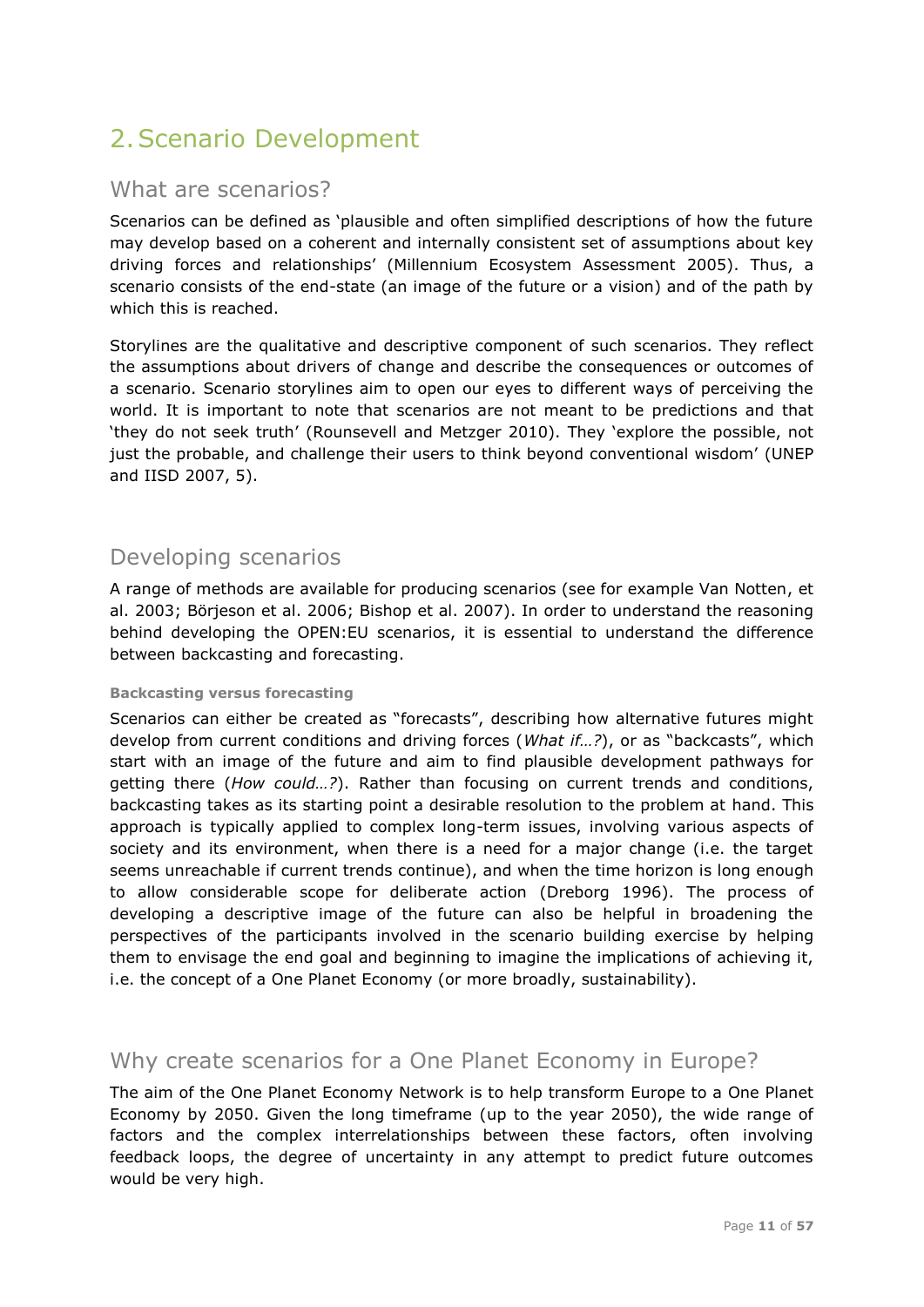To try to address this uncertainty and complexity we have developed scenarios that describe different ways in which consumption and production patterns in Europe might change towards 2050. The ultimate aim of the scenarios is to provide better policy support and to stimulate engagement in the process of change. Specific objectives are to:

- help policy makers understand the changing patterns of consumption and production and the reasoning behind such changes;
- show a wide range of measures which can help deliver a One Planet Economy, even under difficult circumstances (e.g. stagnant slow-down in technological innovation combined with an ongoing growth-driven mindset);
- identify key branching points where policy interventions could be particularly influential in determining the future development of consumption and production patterns;
- help policy makers understand the relative importance of different policy measures for reaching a One Planet Economy; and
- raise awareness, stimulate discussion and foster creative thinking (challenging the conventional wisdom and encouraging policy makers to think outside the box).

This scenario exercise also serves to test the robustness of currently discussed policy approaches in meeting the One Planet Economy goal. By examining a range of plausible futures involving different assumptions, we can begin to identify which kinds of policy interventions are most likely to help achieve a One Planet Economy in the EU and start to quantify the potential effects of these interventions (via the modelling of scenarios using the EUREAPA tool).

### Scenario Development Methodology in the OPEN:EU project

The OPEN:EU scenarios were developed following a well-established methodology produced by UNEP (UNEP, IISD 2007). This methodology has a strong focus on participation, which helps to:

- Access local or specialised knowledge;
- Gather varied perspectives and avoid developer bias;
- Create buy-in so people are more likely to use the results; and
- Actively engage the target audience.

The OPEN:EU scenario framework was developed with stakeholders at a two-day workshop in Brussels in September 2010. It involved selecting drivers with critical uncertainties and then using these drivers to develop a scenario framework.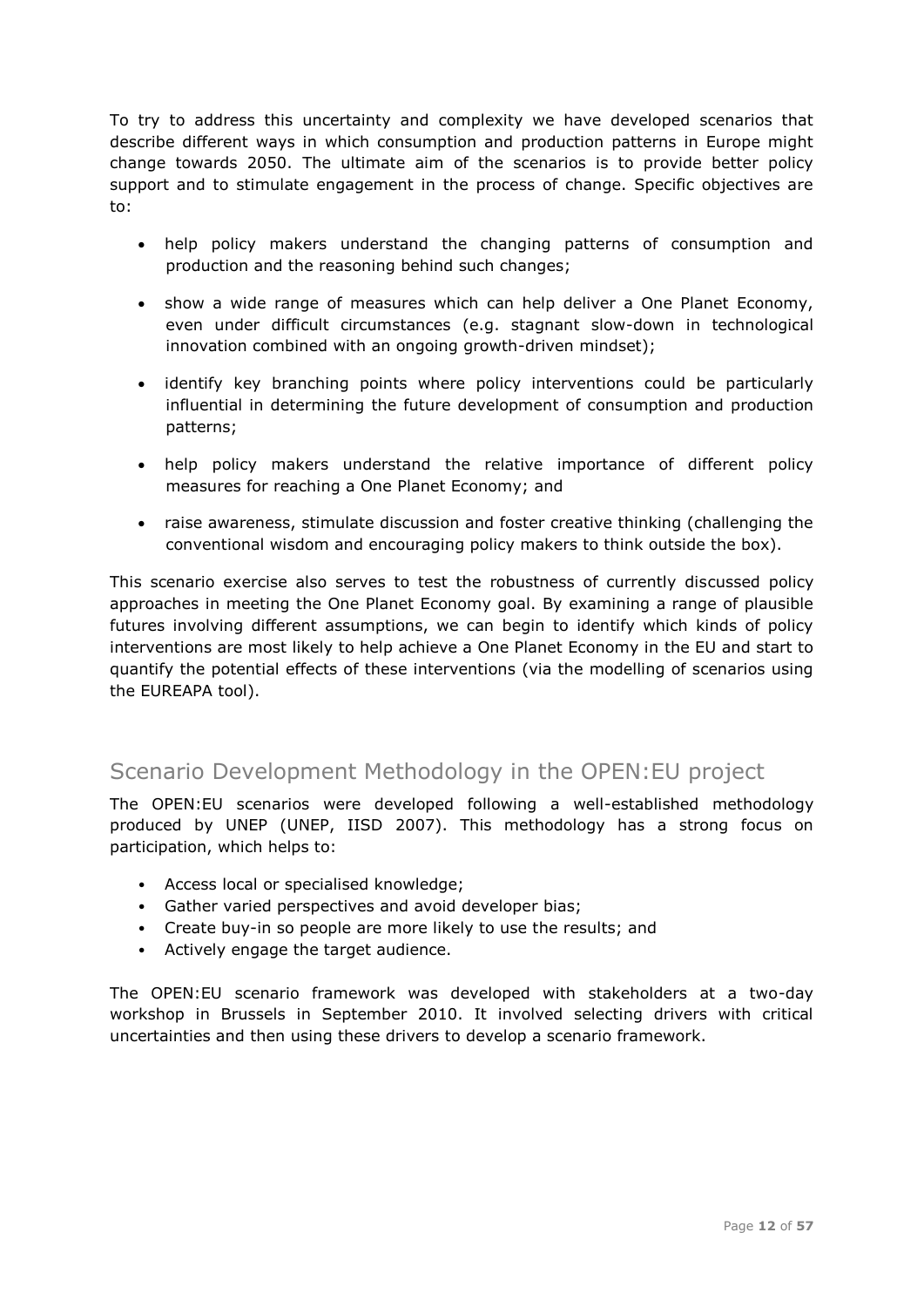#### The process was divided into three stages:

#### **1. Clarifying the purpose and structure of the scenario exercise**

Careful planning in the early stages of scenario development is essential to ensure the quality of any scenario exercise. This stage of work included clarification of why we are building the scenarios, the issues to be addressed (i.e. future development of consumption and production patterns in Europe) and defining the vision for the scenarios (i.e. a One Planet Economy in Europe by 2050).

#### **2. Laying the foundation for the scenarios – creating a scenario framework**

The future development of consumption and production patterns in Europe depends on the interaction of many different driving forces. Stakeholder input is essential at this stage to making sure the foundations of the scenarios take into account as many perspectives as possible. Expert stakeholders participating in the OPEN:EU scenario development workshop were asked to work in groups to identify potential trends and dynamics in drivers, as well as uncertainties associated with the trends and drivers that are especially important in determining how the future evolves, but whose future development is highly unpredictable. From an initially large number of driving forces, participants agreed on two that they considered as being the most "critical uncertainties" in determining how the future development of consumption and production in Europe evolves – these are:

- a) **The momentum of technological innovation**: ranging from dynamic to stagnant. For example, advances in electricity generation technologies could either be more or less rapid, with implications for the cost and availability of alternative options in the future and the ease of reducing the EU's carbon footprint to that of a One Planet Economy.
- b) **The motivating mindset behind the economic development paradigm:** ranging from quality-of-life-driven to growth-driven. For example, the individual could see maximising income growth as more or less important compared with other nonfinancial forms of utility, with implications for the consumption of material goods and the ease of reducing the EU's impact across the Footprint Family.

These two uncertainties were chosen by the participants as being the two driving forces behind the scenario framework. The OPEN:EU scenario framework plots the two uncertainties on two axes to create a matrix of four unique scenario quadrants, representing four sets of conditions within which consumption and production patterns in Europe could develop to 2050. This framework is presented in Figure 1 below.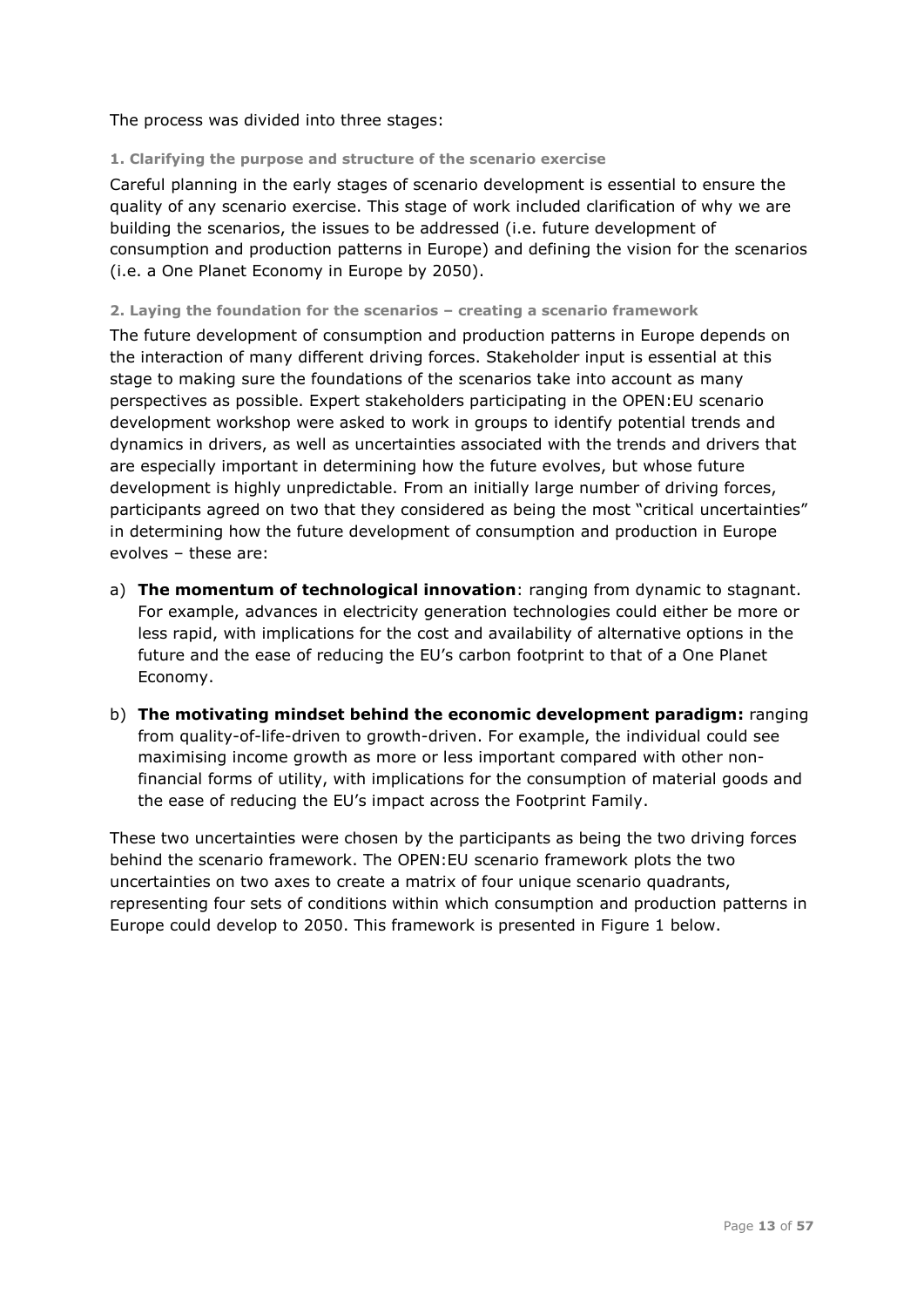#### Figure 1 The OPEN:EU Scenario Framework



Each scenario proposes one possible way in which the uncertainty surrounding a) the momentum of innovation and b) the motivating mindset behind the development paradigm in Europe could resolve over the course of time to 2050. Based on each scenario's assumptions of how these drivers will evolve and how their evolution will influence the environmental impact of consumption and production in Europe over the next 40 years, a set of policies – or a policy mix – was developed for each scenario, representing the steps that may be necessary to bring Europe to a One Planet Economy under these conditions.

#### **3. Developing the narratives and policy settings**

The third stage involves imagining life in Europe in 2050 for each of the four different futures created by the scenario framework. To do this, we developed a detailed, qualitative description of each scenario "world", presenting a plausible picture of how our current world could evolve into the future under each of the four sets of assumptions about how the two critical uncertainties will evolve. These storylines focus mainly on describing what life could look and feel like in 2050 and are presented in Section 3.

None of these future worlds will come about without active participation and without policy interventions to help steer future developments in desired directions. We therefore developed a policy mix for each scenario to describe the policy path that would lead to each particular version of the future. This involved reviewing a wide range of relevant EU policy, strategy and related scenario documents to gather a range of ideas for specific policy settings that could be applied to the scenarios. The spectrum of policy areas considered included: broad economic policies; welfare, labour and income taxation; education, media and culture; consumption and waste; industrial policy; agriculture and land use; water resources; energy and transport; and trade and geopolitics.

A particularly challenging aspect of this exercise is to be sure that the different policy settings (type of policy and strength of application) for each of the scenarios are logical and consistent, both in themselves and with respect to their sister scenarios. While the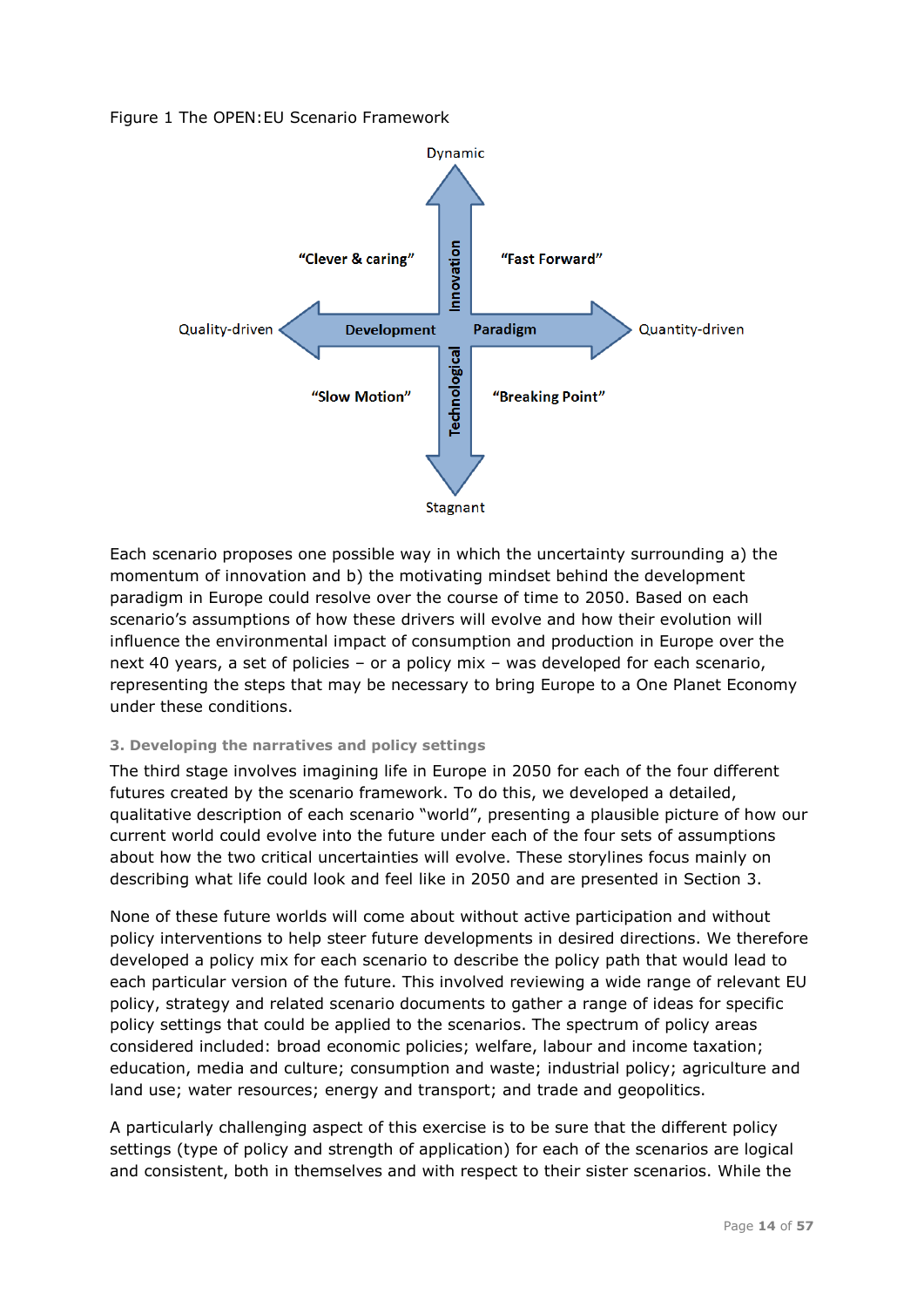policy settings would ideally be *plausible*, it is not important for them to be *probable*. The aim was to define policy pathways to a level of detail that will allow us to model them in the EUREAPA tool and thereby check the consistency of the qualitative scenarios and whether the envisioned policy pathways could in fact brings us back within the limits of the planet's regenerative capacity. Given the constraints of this exercise, it was not possible to undertake the type of detailed analysis that would be required to define the hypothetical policy pathways to a high level of precision. However, the experimental exercise can still yield valuable insight into the inherent synergies and tradeoffs between the issues and their policy responses.

#### **4. Modelling the scenarios**

The qualitative part of the scenario development is followed by an iterative modelling exercise to model effect of the policy measures for the four scenarios. For the modelling, a new software tool, called EUREAPA, was developed, which for the first time brings together three footprint indicators (the Ecological Footprint, the Water Footprint and the Carbon Footprint). The EUREAPA tool was used to quantify the change in the Footprint indicators as a result of the changes to consumption and production brought about by each scenario's policy mix.

Testing the policy interventions with the model will help to determine the feasibility, effectiveness and robustness of particular policies (including combinations of policies) in reaching the One Planet Economy goal across the range of scenarios.

As stated earlier, there is an iterative process between Step 3 and Step 4. The nature of the scenario development exercise is such that it is impossible to know at the outset if the individual scenarios and combined policy settings will be effective at reaching the end goal (a One Planet Economy in 2050). It may be necessary to reconsider certain assumptions and policy settings within one or more of the scenarios if the modelling exercise reveals that it is impossible to reach a One Planet Economy on the basis of the initial settings. This report does not include the results of the modelling exercise, which is being conducted in July 2011.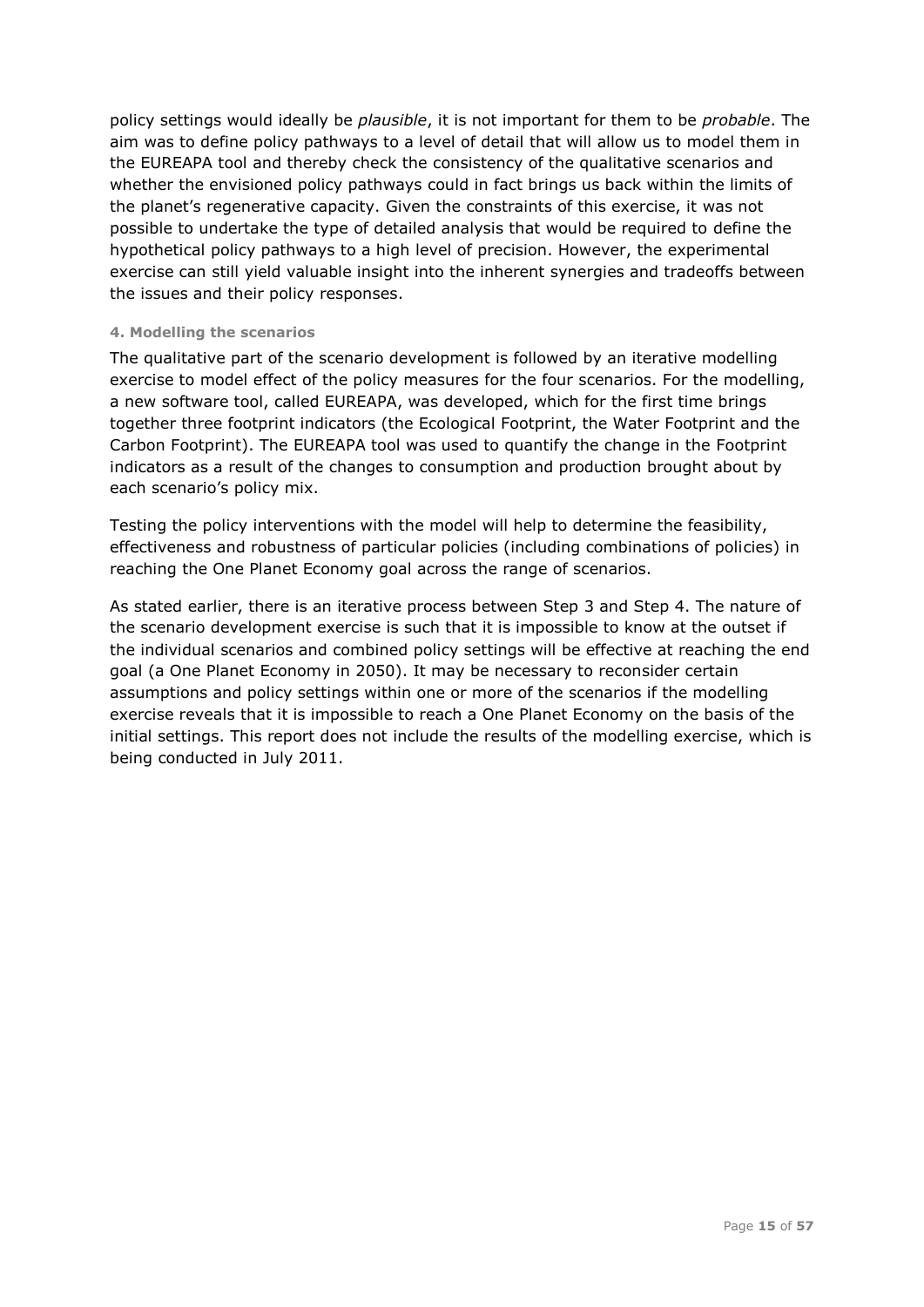## <span id="page-16-0"></span>3.One Planet Economy scenario storylines

This section presents the four scenario storylines for a One Planet Economy in Europe in 2050 – Scenario 1: Clever & Caring, Scenario 2: Fast Forward, Scenario 3: Breaking Point, and Scenario 4: Slow Motion. Each of the scenario narratives is accompanied by the mix of policy measures that would be necessary to bring about a One Planet Economy in this future. The policies included for each of the scenarios are not intended to be a definitive list – simply to highlight the differences between the worlds.

### <span id="page-16-1"></span>Scenario 1 – Clever & Caring

#### <span id="page-16-2"></span>DRIVERS:

Quality-driven mindset towards development & technological innovation

#### <span id="page-16-3"></span>ASSUMPTIONS:

The following assumptions about society help to form a picture of what life would be like for Europeans in 2050. These assumptions also inform the consideration of the policy measures needed in this Scenario to reach the One Planet Economy goal:

- Quality of life (e.g. health and vitality, holistic education, social interactions, comfort, spirituality) is prized over economic growth and increasing output (GDP).
- Social values move from being largely materialistic (extrinsic) to socially conscientious (intrinsic).
- People have voluntarily become more socially responsible and environmentally aware in their lifestyles and act less selfishly (i.e. because of these shifts, driving changes in consumer behaviour is not as heavily dependent on policy measures in this scenario compared with scenarios 2 and 3).
- Society values an equitable, collaborative and enabling approach rather than relying on a controlling and competitive approach.
- Society is highly dynamic and innovative, characterised by strong and successful research and innovation activities at all levels and a large number of scientific and social entrepreneurs throughout the EU.
- Technological innovation aimed at minimising environmental impacts of production and consumption enables more rapid change at lower costs than in scenarios 3 and 4.
- Many businesses prioritise social good before profit and are able to prosper because this aligns with the expectations of consumers.

#### <span id="page-16-4"></span>LIFE IN EUROPE IN 2050

In this future, Europeans have recognised that sustainable lifestyles are paramount for the continued functioning of global ecosystems and the livelihood of future generations. As these lifestyles aim to deliver maximum quality of life rather than monetary or material wealth, there has been a dramatic reduction in resource consumption compared to the year 2011. People highly value immaterial goods—free time, family life, personal development and quality interpersonal relationships, for example. Innovative forms of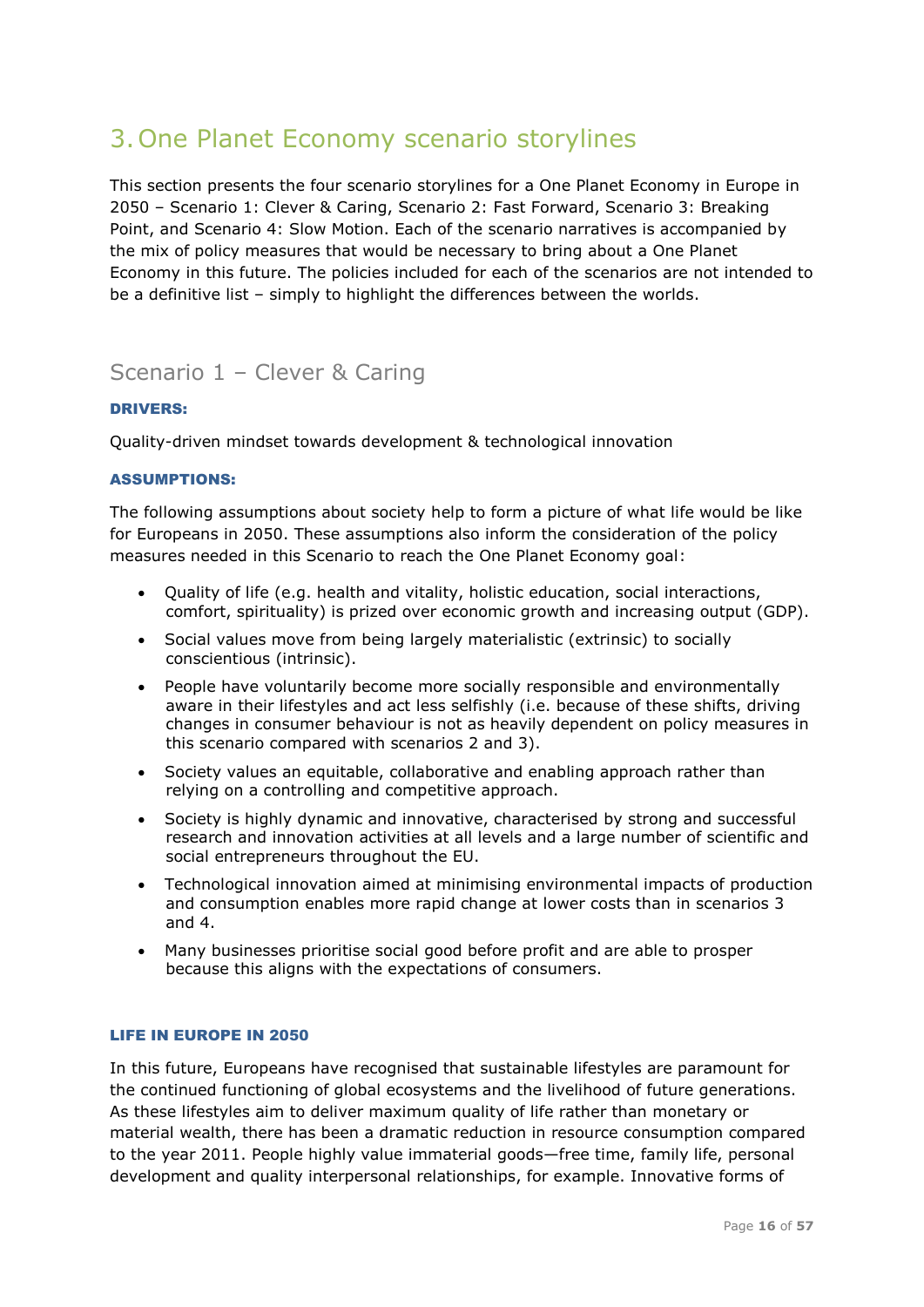housing reflect greater societal value for community. Most Europeans live in energy, water and resource efficient housing, with a smaller housing floor area per person compared to 2011, but with more common space areas (both in form of common public space in buildings, e.g. shared kitchens and laundry rooms, and in form of more common public space in cities, e.g. parks and green urban areas) and state-of-the-art green architecture.

Social innovation flourishes at the neighbourhood, city and regional levels due to robust participatory governance and ample time for personal activities. Indeed, flexible working arrangements and fewer working hours allow citizens to enjoy more leisure time and meet their needs in less materialistic ways. Great value is placed on caring-giving, voluntary work, community-based collaboration and on non-monetary rewards. Little or no involuntary unemployment exists, with the average European working about half the number of hours per week in conventional paid work compared to 2011 (i.e. an average of 20 hrs/week, as opposed to 40 hrs/week), spending more time on voluntary community-based work. A defining characteristic is clearly defined maximum and minimum incomes, including a maximum relative gap between the lowest and highest earned incomes. Much less disparity exists between the wealthiest and the poorest, as Europeans regard poverty as unacceptable. Long distance and air travel for business meetings or exotic weekend breaks are rare due to reliable and wide-spread video conference systems as well as virtual travel solutions for cultural learning.

Strong, cooperative global relationships are of the utmost importance. A strong awareness and acceptance of shared international values prevails around the world. Cross-border collaboration is the norm, for example, in balancing renewable energy across Europe. Investment in less economically developed nations is very high, with the aim of reducing poverty while at the same time ensuring "zero carbon growth" through heavy investments in carbon neutral energy infrastructure via technology transfer.

The financial system is radically different. Lenders have broadened their focus to include the valuation of social and environmental considerations. Investors and trading houses have shifted away from short-term trading and risky, volatile speculative investment to longer term investments in a sustainable future. The banking sector has become much more diverse in terms of the objectives and nature of institutions and forms of lending and borrowing. Micro-finance, co-operatives and community ownership support a significant portion of investment.

Competition has largely been replaced by cooperation and planned obsolescence by planned durability and reuse. Business models and strategies on innovation align business with environmental and social objectives. Hence, businesses employ measures of success and production systems that are geared towards delivering the highest overall (social, environmental and economic) value, rather than just financial return. Technological breakthroughs have achieved a market transformation to a closed-loop economy where resources stay in circulation for as long as possible. Materials are tracked as they pass through the economy. Products are designed for easy separation and reuse of materials. All efforts are made to develop zero-waste, resource-efficient and dematerialised products in order to lighten and to reduce the resource content of the consumption and production patterns. Only when it is not possible to do this is the material discarded, also in a sustainable way.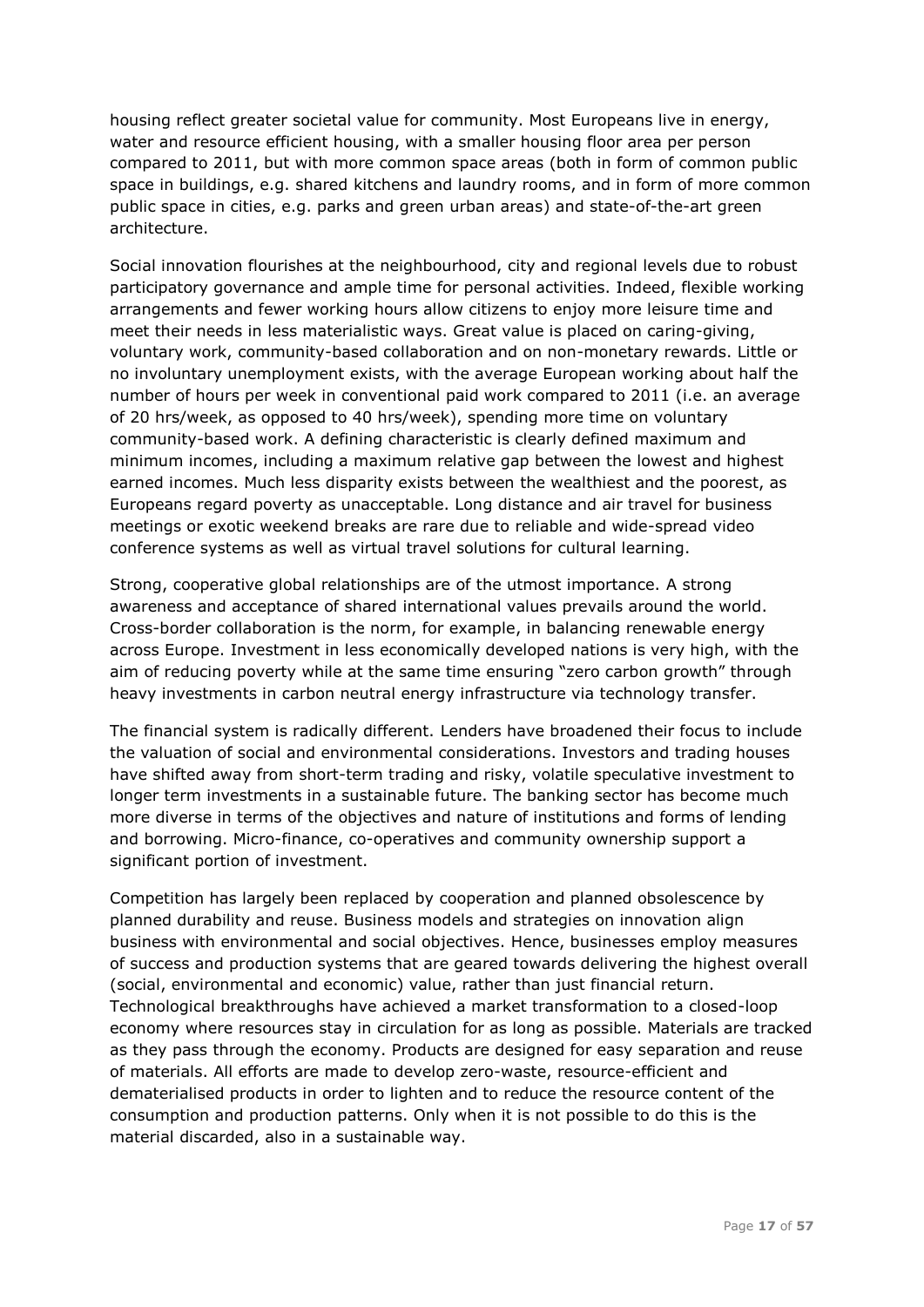Energy infrastructure is largely decentralised, flexible and collaborative. Electricity is generated almost exclusively from renewable sources. The optimisation of networks across countries in the EU allows for a high utilisation of both large-scale renewable energy sources (e.g. solar in the south and hydro and wind in the north), and small-scale on-site generation (e.g. homes, businesses, farms), making large scale centralised power plants as we know them today much less prevalent.

The rate of cost reduction and uptake of emerging technologies on both the supply side and the demand side is high, improving the efficiency of the renewable energy supply and reducing energy consumption.

The vast majority of personal passenger automobiles are electric, powered by the fully renewable grid or from local generation sources. Cars are leased from the manufacturer who has incentives to upgrade the transport fleet with the most energy efficient vehicles. All vehicles not powered by electricity are powered by sustainable biofuels or hydrogen. Old cars are fully recyclable. The transformation of the car, the commercial transport fleets and the mass transport infrastructure to support low carbon or electric operation has significantly reduced carbon emissions from transport, and the rapid pace of technology development has meant that the costs of transport are still affordable by most. Air travel is less common for casual purposes, as most Europeans have slowed down their pace of life and follow the slogan "the journey is the reward". Energy use in the airline industry has improved dramatically, as airplanes have been redesigned to become lighter, experience less drag and therefore need smaller engines that burn less fuel, such as the Flying Wing Design. Smaller aircrafts, primarily used for goods shipments, are completely solar powered or equipped with solar co-generation engines in the case of short distance intra-EU passenger flights.

The European health and education systems reflect holistic social values. The health system is diverse and pro-active, rather than reactive, placing a high value on prevention. The holistic view on health ensures that human wellbeing is a prime consideration in all aspects of life, such as the design of the built environment, of transport systems, food systems, and education. The 2050 diet is guided by mindful eating practices, which deliver health and pleasure, while at the same time reducing overall food consumption and amounts of food waste. School children understand the impact of food choices on the surrounding environment and choose to adopt vegetarian and low animal product consumption. The education system is broader based and holistic, aimed at teaching the whole student and not just academic and vocational skills, with a strong emphasis on infant and early education. It encourages self-awareness and compassion. The system provides citizens incentives to be adaptive and continue learning throughout their lives.

Nearly 95% of the farms in the EU are organic or permaculture-based farms. Since radical CAP reform in 2014, the environmental impact of the agricultural system diminished significantly. Inputs of fertilisers and pesticides have been substantially reduced. Food supply chains are generally short, except for in regions with a shortage of agricultural land. This dramatically reduces the need for transportation of food products over long distances and cuts the associated carbon impact. A strong farmer-citizen link and "intelligent cohabitation" paradigm ensures that food is supplied by communitysupported agriculture and is mainly distributed through co-operatives and farmers' markets, but not at the expense of preserving natural ecosystems. In order to avoid competition between the preservation of natural ecosystems and the development of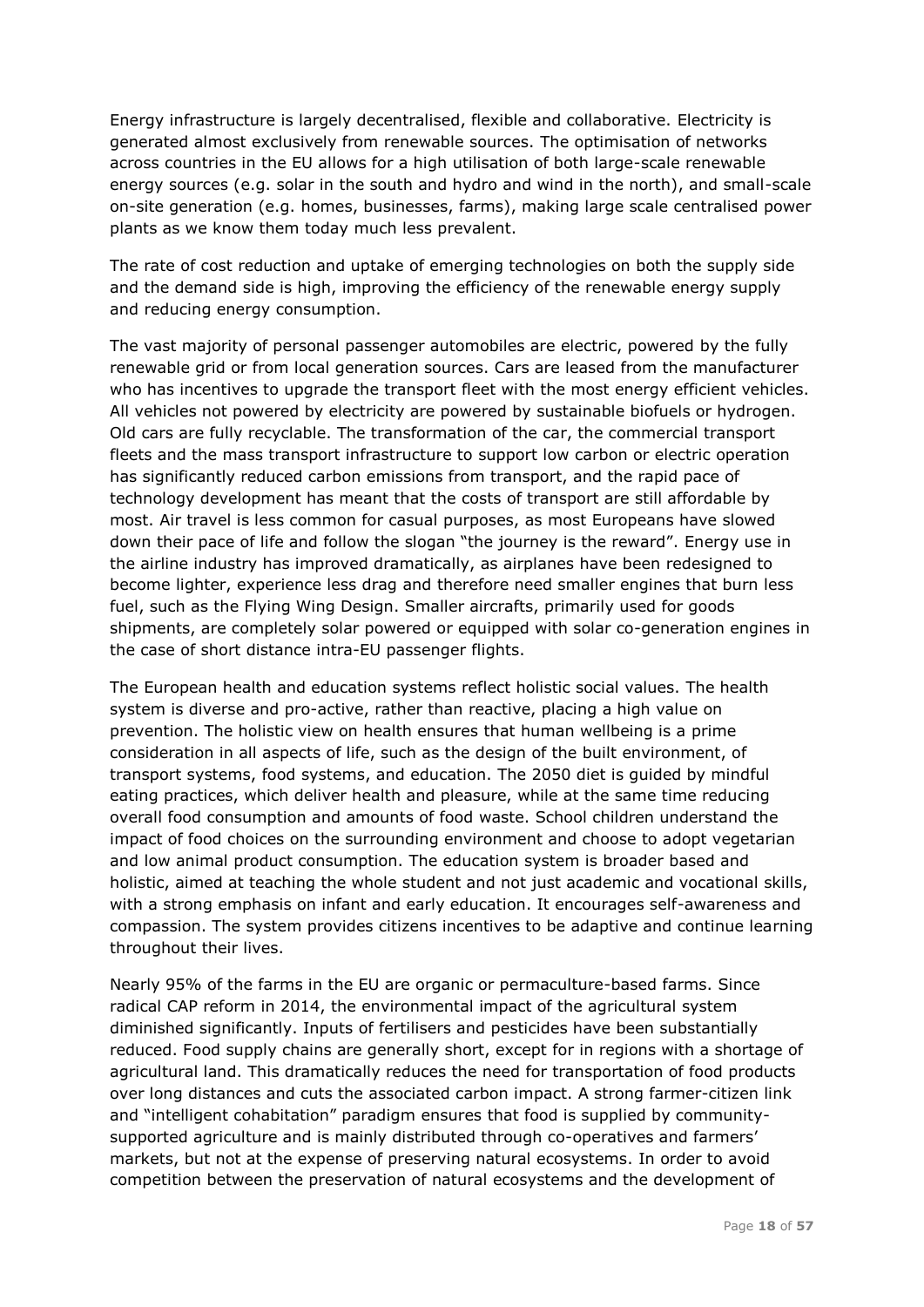agricultural activities, CAP payments for organic production favour multi-story indoor organic farming facilities powered by renewable energy and utilising sustainable techniques. These facilities allow for more efficient year-round supplies of fresh, organic and locally grown food. Additionally, CAP payments for ecosystem services also favour ecosystem preservation and land stewardship. Demand for animal-based products is low. Consequently, in many areas, farmland formerly used for animal fodder or for grazing has been returned to nature and has resulted in the restoration of the natural functions and services of the ecosystem and increased biodiversity.

#### <span id="page-19-0"></span>EUROPE'S POLICY MIX TO A ONE PLANET ECONOMY BY 2050

**Broad economic policies**

- **New tools for measuring progress.** With social good and quality of life valued over profit making, Europe has made a concerted effort to move beyond GDP. The use of One Planet Economy environmental indicators for monitoring development progress was established by 2015. Corporate accounting requirements have ensured that businesses make visible and account for not just financial value, but also the environmental and social performance of the company (i.e. triple bottom line reporting is mandatory, with penalties for noncompliance).
- **Environmental pricing reform**. An EU-wide initiative to coordinate price signals resulted in increased prices for energy, raw materials and materials with high environmental impacts, both per unit of use and in total amount.
- **Financial market reform.** Lending and investment regulations and incentives were introduced in 2015 to reward longer term sustainable investments and discourage risky and speculative non-sustainable investments. These included, for example, requiring the use of One Planet Economy indicators in investment decisions, and fostering and rewarding lending diversification in the banking sector.
- **Monetary policy reform.** European monetary policy is more closely aligned with the objectives of the One Planet Economy including, for example, through a reform of the European Central Bank's mandate and close oversight of the impact of financial sector trends on achievement of sustainability goals.
- **Intellectual property rights (IPR) policy.** Increased collaboration under this scenario and the desire to move away from an IPR system that rewards incremental advances in innovation, has led to the renegotiation of the WTO TRIPS agreement (trade-related aspects of intellectual property rights). The length of time IP is protected has been reduced and protections for environmental technologies are purchased through an EU Buy-Out Policy in order to provide maximum public benefit around the globe.

#### *Welfare, labour, and income taxation*

 **Wages & income.** In 2015, an EU-wide directive required Member States to adopt a guaranteed minimum "living" wage, which included an annual local adjustment with the goal of normalising wages across the EU over time. In addition, a progressively higher marginal taxation on income earned in excess of the guaranteed "living wage" was implemented, beginning in 2015. This effectively limited the maximum difference between lowest and highest earned incomes. The "living" wage coincided with a major overhaul of the EU Working Time Directive (2003/88/EC), which, beginning also in 2015, mandated phased-in limits on maximum paid weekly working hours (or maximum annual total, spread over a year to allow flexibility).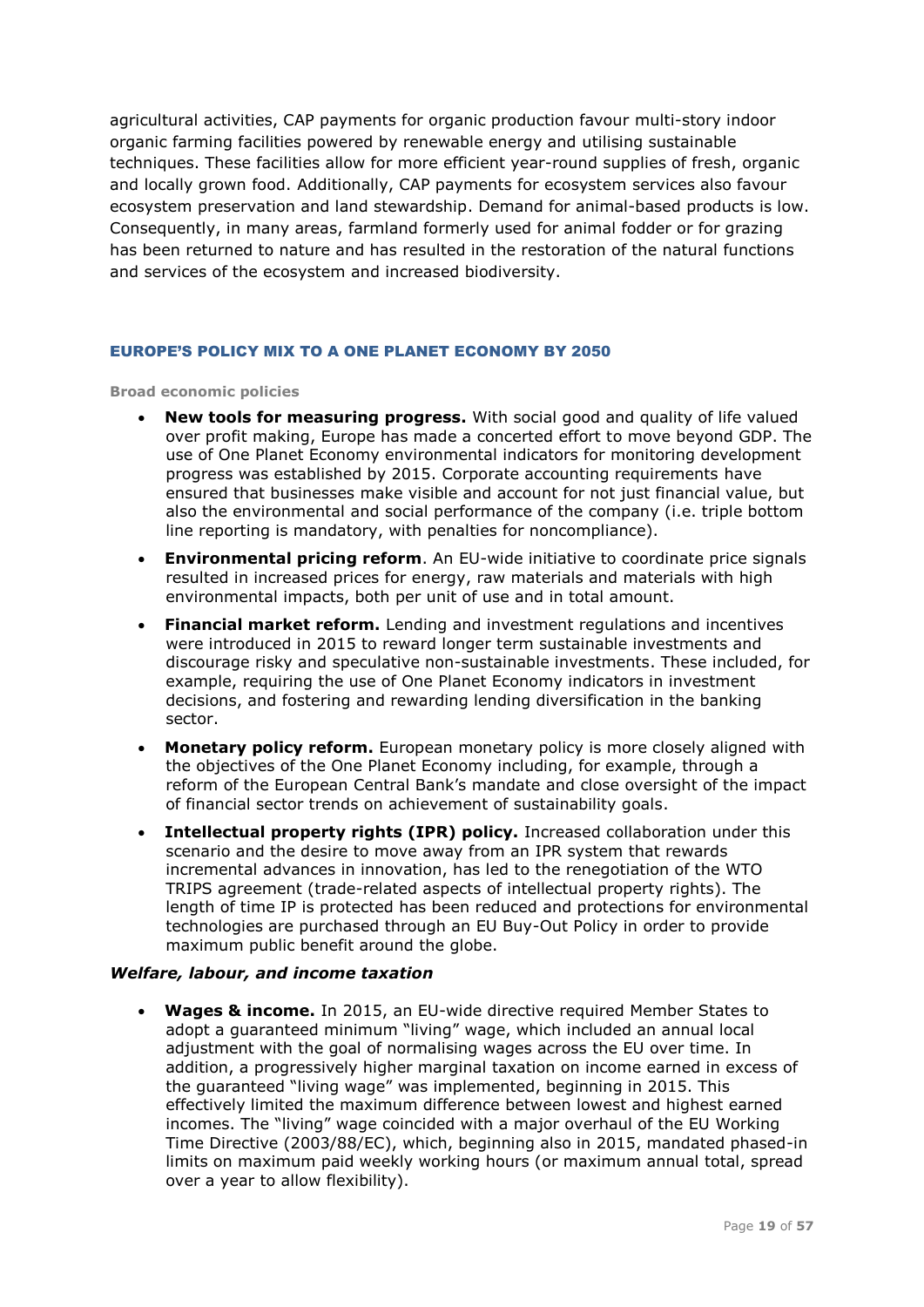- **More flexible working arrangements for employees.** The EU Working Time Directive was also amended to permit flexibility in working hours and working arrangements. Beginning in 2012, a new model allowed for job sharing, school term shifts, extended care leave and sabbaticals.
- **Tax allowances for employee training.** Generous tax breaks and grants to employers were instated early on (2015-2025) for employee training and development programs which resulted in increased employee hiring.

#### **Education, health, media, and culture**

- **Education reform.** Europe's education system was radically reformed early on (by 2015), shifting focus from the training of purely academic and vocational skills to also include cultural and environmental education to promote behaviours and attitudes necessary for achieving a One Planet Economy.
- **Special education measures: urban farming.** Beginning 2012, all European children were taught organic farming methods – including skills which could be applied in the urban environment. Additionally, a food supply chain education initiative taught the impact of food choices on the surrounding environment and encouraged the adoption of vegetarian and low animal product consumption, discouraged consumption of processed foods, and emphasised the importance of consuming local and healthy foods.
- **Health system reform.** There was early investment in the expansion of preventative, proactive, and holistic medicine, including increased funding for research and education.
- **Media policy.** Restrictions on advertising, especially advertising aimed at children. Media campaigns promote healthy and harmonious living, such as "Leave no child inside<sup>5</sup> which encourages enjoyment and appreciation for the outdoors and nature as well as enhancement of health and community. These campaigns are coupled with enhanced funding through, e.g. CAP for environmental services, including land stewardship and preservation.

#### **Consumption and waste**

- **Advanced labelling.** Labelling and pricing of resources, goods and services has taken into account the environmental and social harm caused during extraction, production and use including impacts on biodiversity, ecosystem services, air and water quality, and scarcity of finite resources. Advanced labelling requires product and components to be electronically labelled with their material component to permit more effective stripping and recycling of individual materials or parts.
- **Footprint tax.** Under this progressive taxation scheme, a tax was introduced to discourage production and consumption of high-impact products. The higher the product's or service's Ecological, Carbon and/or Water Footprint, the higher the tax applied to it (up to 75% surplus on the market price in 2050).
- **Household waste measures.** The EU recommended that all Member States encourage municipalities to reduce waste collection services to a biweekly instead of a weekly scheme and to offer door-to-door recycling collection on a weekly basis.

<sup>&</sup>lt;sup>5</sup> This example slogan is derived from an actual campaign by the state of Connecticut, U.S.A. called "No Child Left Inside<sup>®</sup>" which aims to "introduce children to the wonder of nature-for their own health and well-being, for the future of environmental conservation, and for the preservation of the beauty, character, and communities (of the state)."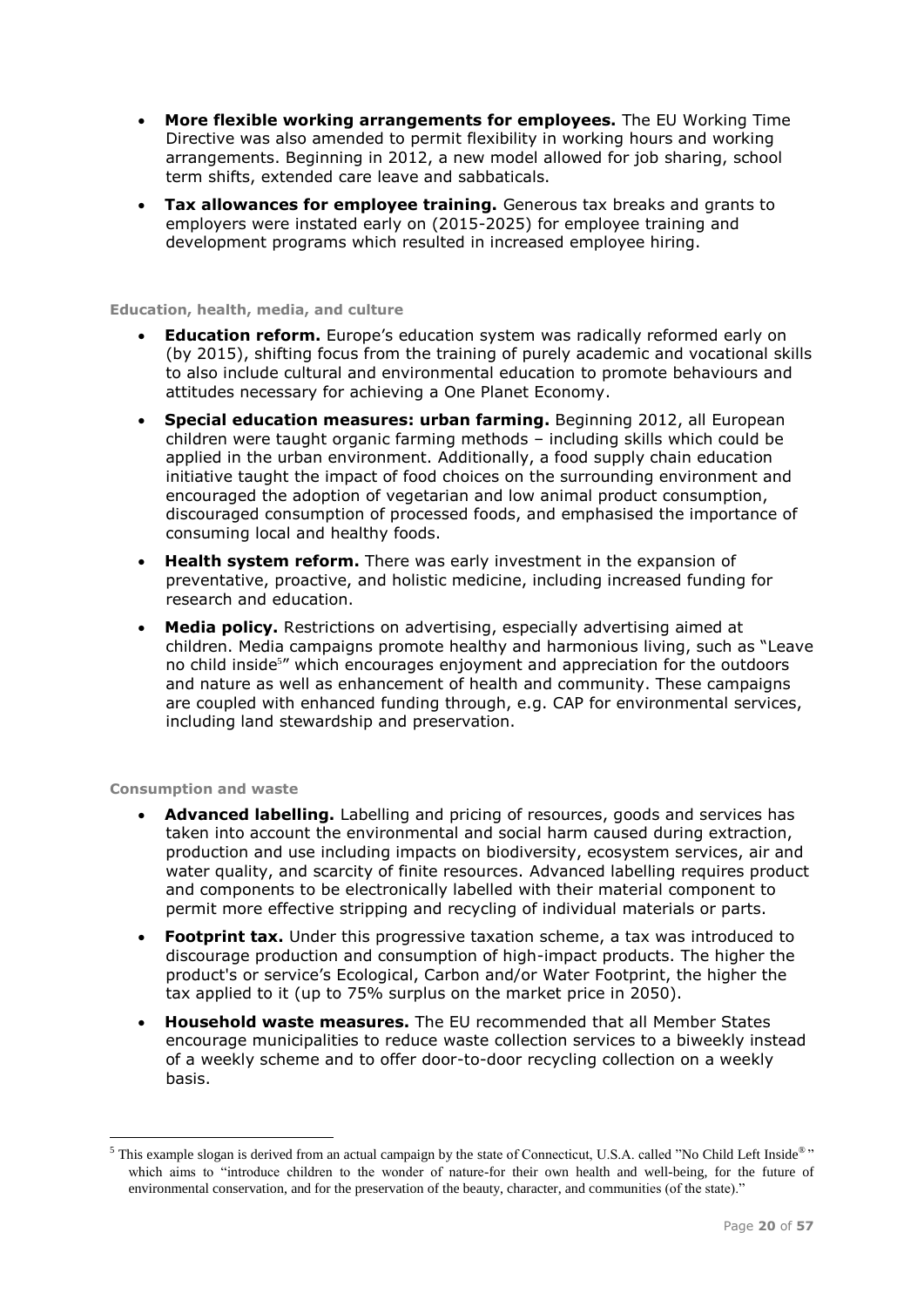#### **Industrial policy**

- **Measures to improve the resource-efficiency of production processes.**  Resource efficiency improvements are driven by various measures, for example through the early strengthening and widening of the Eco-Design Directive to include industrial inputs beyond energy and by strengthening public procurement regulations across EU Member States. Regulations on efficiency are promoted in tandem with increased efforts on recycling to ensure that recycling does not become an end in itself.
- **Recycled content manufacturing regulation.** Industry and the manufacturing sectors were required to use a minimum of 20% recycled material in products by 2020 (increased to 50% by 2040). The regulation applied also to products manufactured outside of the EU at facilities under ownership or control by EU companies. In addition, an advanced "Take back" law was applied to nearly all commercial products sold.
- **Expansion of extended producer responsibility (EPR) obligation beyond Waste Electrical and Electronic Equipment (WEEE) directive 2002/96/EC.**<sup>6</sup> The list of applicable priority products under WEEE was expanded to include all products composed of 50% or greater plastic, 50% or greater metals, as well as all products containing any mercury, batteries, all medical products, and all carpeting.

#### **Water resources**

- **Full cost recovery water pricing.** (Pricing covers financial, resource and environmental costs). Under the EU Water Pricing Directive, Member States are required to ensure full cost recovery water pricing in household, agricultural, and industrial (including mining) sectors. Under a stepwise increase between 2015 and 2050, average water pricing for public water/wastewater services in non-water scarce EU regions is  $5 \in \mathbb{R}^3$ ; in water scarce regions, it is in the order of 8  $\mathbb{R}^3$ .
- **Water pricing and removal of water-related energy subsidies.** Existing water pricing subsidies for industries and agriculture were reduced, eliminated and refocused on water efficiency R&D (reduced by up to 50% by 2030; 100% by 2050).
- **Measurement of water intensive products.** A water intensity labelling scheme was introduced (for non-food goods) to raise consumer awareness and support retailer pressure on the supply chain to provide less water-intensive products. The labelling includes a measurement of both water and carbon footprints of products, to prevent negative trade-offs.

#### **Energy and transport**

- **Market reforms.** Implemented very early on (from 2012) to provide a level playing field for investment in demand side management, on-site generation and smart grid infrastructure.
- **Renewable energy and fossil-fuel power plants incorporating CCS/CCR.** On the supply side, society was not prepared to accept any new conventional coal-fired power stations, and none are built from 2011 onwards. In addition to the decentralisation of the energy supply infrastructure, the rapid uptake of large scale renewable energy technologies is enabled by the combination of rapid technological innovation and targeted measures. The replacement of existing

 $6$  See, e.g., "Priority products and materials report" at http://www.unep.org/resourcepanel/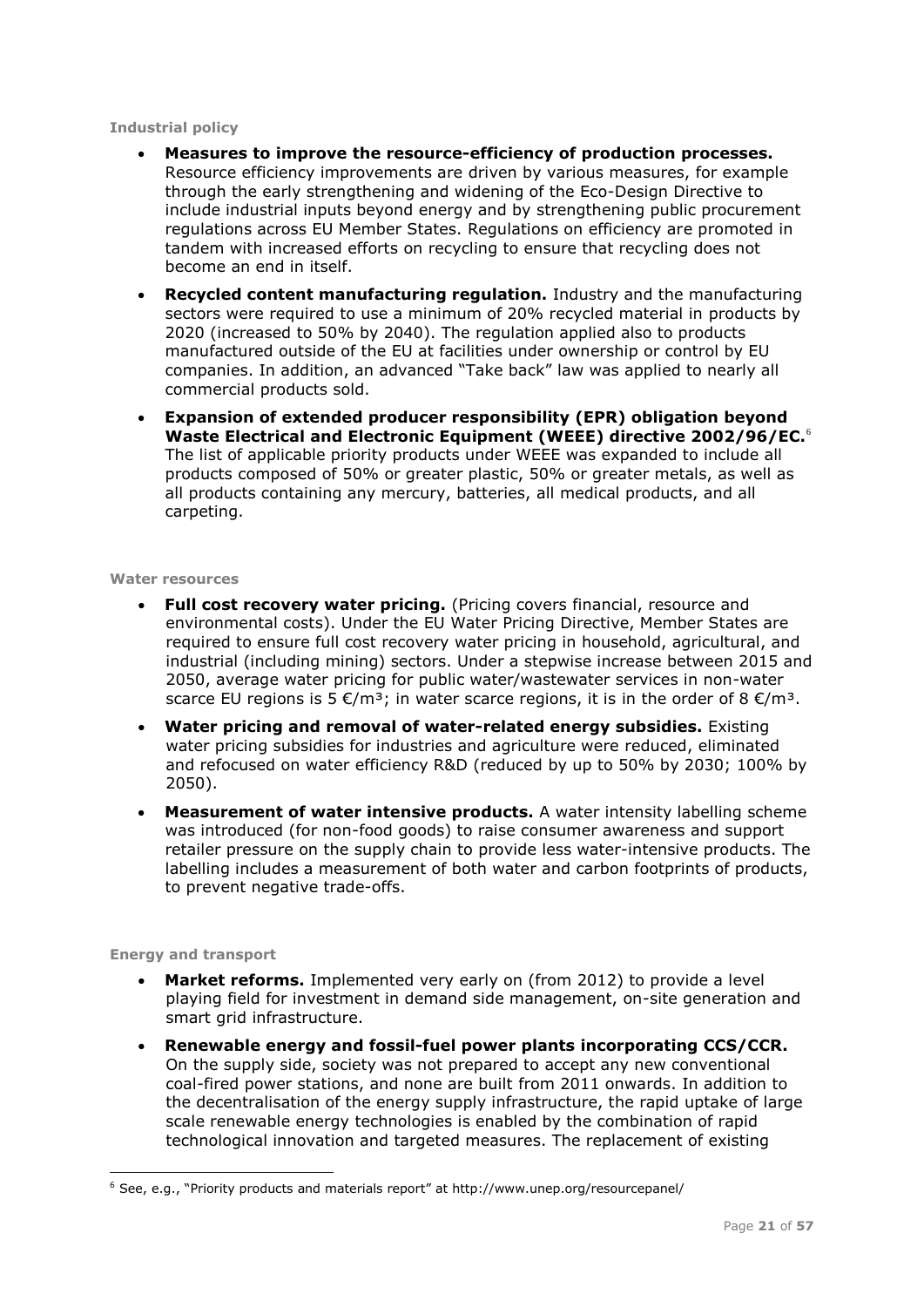fossil fuel plant is also made possible with a limited contribution (less than 10% of the mix) from advanced fossil-fuel plants incorporating carbon capture and storage (CCS) and carbon capture and reuse (CCR) - available from 2020 onwards.

- **Nuclear Power Independence.** As electricity is generated almost entirely from renewable energy sources, nuclear power plants were phased-out across the EU and also constitute less than 5% of primary energy production in 2050. Construction of new plants was banned in 2012 with funding provided to countries heavily dependent upon nuclear energy to facilitate rapid transition to renewables.
- **Carbon pricing.** Despite the inclusion of carbon pricing, in this scenario the carbon price signal is the lowest compared with other scenarios because of the combination of lower demand and rapid technological innovation (e.g. it peaks at around 30 EUR/tonne by 2020). The carbon price signal is supported by targeted measures on both the supply side (e.g. feed-in tariffs) and demand side (e.g. white certificate schemes).
- **Energy efficiency schemes.** On the demand side, implementation of energy efficiency "white certificates" schemes across the EU by 2015, placing an obligation on utilities to help their customers reduce energy consumption, were highly effective at incentivising the uptake of opportunities, without the need for more draconian measures.

#### **Agriculture and land use**

- **Radical CAP Reform.**<sup>7</sup> Phase-out of direct payments by 2018; all market measures abolished (CAP export subsidies, import tariffs, quotas).
- **Environmental service/benefit CAP payments phased-in by 2018.**The income lost through a progressive phase out of direct payments has been in large part compensated by the progressive phase in of Payment for Ecosystem Service (PES) schemes underpinnied by EU CAP payments, favouring small and medium sized farms of large agricultural holdings. Rural development measures focus on reducing agricultural impact on carbon, water and ecological footprints through forestry and land management innovation and preservation of pastoral and natural landscapes through stewardship aid.
- **Organic farming/permaculture measures to achieve nearly 100% organic or permaculture production in the EU.** Organic farming assistance subsidies (independent of CAP payments) for multi-story indoor organic farming facilities powered by renewable energy and utilising sustainable techniques will start with 400 EUR/ha in 2012 and then be reduced to 300 EUR/ha in 2020 and 200 EUR/ha in 2030, 100 EUR/ha in 2040. All other organic or permaculture farms receive 60% payment, as a measure to balance organic production with competing land use goals of preserving natural ecosystems.

#### **Trade and geopolitics**

-

**Extra-EU investment in low carbon development.** Very aggressive investment early on (2015-2025) via robust funding mechanisms in low carbon development and decarbonisation in emerging economies and developing countries has ensured that a great majority of developing countries could move directly to cleaner technology, avoiding the environmentally most harmful stages of development and industrialisation.

<sup>&</sup>lt;sup>7</sup> In this scenario, the architecture of the CAP is conceptually in-line with Option 3 of the CAP Towards 2020 EC Com.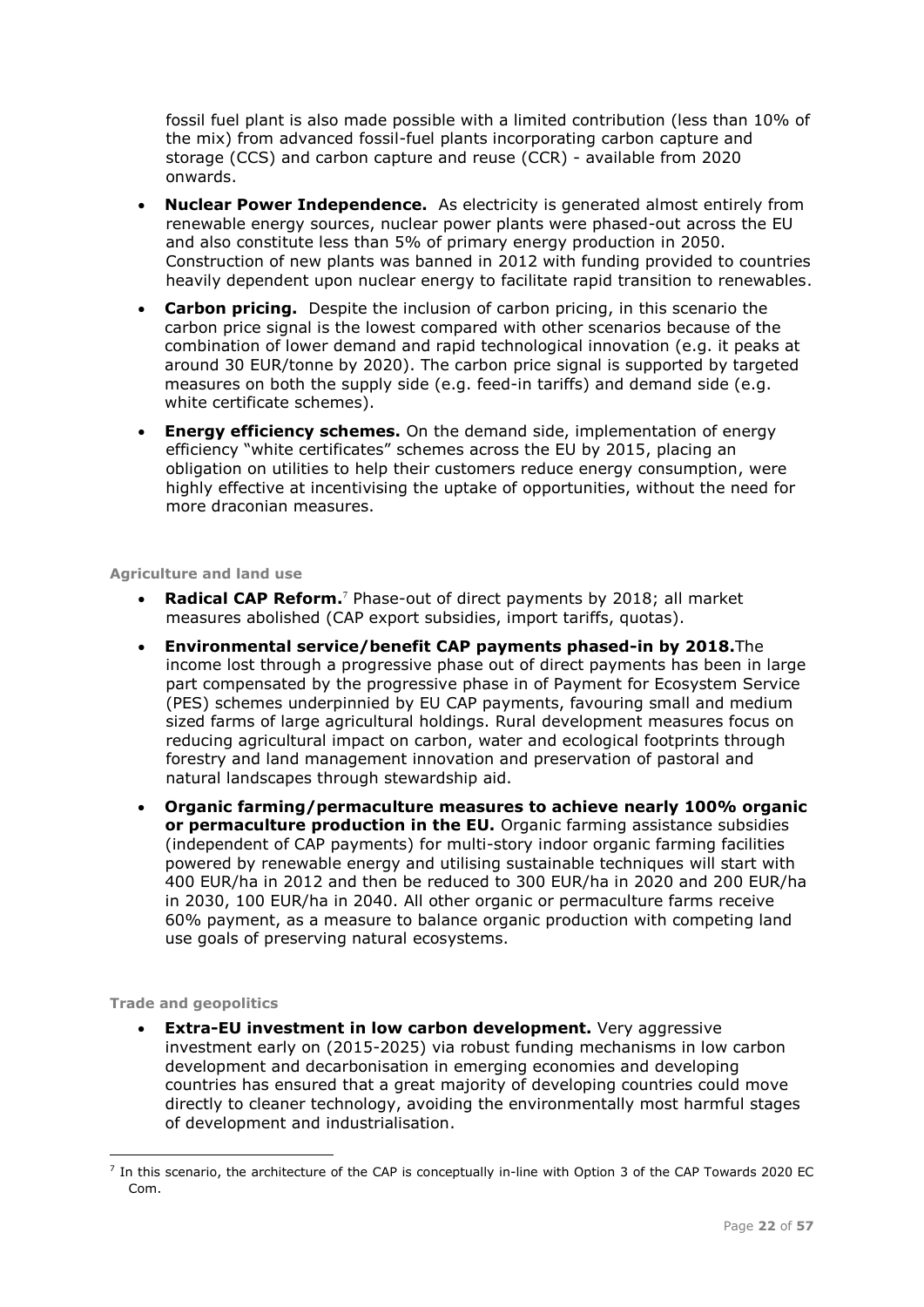- **Global benefit-maximising trade policies aimed at high impact trade sectors**. EU trade policy highly focused on reducing the impact on the footprint indicators of the traded sectors with the greatest impact. This would logically include: (1) chemical, rubber, and plastic products; (2) electronic equipment; and (3) machinery and equipment<sup>8</sup>. Policies, often highly altruistic, were targeted especially at trading partners producing these products (China, the United States, and the Russian Federation) to maximise the rate and impact of reduction caused by these sectors. Specific trade strategies included bilateral deals with China aimed at **transferring technology and skill sharing**, and **making capital investments** in both China and the Russian Federation. Efforts were especially focused on **decoupling China's economic growth from energy consumption as a mechanism to most effectively reduce the impact on the Carbon Footprint and the Ecological Footprint.**
- **Sustainable furniture.** Under all the scenarios, imports of manufactured furniture must be certified by the Forest Stewardship Council (FSC) and/or a credible equivalent and must comply with existing EU illegal timber legislation requiring Chain of Custody (COC) certification.
- **GMO food import ban.** The phased-in import ban on GMO food products was very aggressive under this scenario, with a very short schedule beginning in 2014 and reaching a complete ban by 2018. These measures in the EU resulted in a global reduction in GMOs, which has enhanced biodiversity of crops and food security.

<sup>&</sup>lt;sup>8</sup> These product sectors, very generally, have the greatest impact on the three footprint indicators, based on a generalised multiregional input-output (MRIO) analysis of the 2004 GTAP 7 database. This is not to say that these product sectors, when viewing the footprint indicators individually, would necessarily have the highest impact upon a specific footprint indicator.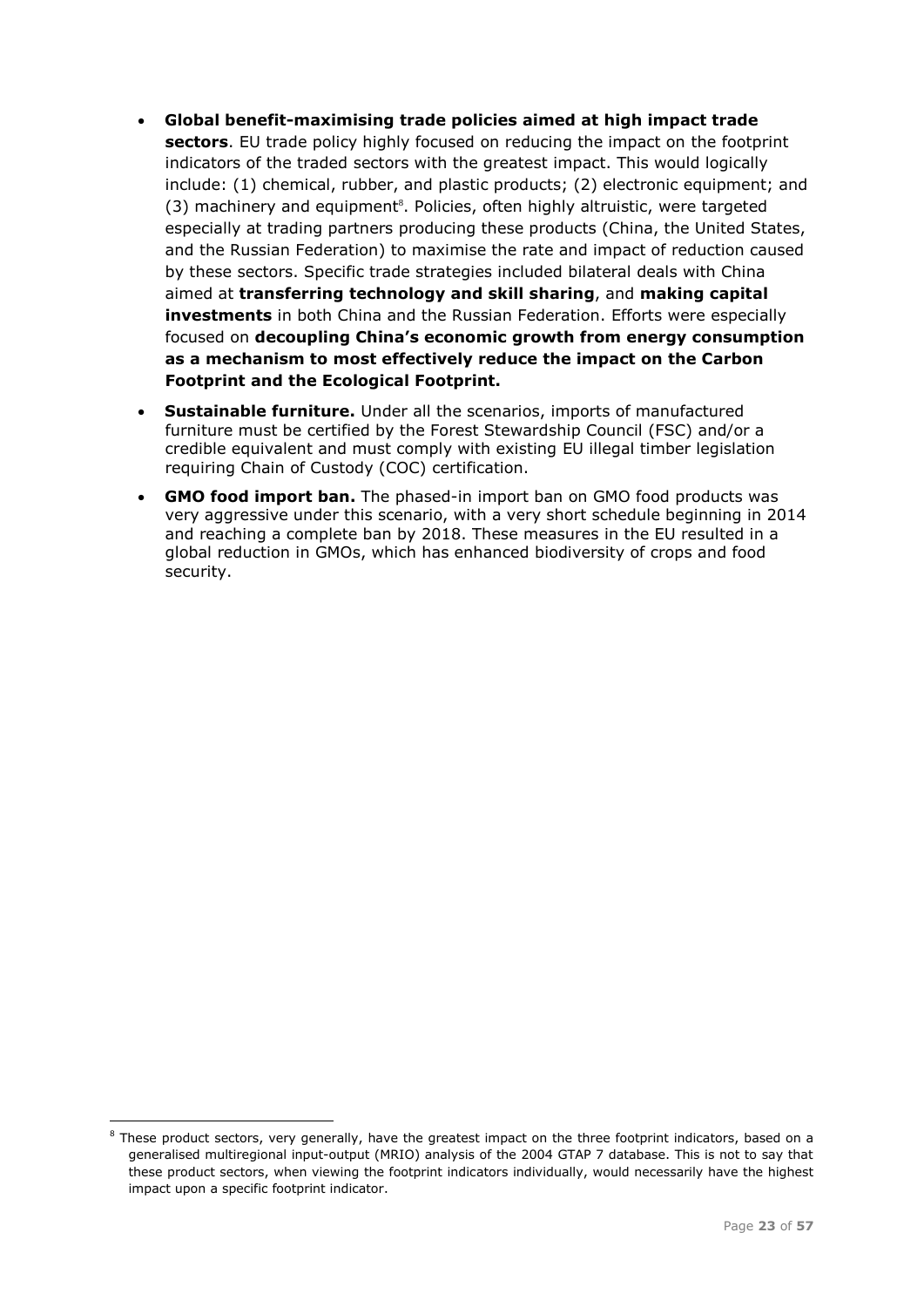### <span id="page-24-0"></span>Scenario 2 – Fast Forward

#### <span id="page-24-1"></span>DRIVERS:

Quantity-driven mindset towards development & technological innovation

#### <span id="page-24-2"></span>ASSUMPTIONS:

The following assumptions about society help to form a picture of what life would be like for Europeans in 2050. These assumptions also inform the consideration of the policy measures needed in this Scenario to reach the One Planet Economy goal:

- Growth-oriented thinking shapes economic decision-making in the EU (focus is on GDP growth, increasing production and consumption of goods and services over the quality of life aspects that are a feature of scenarios 1 and 4).
- Global resource shortages and significantly higher prices for non-renewable energy sources and materials drive creativity and innovation.
- Accelerated technological innovation is needed even more than in scenario 1 to achieve the necessary improvements in resource and energy efficiency by 2050.
- Efficiency improvements alone have not brought about a One Planet Economy and the necessary decoupling of economic growth and resource use from environmental degradation. Thus, compared with scenario 1, more aggressive policy measures and ambitious solutions are needed to drive the change required to stay within the limits of One Planet Economy.

#### <span id="page-24-3"></span>LIFE IN EUROPE IN 2050

**Global stability, with an adequate distribution of power, is the cornerstone of this future.** Stability enabled the creation of a global sustainable development framework. European demand for "green" goods and services during the first half of the century resulted in strong competition among trading partners for access to the European market. Consequently, countries producing goods and services with the lowest impact on the Footprint family of indicators are favoured trading partners. The most successful firms—many of which are European—are those offering eco-innovations, which enable consumption and drive the economy, but which result in minimal environmental impact. Indeed, Europe's technologies often out-innovate the competition, resulting in significant "in-house" reductions and a "green tech revolution."

**Competition has catalysed a transformation of the global economy into one centred on low-impact growth and development.** The economic structure is characterised by a system of global production zoning in which manufacturing and service companies with synergistic production processes are clustered in specific regions. Industrial collaboration in the area of environmental and resource management is rising, as firms seek to maximise their economic performance by saving resources. As a byproduct, the negative environmental impacts of production are minimised and zero-waste production processes, recycling and re-use has been optimised in many industrial clusters. Waste products from one industry are used as inputs in neighbouring industries as often as possible. The production motive is still largely shaped by shareholder profits,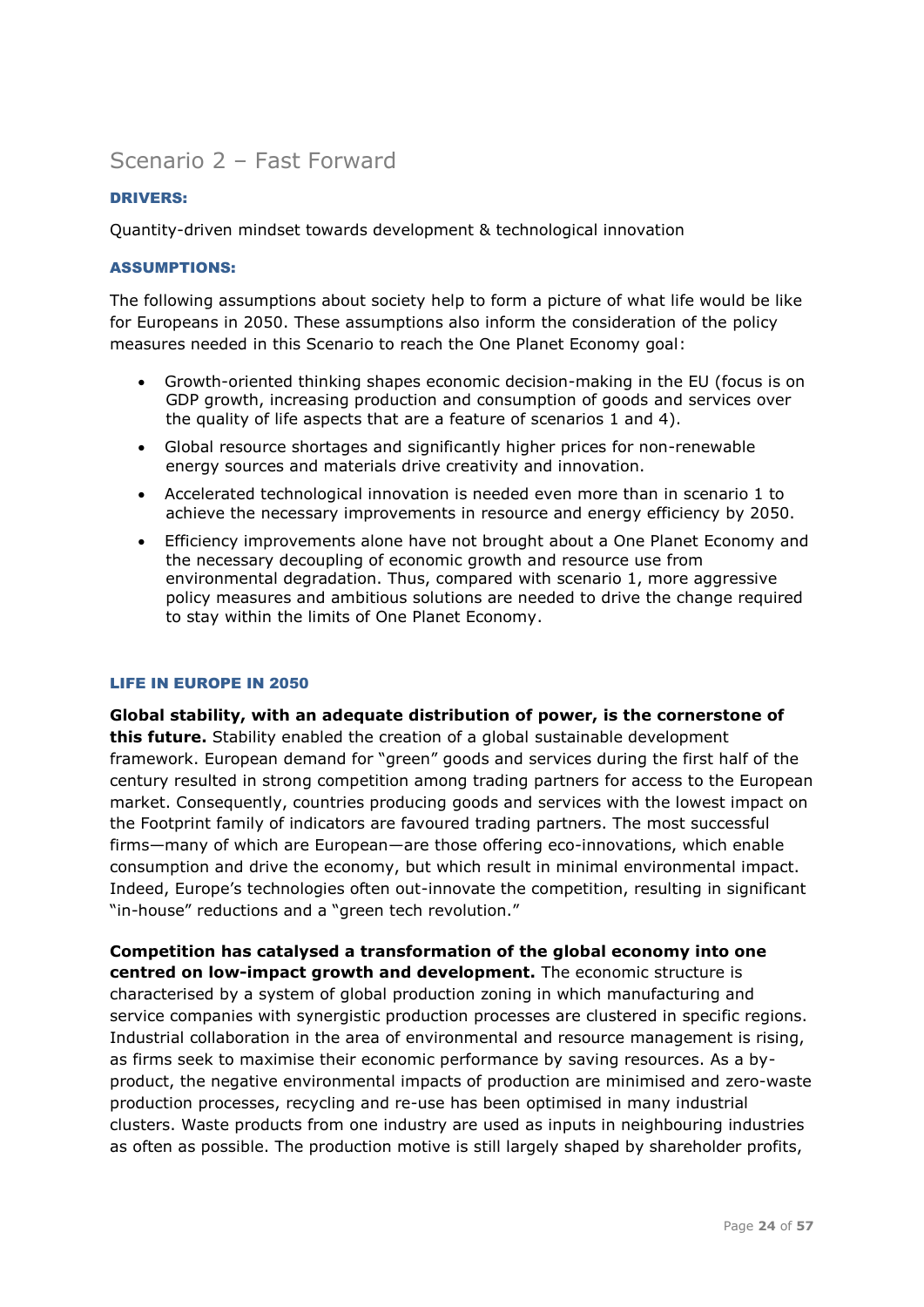but regulations require businesses to measure changes in their social and environmental performance.

**About 70-80% of Europeans live in high-tech accommodations located in close proximity to work and personal, social and community services.** The education system reflects the global mindset of Europe and is highly internationalised, focusing on technology and adaptability.

Compared to scenarios 1 and 4, most Europeans voluntarily spend more time working in order to enable additional consumption. Consumers value products and services based on their resource efficiency, as social status is now linked to sustainable living. They also demand high quality products; as a result, high quality, longer-lasting products are more profitable and dominate the market. By producing and selling more high quality products than today, companies are able to add more value while not increasing their resource inputs and this value is shared with workers in the form of higher wages. Economic growth is hence achieved without a growth in resource use and its related environmental impacts.

**Government policy is required to drive further changes in behaviour due to the higher growth and demand in this scenario compared with Scenario 1**. Policies involve price signals such as the taxation of consumption of environmentally-harmful products and services rather than direct regulation. Consumers have provided early adopter markets for the new, developing technologies and consumer products. Ultimately this mix of regulation, taxation and advances in technology has delivered a net reduction in consumption for society overall.

**Improvements in energy efficiency have continued to contribute to a relative decoupling of energy use from economic growth in Europe between 2011 and 2050, although overall energy demand has increased.** Compared with Scenario 1, the focus in this Scenario is more on policies that encourage business models such as Energy Performance Contracting/Energy Services Companies, and less on forcing utilities to meet obligations. Smart metering is rolled out across the EU by 2020, enabling remote load control, but only with the customer's consent.

**On the supply side, emissions reductions are achieved via numerous costeffective low-carbon technologies such as large-scale off-shore wind and solar parks, widespread heat recuperation, and utilisation of local smart grids**. However, centralised power generation is more of a feature than in Scenario 1, due to the higher level of demand for electricity and stronger economic growth focus. Ultimately, ambitious trans-continental projects such as Desertec (generating electricity from solar power plants in North Africa) are needed to enable the full decarbonisation of Europe's energy supply to keep emissions in check.

**Mobility is revolutionised, using less resources and energy.** As oil and gas became very expensive and shortages in supply a regular phenomenon during the first quarter of the century, motor and alternative fuel technologies quickly advanced. From 2030, bans are enforced on conventional road vehicles. Most airplanes have been redesigned to become lighter, experience less drag and therefore need smaller engines that burn less fuel. Cars run with electricity made from renewable energy sources. Long distance travel, overall, is less necessary due to the maximum use of videoconferencing technologies.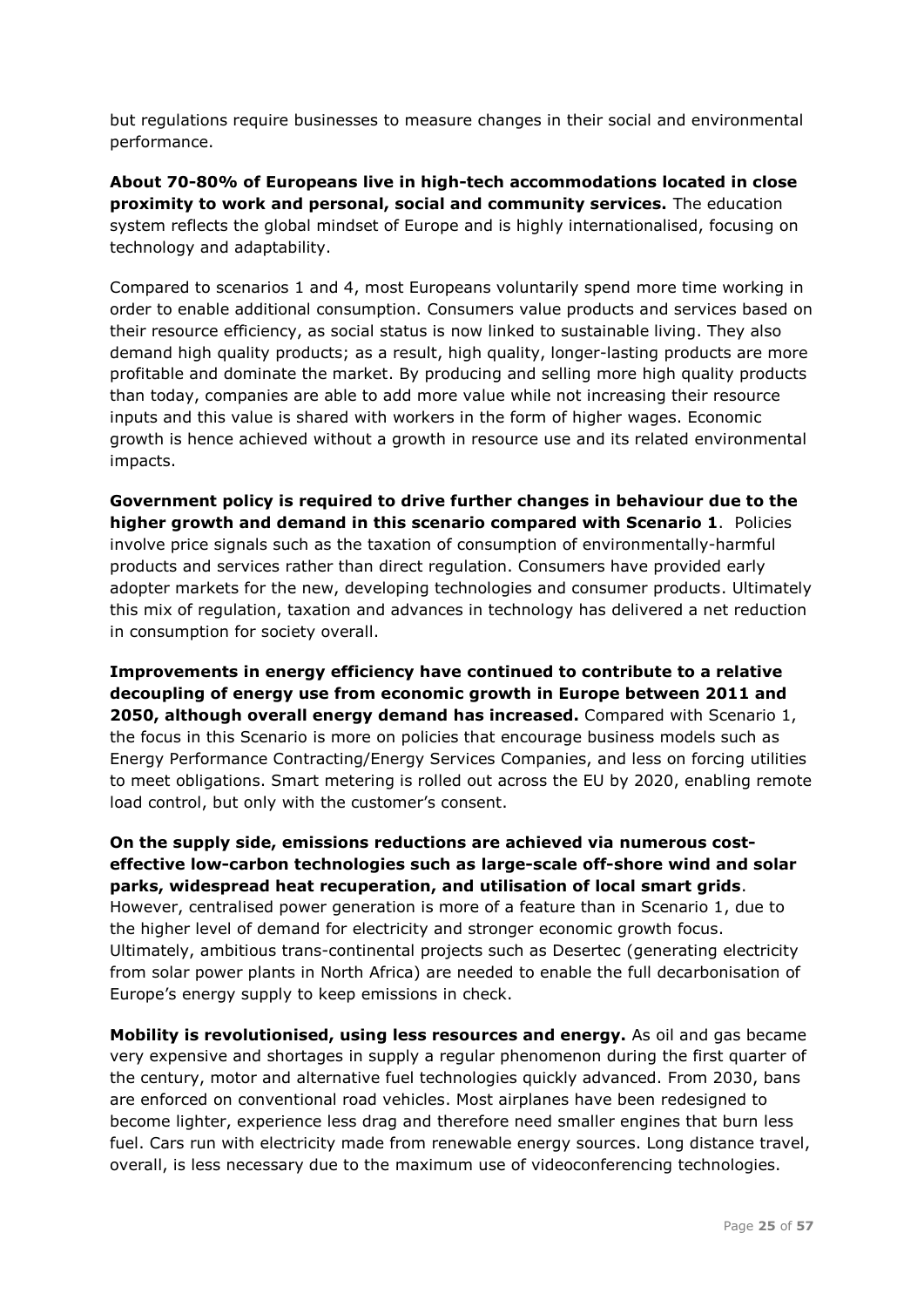**With a large global population and ongoing focus on income growth and consumption, there is intense pressure on land for food production and human** 

**inhabitation.** Advances in agriculture have relieved some of this pressure with new technologies, such as multi-storey greenhouses, which substantially contributed to increased global agricultural yields. Significant advances and efficiency improvements in industrial agriculture has also resulted in highly efficient use of land, which enabled a conversion of former agricultural land back to resilient and diverse areas which increased biodiversity and enhanced ecosystem services. Efficiencies gained through industrial agriculture have also enabled an increase in organic agriculture in the EU to 75% by 2050, compared to 4.1% in 2010.

#### <span id="page-26-0"></span>EUROPE'S POLICY MIX TO A ONE PLANET ECONOMY BY 2050

#### **Broad economic policies**

- **Economic reform.** In the interest of supporting eco-innovation, the market was further liberalised, strong competition among firms across the economy was spurred and supporting policy incentives were provided. This includes strong reinvestment of funds generated through taxes and emissions allowance auctions in R&D and enhanced collaborative implementation of the Environmental Technologies Action Plan (ETAP) and Competitiveness and Innovation Framework Programme (CIP) and other programmes which foster eco-innovation
- **Monetary policy**. In this Scenario, the ECB policy concerning its key interest rates remained unchanged, as the focus in this world is growth-oriented.
- **Corporate accounting**. New regulations have required businesses to measure their social and environmental performance additional to financial profits.
- **Innovation tax breaks.** Tax-incentives encouraged businesses to renovate their buildings to improve energy efficiency and to take up on-site renewable generation options (see also Energy and Transport below).
- **Technology Procurement.** Governments gear up procurement policies to offer substantial incentives to innovators to compete to bring forward and to deliver innovative, viable solutions which can achieve large environmental yields quickly (e.g. buildings, food and drink, recycling and waste water industries, private transport).

#### **Education, media, and culture**

- **Education reform.** The education system was internationalized, with less focus on national boundaries/divisions in order to prepare for the global zoning of production, which was planned for 2020. New incentives helped the education system to become more flexible and to encourage creativity required to support greater innovation and technological advancement, with a strong focus also on adaptability skills.
- **Special education initiatives: food choice coaching.** Important initiatives include food supply chain education to reduce demand for meat and animal products.
- **Media policy.** Increased use of green consumerism marketing and advertising campaigns.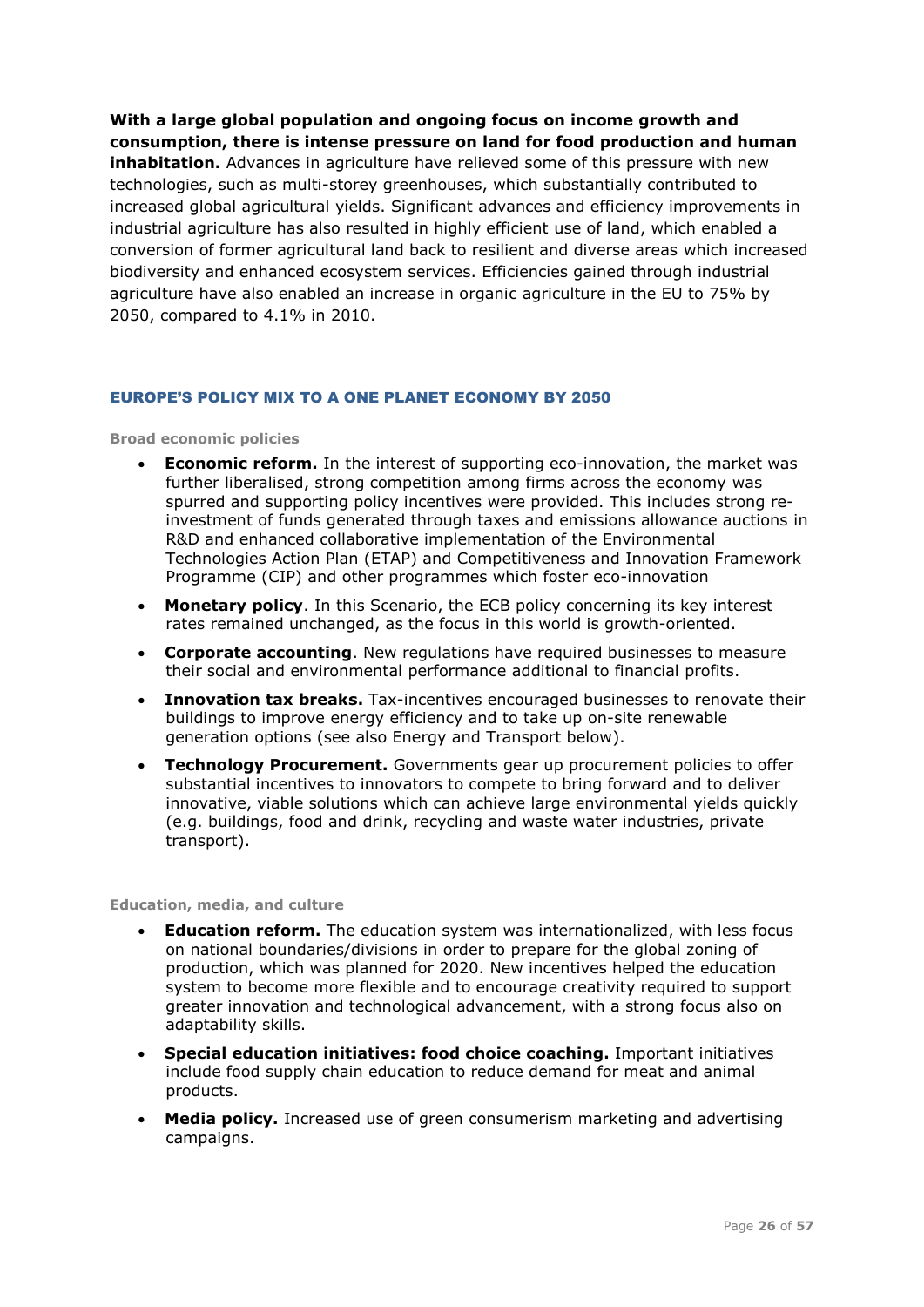**Consumption and waste**

- **Personal carbon and emissions allowances (PCEA) scheme.** Introduced in 2015, every person was given an annual carbon allowance card with a credit of 3000 kg  $CO<sub>2</sub>$  which was required to purchase petrol, diesel, traditional electricity (i.e., electricity with  $CO<sub>2</sub>$  emissions), gas, coal, heating oil or a flight to go on holiday. Allowances can be bought and sold. The size of the annual allowance was progressively reduced down to 2500 kg in 2025, and even further following the ban on conventional passenger cars, and the increasing shift to renewable energy for electricity and heat generation.
- **Footprint Tax.** The footprint tax was ramped up more aggressively than in Scenario 1, reaching up to 85% of the value of a product in 2050. Because of the introduction of the personal carbon allowance (see above), the carbon component of the footprint tax was eventually phased out.
- **Advanced Eco-labelling scheme.** Advanced labelling regulation was implemented which provided better energy/environmental performance information and covered more products to further facilitate "Smarter Consumption".
- **Reduction of waste collection services.** In 2015, municipalities were required to reduce waste collection to a bi-weekly service and restricted private companies from offering more frequent services. Further measures were needed due to the stronger demand in this scenario, resulting in the introduction of an aggressive tax on non-recyclable waste by weight.
- **Required door-to-door recycling collection**. In 2015, all EU municipalities were required to offer door-to-door recycling collection on a weekly basis (apartment buildings excluded), resulting in an immediate additional decrease of unsorted waste generation. The share of non-biodegradable municipal waste recycled in the EU increased from around 25% in 2011 to around 50% by 2020 and over 75% by 2050.

#### **Industrial policy**

- **Resource pricing measures.** Global constraints on the availability of raw material and energy inputs became one of the most important features of this world. Policies were imposed to set the direction for market innovation and competition. The raw material inputs with the highest environmental impact were identified and were subjected to an internationally-agreed minimum tax rate of 10% on the value of materials produced at the primary production point, starting in 2020. This tax rate reached 30% by 2040 and included imports of fossil fuels.
- **Environmental accounting measures.** Industrial codes have incentivised companies to include environmental factors in their financial accounting and to transfer costs to the price of the end product. Rule of Supply Chain Optimisation to minimise resource inputs (e.g. Benchmarking scheme in the industries with required efficiency improvements of 10% every 5 years).
- **Product phase-outs**. Inefficient products were gradually phased out through the introduction of progressive minimum standards as new innovative products become available.
- **Recycled content manufacturing & purchasing regulations.** Industry and manufacturing sectors were required to use a minimum of 20% recycled material in products by 2020 (increased to 50% by 2040). The regulation applied also to products manufactured outside of the EU at facilities under ownership or control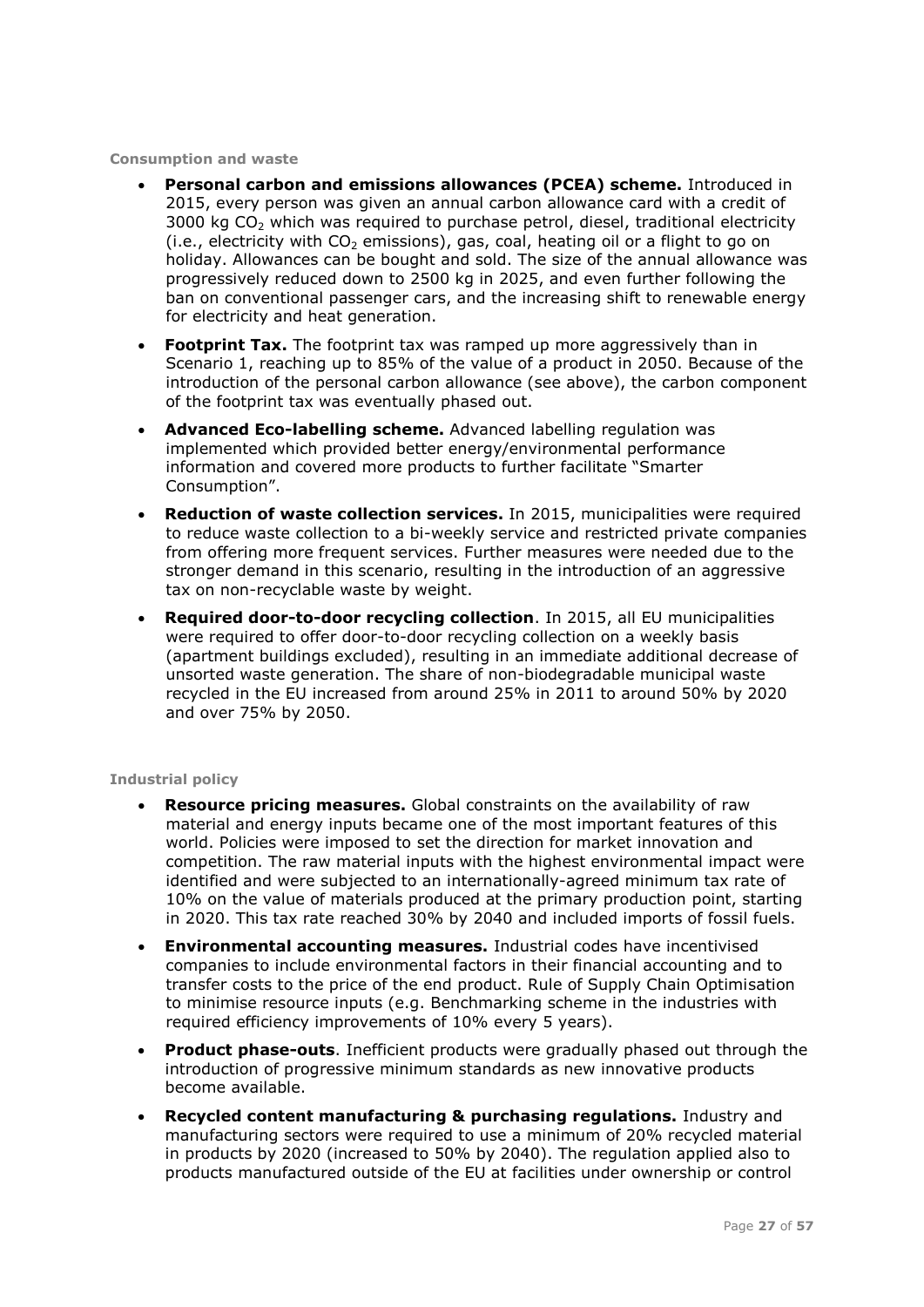by EU companies. Beginning in 2020, a wholesaler and retailer purchasing obligation mandated that products must contain a minimum of 20% recycled materials (increased to 50% by 2040).

#### **Water resources**

- **Full cost recovery water pricing** (financial, resource and environmental costs). Under the EU Water Pricing Directive, Member States are required to ensure full cost recovery water pricing in household, agricultural, and industrial (including mining) sectors. Under a stepwise increase between 2015 and 2050, average water pricing for public water/wastewater services in non-water scarce EU regions is 6 EUR/ $m<sup>3</sup>$ ; in water scarce regions, it is of 9 EUR/ $m<sup>3</sup>$ .
- **Water sanitation & sewage systems.** Mandatory replacement of municipal water sanitation and sewage systems with eco-sanitation systems (ca 2020).
- **Water conservation campaigns**. Water awareness campaigns in e.g. schools, especially in water scarce regions. EU wide media campaigns have heavily promoted consumption of less water intense products.

#### **Energy and transport**

- **Carbon pricing.** In this Scenario, the carbon price reached a higher level than in Scenario 1 (e.g. reaching 40 EUR/tonne by 2020), driven by the stronger demand for energy and the greater emphasis on the role of the EU ETS as the primary policy measure for decarbonisation. This price signal was sufficient to deploy large-scale renewable energy technologies and some advanced fossil-fuel powered plant incorporating CCS/CCR and a limited contribution from nuclear power (together, CCS and nuclear make up no more than 20% of the mix by 2050). Compared with Scenario 1, centralised power generation continued to play a greater role in this Scenario.
- **Electricity imports.** Because of the higher demand compared with Scenario 1, the decarbonisation of the EU energy sector did not happen as quickly as was needed - despite the carbon price signal. Around 2030, the EU was forced to introduce a strategy to import around 15% of its electricity needs from North Africa/the Middle East (the MENA region) via a direct current (DC) link similar to that proposed in the Desertec project in 2011.
- **Smart metering** was rolled out across the EU by 2020, enabling remote control of both household and business consumption and electric vehicle charging by utilities to optimise the utilisation of renewable resources at different times of the day. This only occurred on a voluntary basis.
- **Incentives for building renovations and household energy efficiency measures.** Legislative reforms made it easier for tenants to recover the costs of building renovations aimed at increasing efficiency from owners. Strong rebates provided for household investments in energy efficient appliances.
- **R&D incentives.** Significant public funds were made available to help support the new business models aimed at replacing old technologies with new. For example, a massive cash prize was offered for a technological solution for addressing emissions from air travel, resulting in cost-effective solar-powered aircraft.
- **Electro-mobility became the norm by 2030.** R&D support encouraged vehicle producers to invest heavily in innovation in the decade up to 2020, followed by price signals to force the mass roll-out of electric vehicles from 2020-2030. In 2030, bans were enforced on conventional road vehicles.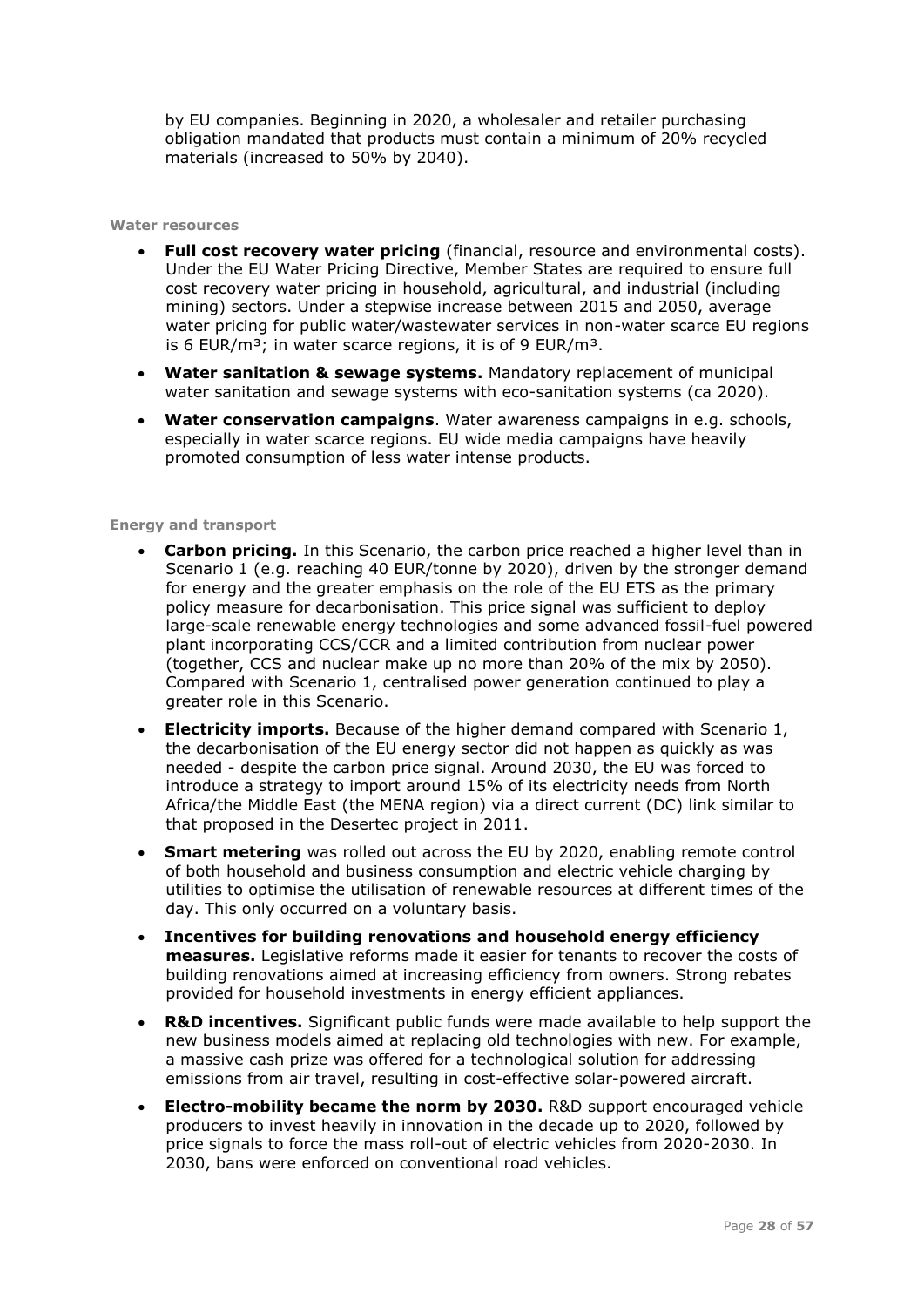**Agriculture and land use**

- **Major CAP Reform.<sup>9</sup>** Direct payments more equitably distributed among EU Member States, but significantly lower overall and only where the crop/animal product meets a carbon intensity performance standard. Significantly greater relaxation of trade barriers. Additional environmental service/benefit payment phased in by 2018.
- **Organic farming measures to achieve 75% organic production in the EU.** By regulation the share of organic farming increased significantly, but less aggressively than in scenarios 1 and 4, by 2.2% every year (from 2007 baseline of 4.1% in the EU 27) to 28.6% in 2020 and up to 75% in 2050.

#### **Trade and geopolitics**

- **Extra-EU investment in low carbon development.** Large-scale investment early on (2015-2025) via robust funding mechanisms (akin to an enhanced Global Environment Facility (GEF)) in low carbon development and decarbonisation in emerging economies and developing countries had a major effect on decoupling economic growth from consumption of natural resources . A global governance structure has provided the framework through which private and public funds were mobilised, rather than at national level.
- **Zoning of global production.** The EU introduced a policy of preferential trade with countries with the lowest footprint intensity for each product group. Combined with the technological efficiency breakthroughs, Europe's own manufacturing sector realised a "green tech revolution" enabling EU manufacturers to compete with cheaper, less green products from outside the EU.
- **Sustainable fish & fish products policy.** Measures were taken to restrict imports of certain species or from countries with unsustainable fishing practices, including quotas and import bans of certain species, and a requirement that all imports of certain species contain certified sustainable fisheries eco-labelling (Measures coupled with generous sustainable fisheries foreign aid).

<sup>&</sup>lt;sup>9</sup> In this scenario, the architecture of the CAP is conceptually in-line with Option 2 of the CAP Towards 2020 EC Com.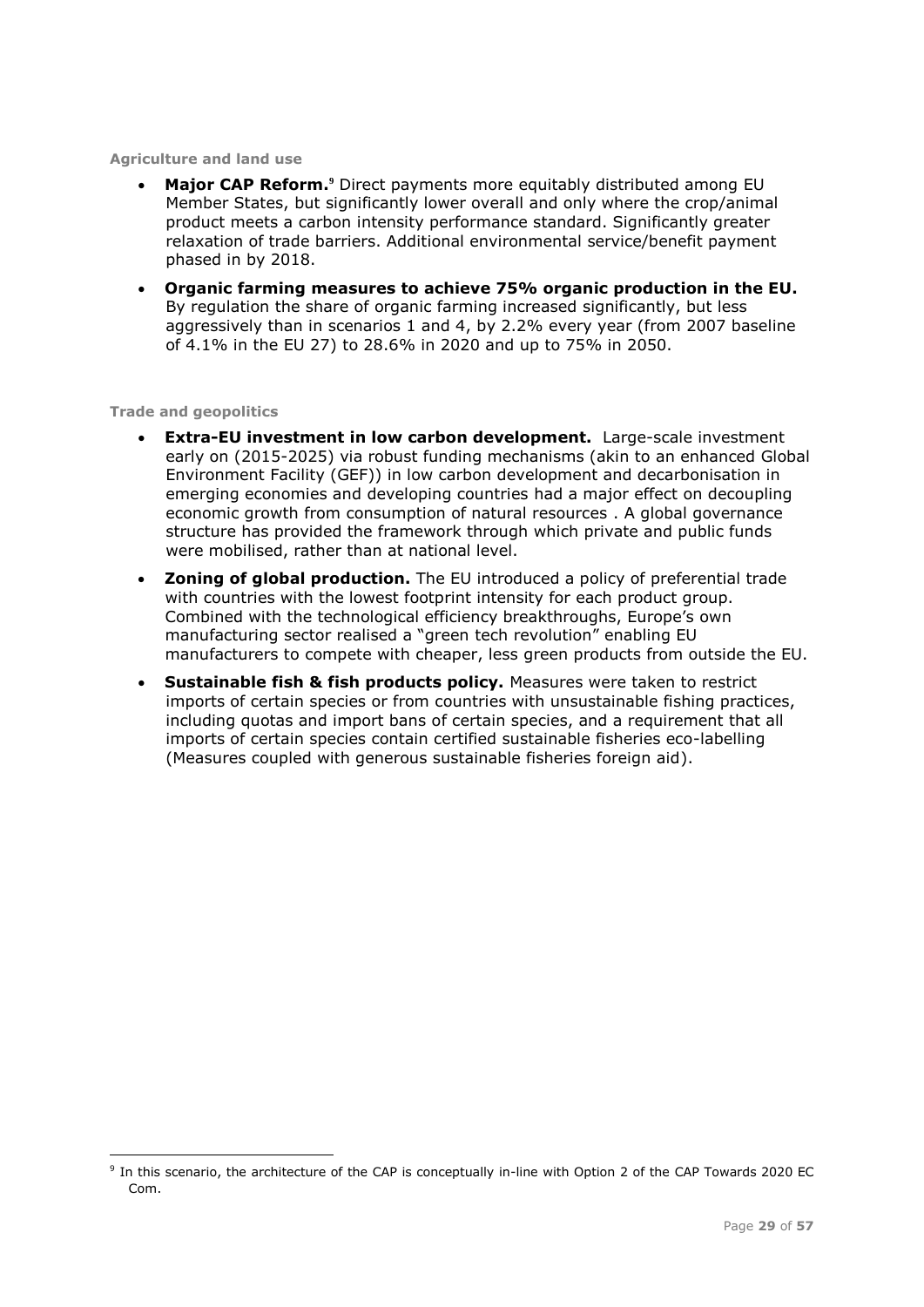## <span id="page-30-0"></span>Scenario 3 – Breaking Point

#### <span id="page-30-1"></span>DRIVERS:

Quantity-driven mindset towards development & technological stagnation

#### <span id="page-30-2"></span>ASSUMPTIONS:

The following assumptions about society help to form a picture of what life would be like for Europeans in 2050. These assumptions also inform the consideration of the policy measures needed in this Scenario to reach the One Planet Economy goal:

- Technology existing in 2011 continues to spread through industry, energy delivery, housing etc., but with little new innovation after 2011 compared with Scenarios 1 and 2. This results in improvements in carbon efficiency of production (amount of carbon released per unit of output) of about 1-2% per year up to 2020, with no further improvement beyond that date.
- Despite strong measures to invest in R&D, these measures do not result in as much innovation as in Scenarios 1 and 2.
- The rest of the world improves the efficiency of production to catch up with EU levels of efficiency, but not beyond.
- Due to stagnation in the rate of technological innovation, most of the reductions in per capita resource use and carbon emissions must come through changes in consumer behaviour – either through reduced consumption resulting from higher prices, or smarter less-resource intensive consumption.
- The EU must take strong measures to limit population growth both in Europe, but more importantly in the rest of the world in the face of increasing demand at a time when technological innovation is stagnant and global shortages (e.g. of fossil fuels and agricultural land) are pushing up prices. In some European countries, life expectancy stagnates; in others it falls.

#### <span id="page-30-3"></span>LIFE IN EUROPE IN 2050

-

**The global struggle for increasingly scarce energy and raw materials resources needed to meet spiralling demand is the dominant theme of life in this world.**  Eventually, uncertainty shocks<sup>10</sup> force the people of this unwilling world to decrease their consumption levels – this is done by the imposition of draconian government measures**.**  These shocks, which became more frequent in the first quarter of the century, halted investment and resulted in a series of deep recessions. Also becoming more intense with decreasing resilience to their effects, these shocks inflated inequality in an already tense and conflict-prone world. Trade barriers are becoming the norm again as countries fight to protect the resources they have. The industrialised and emerging countries of today fight to protect their large tracts of land in developing countries which they bought to secure resources and food production. Armed conflicts have become more numerous and international cooperation is limited to securing resources rather than promoting global sustainability.

 $10$  For example, an uncertainty shock might involve an unanticipated global military conflict, which results in the energy needed for transportation systems to move food around the EU, or provide heating during winter months not being available for a long period of time.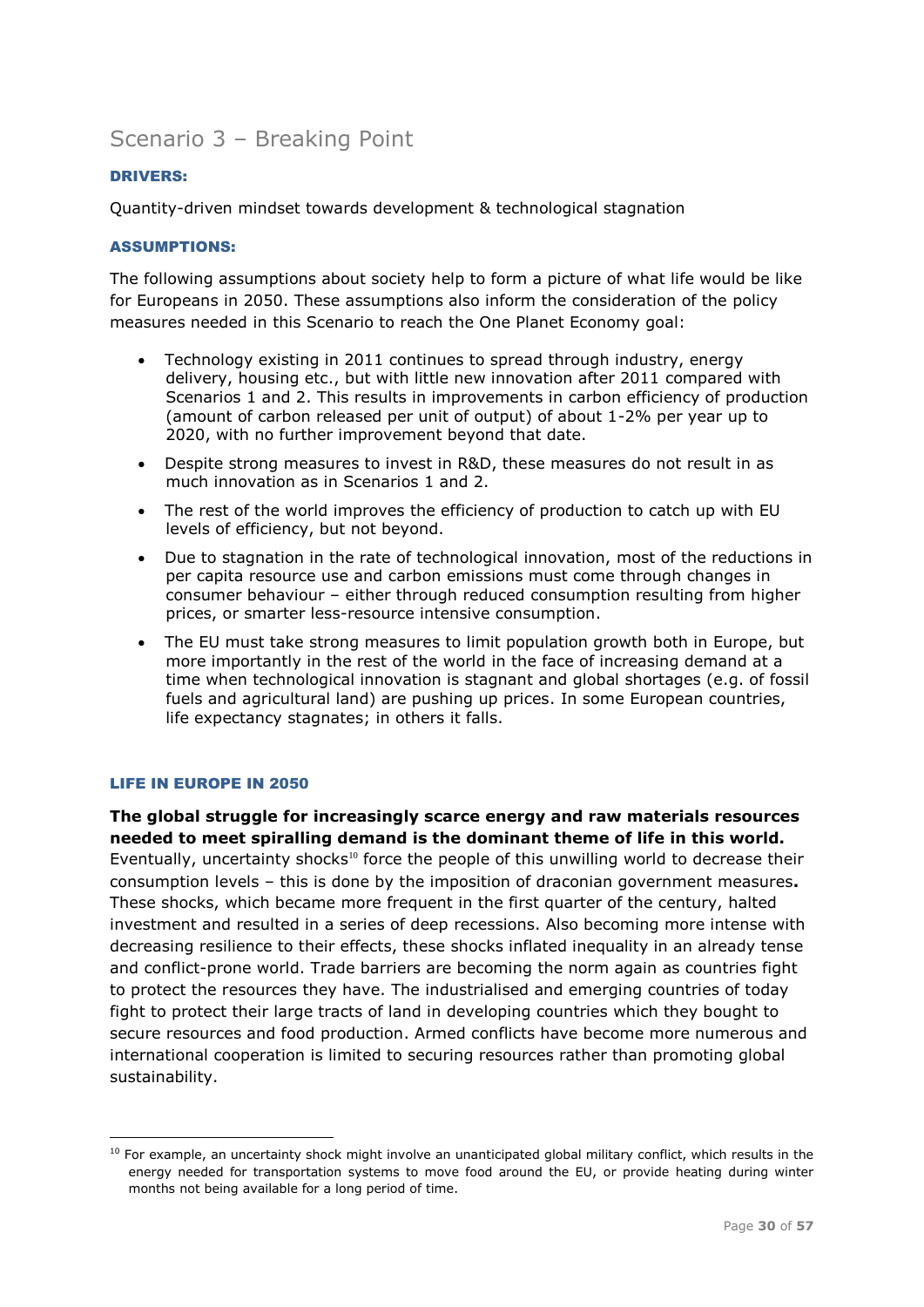**In this future, European society is strongly divided and work-obsessed.** There is a large social gap between the very few who can still afford affluent lifestyles and the masses that have been forced to significantly reduce their overall levels of material consumption. The impact of increasing prices for materials, products and services means that people have not seen significant increases in real wages for the last four decades. To compensate, people work long hours and many are unable to take even short holidays. The average age of retirement has increased significantly.

**Many Europeans are employed in service industries**, **since manufacturing and primary industries are increasingly constrained by resource shortages.** Aside from agriculture, sectors such as education, financial services, media, marketing, restaurants, hotels, and caring professions are major employers. A shift in taxation from labour to resources favours employment in the agriculture and services, although some manufacturing remains, especially for high-quality goods. A large pool of low skilled immigrant labour supports, but does not dominate, the agricultural sector. Women working at home or in occupations that were previously not counted as part of the official labour market are now included in the workforce due to the expansion of the boundaries of the economy to include traditionally non-GDP contributing care-giving professions. Education and knowledge services have become some of the most important sources of EU export earnings, being one of the few industries that can deliver GDP growth with minimal environmental degradation and result in a "greening" of the economy. Those Europeans who can afford it, receive a high quality, but extremely tailored education, which is highly focused on vocational training to produce a superior skilled service workforce.

**Energy prices are high.** Since 2025, the availability of fossil fuels has been strongly constrained by surging demand in the powerhouse economies of China, India, Brazil and other rapidly developing economies with large populations such as Indonesia and Nigeria. In Europe, like many countries around the world, alternative technologies were not deployed quickly enough to avoid energy shortages, resulting in numerous energy shocks. It is not until these supply-induced shocks impact on the quality of life of average people that meaningful demand-side policies are implemented. Energy and fossil fuels are taxed heavily - both via the highest carbon prices of all scenarios and aggressive "at the pump" petrol taxes. These act as strong drivers to spread the use of the best technological solutions existing in 2011, but also push up prices which many consumers cannot afford to pay.

**Energy rationing becomes the norm.** The rich, however, can afford to pay the upfront capital investments required to save energy (in their homes through efficiency renovations and by purchasing "best practice" products, and vehicles that run on biofuels). Many of the poor cannot afford to pay the up-front costs of these goods and must use their energy ration sparingly. Due to high electricity prices, many poor opt to sell portions of their rations to the wealthy, as they cannot afford to pay to consume their entire ration. As a back stop to control consumption, smart metering technology is increasingly used to cut off customers from non-critical electricity use, along with civil and criminal penalties for exceeding rations.

Electricity production is high along the coastlines of Northern Europe, where offshore wind energy has proliferated, but in other regions there are limited alternatives to replace fossil plant on a large scale (e.g. CCS never becomes viable). Solar energy is the main renewable energy source in Southern Europe, although it remains expensive.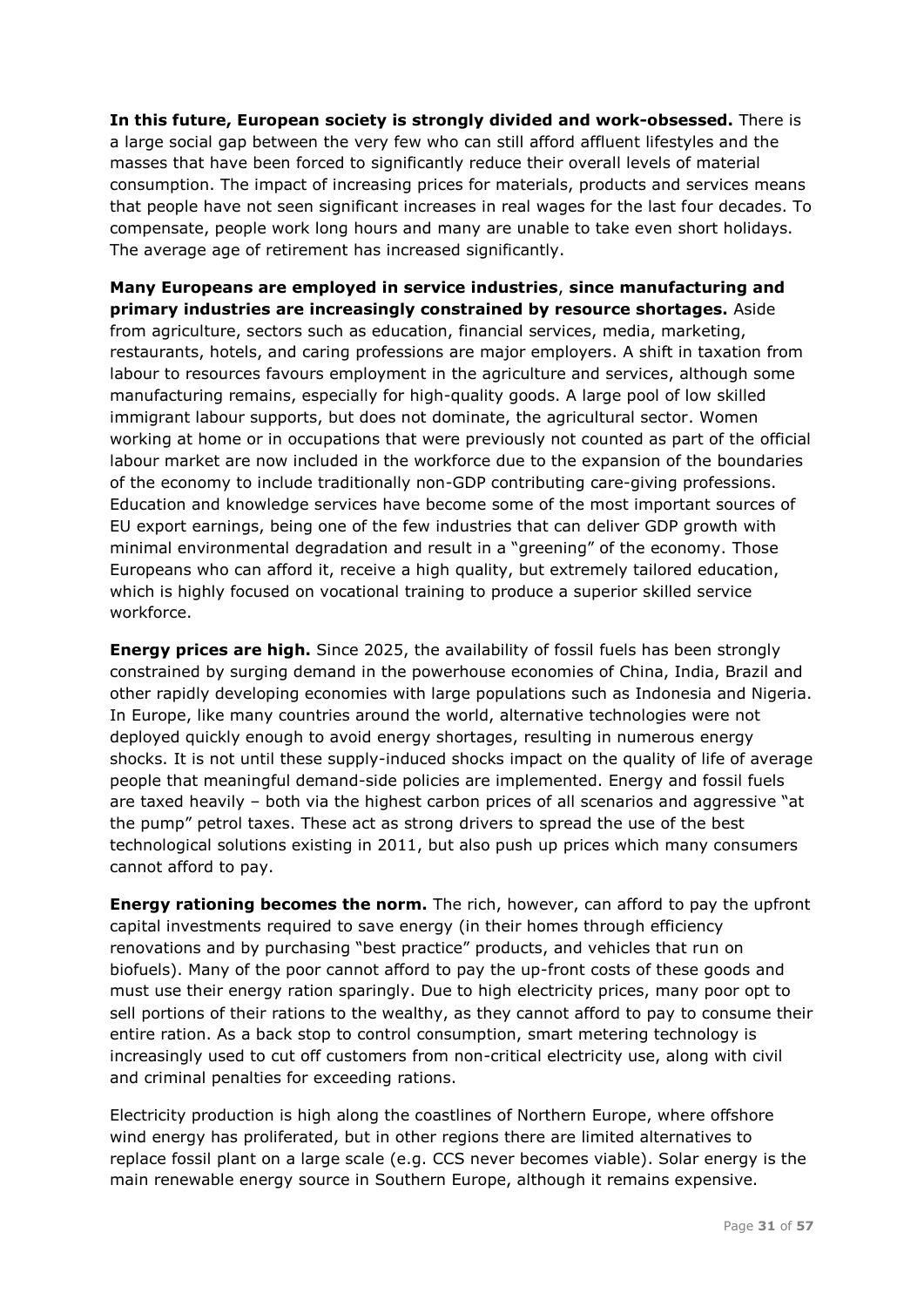Nuclear power is an important part of the energy mix in Europe, particularly in regions with few alternatives. Europe has to import significant amounts of energy from beyond its borders than in scenario 2. Because of the lack of innovation in electric vehicles and powerful agricultural lobby, liquid biofuels have to play a much more significant role (including EU production and imports from developing countries) as does the use of public transport and bicycles instead of cars. Biofuels, however, are heavily regulated and the use of first generation biofuels is significantly restricted to avoid impacting further on food prices and climate change through rainforest destruction.

**There is a strong emphasis on European food production.** A respectable percentage of this production is organic, but most production utilises conventional intensive farming practices so that more food can be produced per acre, while at the same time using less water, nutrient, and fertilizer input as possible. Food which cannot be produced domestically is largely imported from tracts of EU-owned land located in poor countries or from countries with which the EU has bilateral trade deals that require trading partners to implement population control measures. As a result of a global trend in intensive farming expansion, monocultures are spreading across the world, and there is a significant loss in biodiversity.

**Industry is more labour intensive and less resource and energy intensive**, due to continuously rising resource prices and shortages of critical materials for high-tech industries and renewable energy technologies. Existing technology is utilised to its fullest, thanks to a concerted effort by business to create a closed loop economy. Despite massive R&D investments, resource efficiency could not be improved significantly beyond the gains achieved through existing technology due to a lack of successful innovation. As a result of the resource constraints in this world, companies are forced to focus on the production of low impact goods and services with high added value but low material intensity. Competition among firms remains fierce and the pursuit of shareholder profits dominates over stakeholder values.

**Prices for goods and services are generally high**, especially for those products with a high impact on the Footprint family of indicators. Despite the few who are able to consume at today's level of intensity, excessive resource consumption and energy use is increasingly no longer seen as socially acceptable by the majority of people. Consumption for these people is characterised by a preference for goods and services with low resource intensities and which are highly recyclable because they are much more affordable. Quality is thus actively demanded and marketing places emphasis on durability, service, and green/sustainable credentials as selling points. Super resourceefficient high tech goods become status symbols, as does the consumption of knowledge and education, and in particular leisure activities, and social networks, all of which require spare time, an ever scarcer commodity.

**Nearly every aspect of life is heavily regulated by the state.** Because of the slow pace of lifestyle changes in the early years of this scenario, the adoption of sustainable lifestyles needs to be continually reinforced by government policy in the later years leading up to 2050. In 2050, Europeans are forced to adopt "green" lifestyle habits- for example, via bans on non-essential individual long distance travel. By this stage, air travel has long been too expensive for the majority of people. The state controls or heavily influences all available channels of education, media and marketing to spread this message to continually reinforce its adoption and mould perceptions of "sustainability." Civil society also plays a role in selling the message of green lifestyles as a means to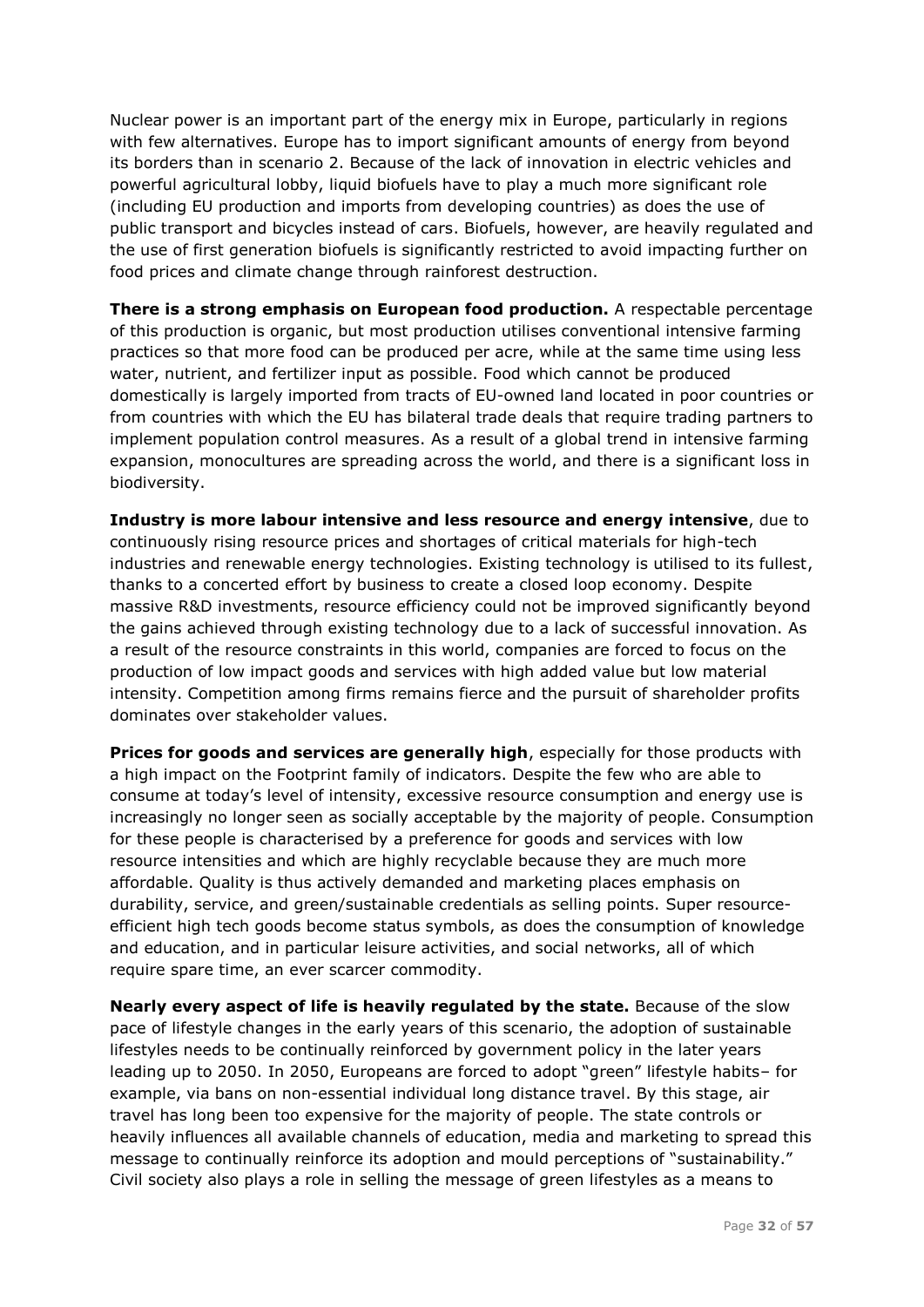achieving "green" growth. Excessive resource consumption and energy use is no longer seen as socially acceptable.

**Most Europeans live in densely populated urban areas in compact, efficient living quarters.** Most households are comprised of three or less family members. Living quarters are modest, energy efficient, and contain smart meters which enable utilities to control load and the state to monitor use, enforce rations, or cut off electricity if necessary. Recycling and waste reduction measures are high, as households pay high taxes on land filling waste and are heavily penalised when per capita waste quotas are exceeded. Most travel, when possible, is done by high quality public transport (including an extended network of high-speed trains) and non-motorised transport. Where car use is unavoidable, car pooling is wide-spread because of congestion charges in inner city areas and unaffordable petrol prices and rationing. Because of soaring prices, and eventually due to the ban on non-essential air travel, Europeans rediscover the beauty of their own and neighbouring countries. Guided bike tours and other non-motorised forms of tourism are very popular.

**Europeans have not seen significant improvements in their health.** While no concerted effort is made to improve public health, dietary changes that have increased vegetarianism, and increased levels of cycling and walking have delivered some health benefits. In terms of food, European citizens eat less meat and dairy (due in part to high prices) and spend money on a smaller amount of higher quality food. The wealthy can still afford the high prices of meat, fish and other animal products. Overall, however, life expectancy has stagnated due in part to increasing working hours.

#### <span id="page-33-0"></span>EUROPE'S POLICY MIX TO A ONE PLANET ECONOMY BY 2050

#### *Broad economic policies*

- **Economic reform.** With growth in GDP as a high societal priority in this scenario, significant economic reform measures were not pursued other than measures aimed at increasing competition among firms (market liberalisation, deregulation, privatisation and other measures to prevent anti-competitive practices). Instead, policies in this scenario leaned heavily on measures to compensate for the lag in technological innovation. One major change, however, has been a shift in the tax burden from labour to resources. This both protects increasingly scarce resources but also allows for cheap labour to produce labour intensive rather than resource intensive products and services.
- **R&D investment policy.** Building on policy recommendations existing in 2011, the EU mandated (effective 2015) that Member States invest in R&D the equivalent of 10% GDP each year and increase total R&D energy subsidies at a rate of 8% every 5 years.
- **Coordination of innovation-technology agencies.** A coordination framework was established early on to enhance EU-Member State collaboration in implementing the Environmental Technologies Action Plan (ETAP), the Competitiveness and Innovation Framework Programme (CIP) and other programmes fostering eco-innovation. Eco-innovation was focused on "low hanging fruit" sectors where large environmental improvements could be made quickly (i.e., buildings, food and drink, recycling and waste water industries, private transport). Funding of ETAP and CIP was doubled to spur innovation.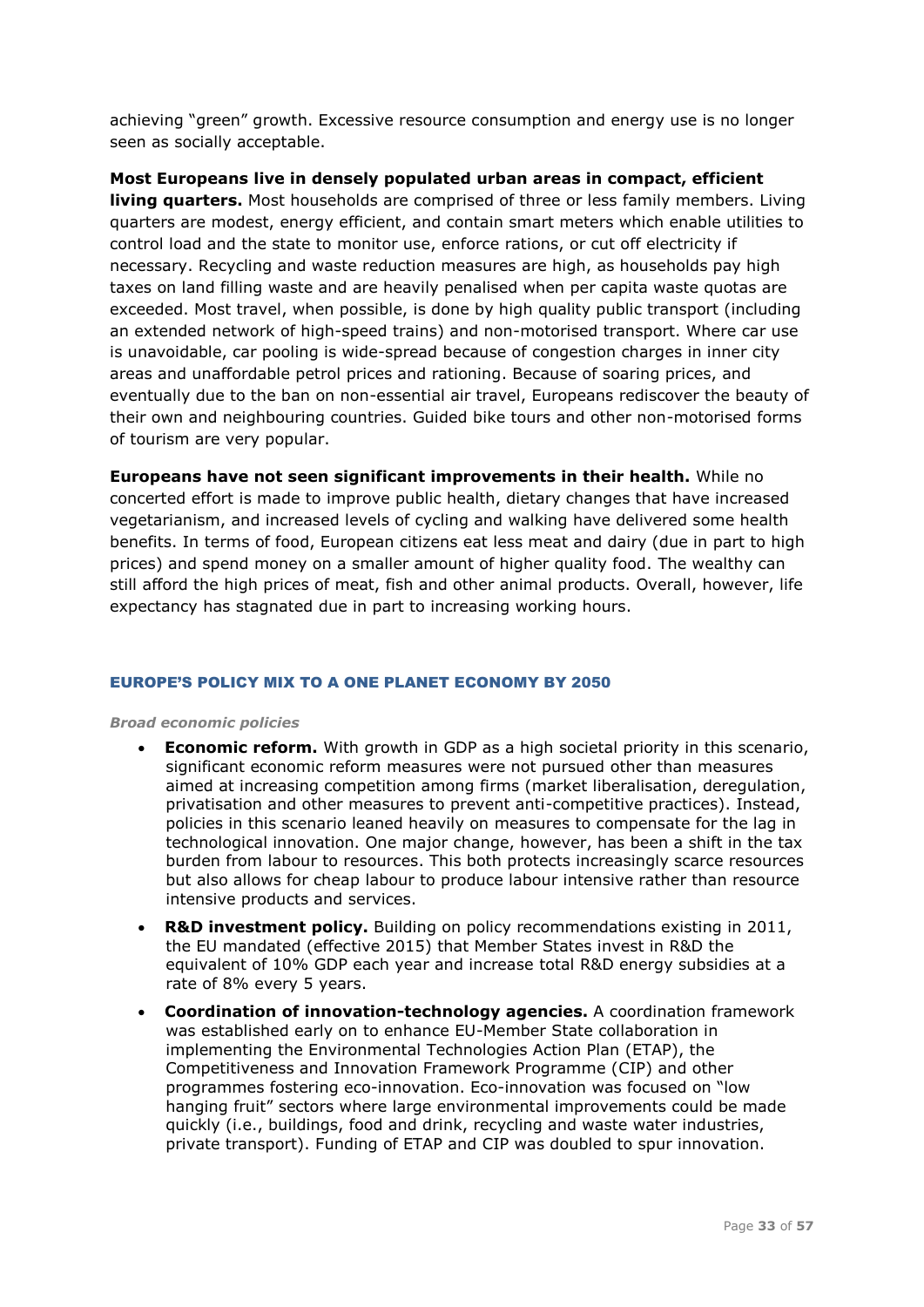- **Cash prizes.** Cash prizes to reward technological solutions in this scenario are more aimed towards stimulating innovation in the utilisation of existing technologies compared with supporting the breakthroughs achieved in Scenario 2.
- **Technology diffusion tax breaks** Tax-incentives for rapidly improving the rate of diffusion of low energy technology developed by 2011 throughout the economy to increase the energy efficiency of buildings and encouraging uptake of on-site renewable generation options were also key in this scenario. The effects of these were short lived, however, as once all the pre-2011 technology had diffused through industrial and municipal infrastructure few new gains were to be made.

#### **Welfare, labour, and income taxation**

- **Wages & income.** Unlike Scenario 1, no minimum "living" wage was established, which kept businesses competitive and provided strong economic growth connected to labour intensive production of higher quality goods and services.
- **EU Working Time Directive.** To allow employers greater flexibility (in hiring and firing staff, making use of casual, seasonal and immigrant labour), there were no further restrictions placed on working hour limits beyond what existed in 2011 and worker protection laws were wound back. In a phased-in approach beginning in 2015, the retirement age was gradually raised to 73 by 2030. This caused considerable conflict and social tension across the EU.
- **Women at Work measures.** To increase individual contribution to the economy, generous tax breaks and grants were provided to employers to increase participation of women in the workforce (through direct hiring and professional development and mentoring programs), especially in the information and communication technologies (ITC), computing, media and marketing sectors.
- **Economising care-giving services.** In this scenario, there has been a shift away from manufacturing toward services, except for critical goods manufacturing remains in Europe or in EU-owned land in poor countries. Beginning in 2015, to transform traditionally unpaid forms of care-giving work into GDP-contributing economic sectors, new regulations required recipients of "free" childcare services to report the fair market value (FMV) of these services as income, with the only exemption being services provided by members of the immediate family (i.e., parents, siblings or others that live in the family unit) or alternatively, that all non-exempt childcare service providers are paid market wages for their services. These policies encouraged placement of children under professional care and increased economic activity related to this sector.
- **Demographics.** Beginning in 2012, one of the measures taken to control population growth was to phase-out child benefits for multi-children families. By 2020, benefits were only provided for up to a maximum of 2 children. As the economy in general has become more labour intensive, immigration policies were relaxed in order to attract low skilled labour, especially for the agriculture sector. This further adds to social tension in the EU. Bilateral trade deals require trading partners to implement population control measures.

#### **Education, health, media, and culture**

 **Education reform.** Europe's education system was completely reformed by 2020 to focus on education and knowledge based service careers. By 2030, education was largely privatised to allow export of education as a service. This resulted in higher costs of education, further adding to the social tensions of this Scenario.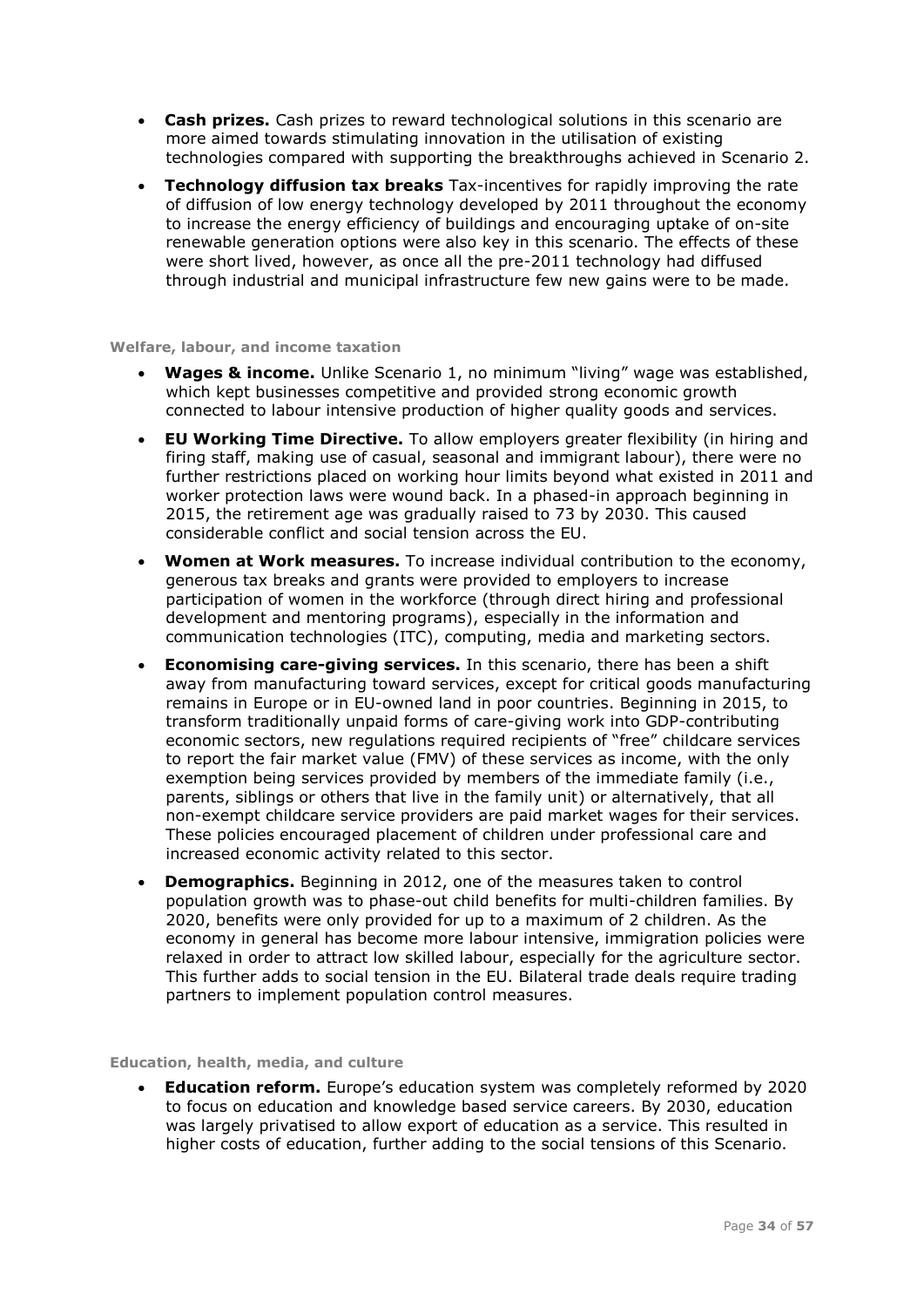- **Special education measures: lifestyle and food-choice coaching.** By 2020, free lifestyle coaching was provided to citizens to encourage behaviour change to a more sustainable lifestyle. By 2015, large-scale and long-term food education initiatives to teach the impact of food choices on the surrounding environment to and good nutrition, encouraging adoption of vegetarian and low animal product consumption, with a strong focus on elimination of meat from the diet.
- **State media policy.** By 2020, most media outlets were tightly controlled by the government and used to try to manage behaviour change, selling the "cool to play within the limits" and "green means growth" messages.
- **Health choices.** In 2015, voluntary and assisted suicide became legal in all EU countries.

#### **Consumption and waste**

- **Personal carbon and emissions allowances (PCEA) scheme.** As in Scenario 2, this scheme was introduced in 2015, with every person given an annual carbon allowance card with a credit of 3000 kg  $CO<sub>2</sub>$ . The size of the cap was reduced more aggressively compared with Scenario 2, reaching 1500 kg by 2025. In this Scenario, the rich typically purchase allowances from the poor to help fund their more lavish lifestyles, resulting in many poorer people being forced to all but curtail their use of air travel and other high-carbon intensive goods and services.
- **Footprint Tax.** Introduced in 2015, the Footprint Tax in this scenario was significantly higher than in other Scenarios. By 2050, over 100% of a product or service's value was taxed. Unlike the other Scenarios, the "triple incidence" of the footprint tax, the personal carbon cap and the EU ETS was seen as being necessary to curb carbon-intensive consumption in this Scenario.
- **Advanced Eco-labelling scheme.** Advanced labelling regulation was implemented which provided better energy/environmental performance information and covered more products to further facilitate "Smarter Consumption."
- **Meat Tax.** A tax on meat was introduced in 2015 (100% surplus on the market price) and rose to 200% in 2040. Only the rich were able to afford to eat meat regularly.
- **Reduction of waste collection services.** Compared with other scenarios, the obligations on municipalities to reduce waste collection needed to be even tougher (due to stronger demand), and an even more aggressive tax on municipal waste by weight was introduced (beginning with a 50% surplus on municipal waste fees and increasing to 100% by 2040).
- **Required door-to-door recycling collection**. In 2015, municipalities were required to offer door-to-door recycling collection on a weekly basis (apartment buildings excluded), and heavy penalties were introduced for non-compliance, resulting in an immediate additional decrease of waste generation.
- **Tax benefits for repair and reconditioning services.** The new business of repairing and reconditioning electronic goods was encouraged via tax benefits. As a result, people keep electronics longer and the intensity of their consumption is thereby reduced.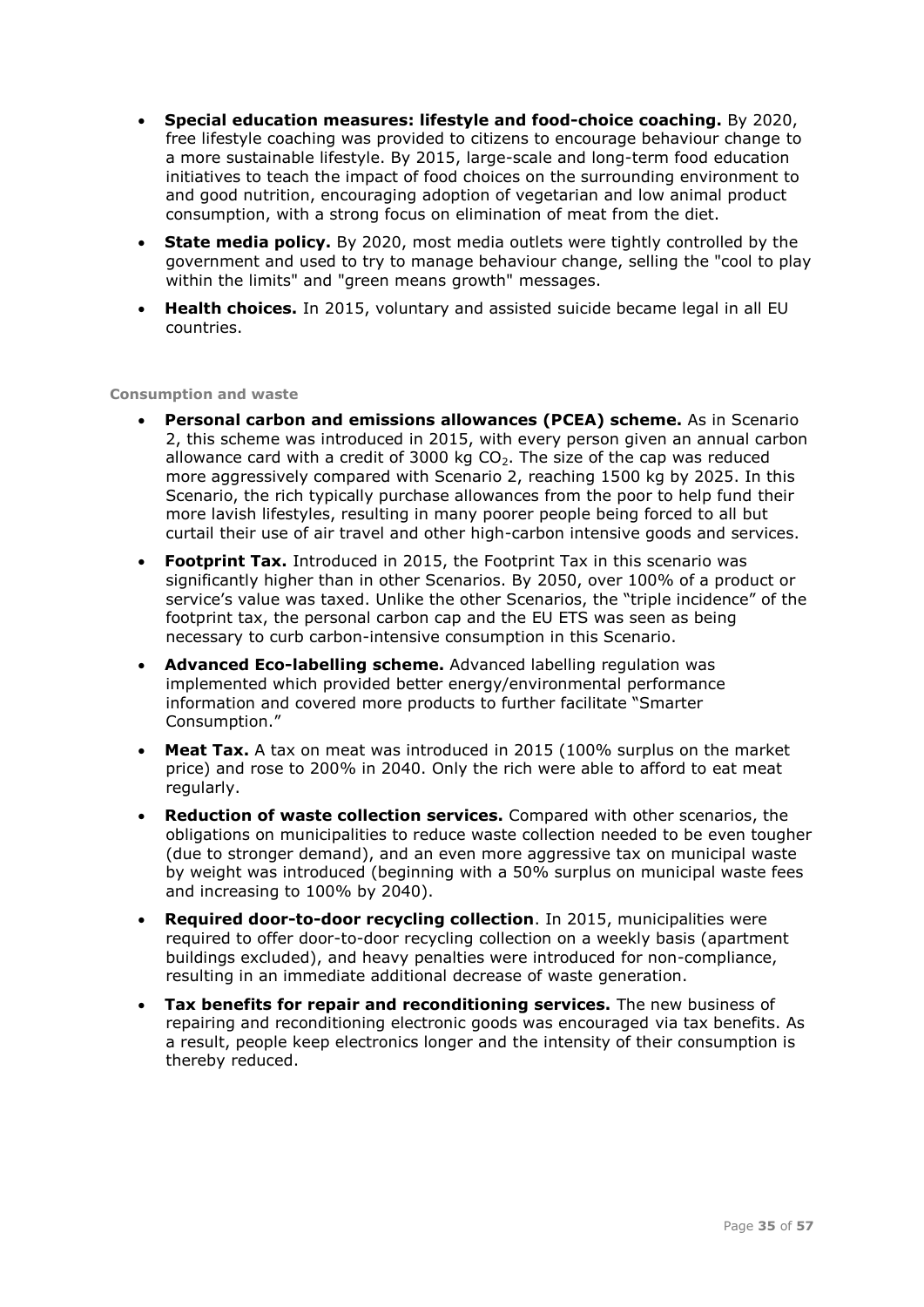#### **Industrial policy**

- **Raw material taxation.** Compared with Scenario 2, competition for scarce resources is an even greater feature of this world. Because of the lower level of global cooperation and the re-emergence of trade barriers, it was not possible to negotiate a harmonised approach to raw material taxation. Instead, raw materials are taxed within the EU and a similar tax is imposed on imported products and raw materials, with this tax needing to be ramped up more aggressively than in Scenario 2, reaching 40% by 2040.
- **Environmental accounting measures.** Industrial codes have forced companies to include environmental factors in their financial accounting and to transfer costs to the price of the end product. Rule of Supply Chain Optimization to minimize resource inputs (e.g. Benchmarking scheme in the industries with required efficiency improvements of 10% every 5 years).
- **Product bans**. Harder measures were needed in the second half of the time period to "ban" the most inefficient products from the market to account for higher growth. These were coupled with product efficiency initiatives, such as a "top runner programme", in which all products in a specific category are regularly tested and the most efficient model becomes the new baseline.
- **Expansion of extended producer responsibility (EPR) obligation beyond Waste Electrical and Electronic Equipment (WEEE) directive 2002/96/EC.<sup>11</sup>** The list of applicable priority products under WEEE was expanded to include all products composed of 25% or greater plastic, 25% or greater metals, as well as all products containing any mercury, batteries, all medical products, and all carpeting.

#### **Water resources**

- **Full cost recovery water pricing.** (Financial, resource and environmental costs). Under the EU Water Pricing Directive, Member States are required to ensure full cost recovery water pricing in household, agricultural, and industrial (including mining) sectors. Under a stepwise increase between 2015 and 2050, average water pricing for public water/wastewater services in non-water scarce EU regions is 8 EUR/m<sup>3</sup>; in water scarce regions, it is of 11 EUR/m<sup>3</sup>.
- **Water pricing and removal of water-related energy subsidies.** Existing water pricing subsidies for industries and agriculture were eliminated and refocused on water efficiency R&D (up to 50% by 2030; 100% by 2050). Energy subsidies for pumping, treating and distributing water were also removed.
- **Measurement of water intensive products.** A water intensity labelling scheme was introduced (for non-food goods) to raise consumer awareness and support retailer pressure on the supply chain to provide less water-intensive products. The labelling includes a measurement of both water and carbon footprints of products, to prevent negative trade-offs. This was coupled with a quota that slowly phased out the production of low-value, water intensive goods.
- **Greywater use measures.** Obligatory grey water reuse for low quality purposes (toilet flushing, etc.) to increase grey water reuse by 5% every 10 years until 2050.

<sup>&</sup>lt;sup>11</sup> See, e.g. "Priority products and materials report" at [http://www.unep.org/resourcepanel.](http://www.unep.org/resourcepanel)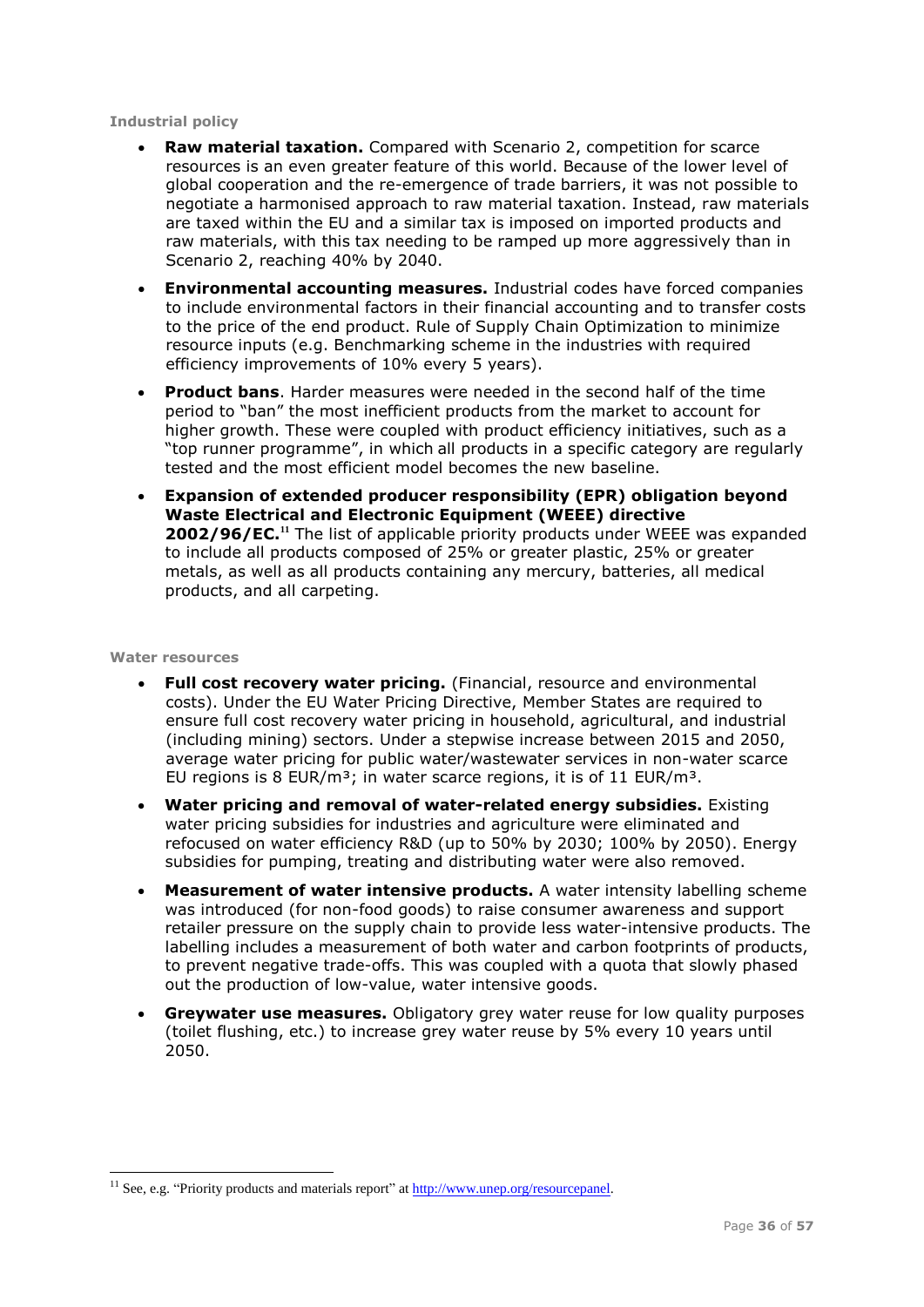**Energy and transport**

- **Power station efficiency standards.** Extremely tough efficiency improvement standards were enforced on existing coal and gas-fired power stations from 2015 onwards, partly because of fear that new technologies would not fall in cost as rapidly.
- **Fossil fuel taxes.** Most substantial increase in fuel taxes "at the pump" to drive vehicle efficiency improvements, stimulate sustainable biofuels uptake and reduce consumption since the breakthroughs in electric mobility and other technologies was not as successful in this Scenario. These types of measures were applied to the entire transport sector (e.g. the aviation sector was forced to use biofuels, significantly increasing its costs). Individual transport (via road, air etc) becomes unaffordable for many people.
- **Carbon pricing.** Despite the efficiency standards imposed on power stations, carbon prices spiked rapidly (e.g. reaching towards 100 EUR /tonne by 2020) due to the lower pace of technological innovation on key technologies including largescale renewable energy (e.g. CSP) plant and advanced fossil fuel plant incorporating CCS. Expensive nuclear power has the greatest role in this Scenario, adding to social tension in many countries. The high energy prices cause an affordability crisis for many consumers. From 2020 to 2030 a softening of emissions credit import restrictions was implemented under the EU ETS to try to push down carbon prices to soften impact on European industry and households. The worsening trade and geopolitical relationship with the rest of the world (see below) made this approach rather ineffective. Energy and emissions-intensive goods and services remained expensive throughout the period.
- **Energy retrofit subsidies.** Massive government subsidisation of energy efficient building retrofits and strong enforcement of building retrofitting standards were introduced from 2030 onwards after a series of devastating energy shocks to address the lack of technological solutions on the supply side (and hence drive emissions reductions via lowering demand).

#### **Agriculture and land use**

- **Major CAP Reform.**<sup>12</sup> Direct payments have become more equitably distributed among Member States, but significantly lower overall and only where the crop/animal product meets a carbon intensity performance standard. There was some elimination of market intervention measures and trade barriers, but not to the same extent as Scenario 2. Additional environmental service/benefit payment was phased in by 2018.
- **Organic farming measures to achieve 50% organic production in the EU and extra-EU controlled lands.** By regulation the share of organic farming increased significantly, but less aggressively than in all other scenarios, by 2.2% every year (from 2007 baseline of 4.1% in the EU 27) to 28.6% in 2020 and up to 50% in 2050. To meet the 50%, the EU purchased land located outside of the EU 27, mainly in developing countries, for the purpose of organic farming and other food production.

 $12$  In this scenario, the architecture of the CAP is conceptually in-line with Option 2 of the CAP Towards 2020 EC Com.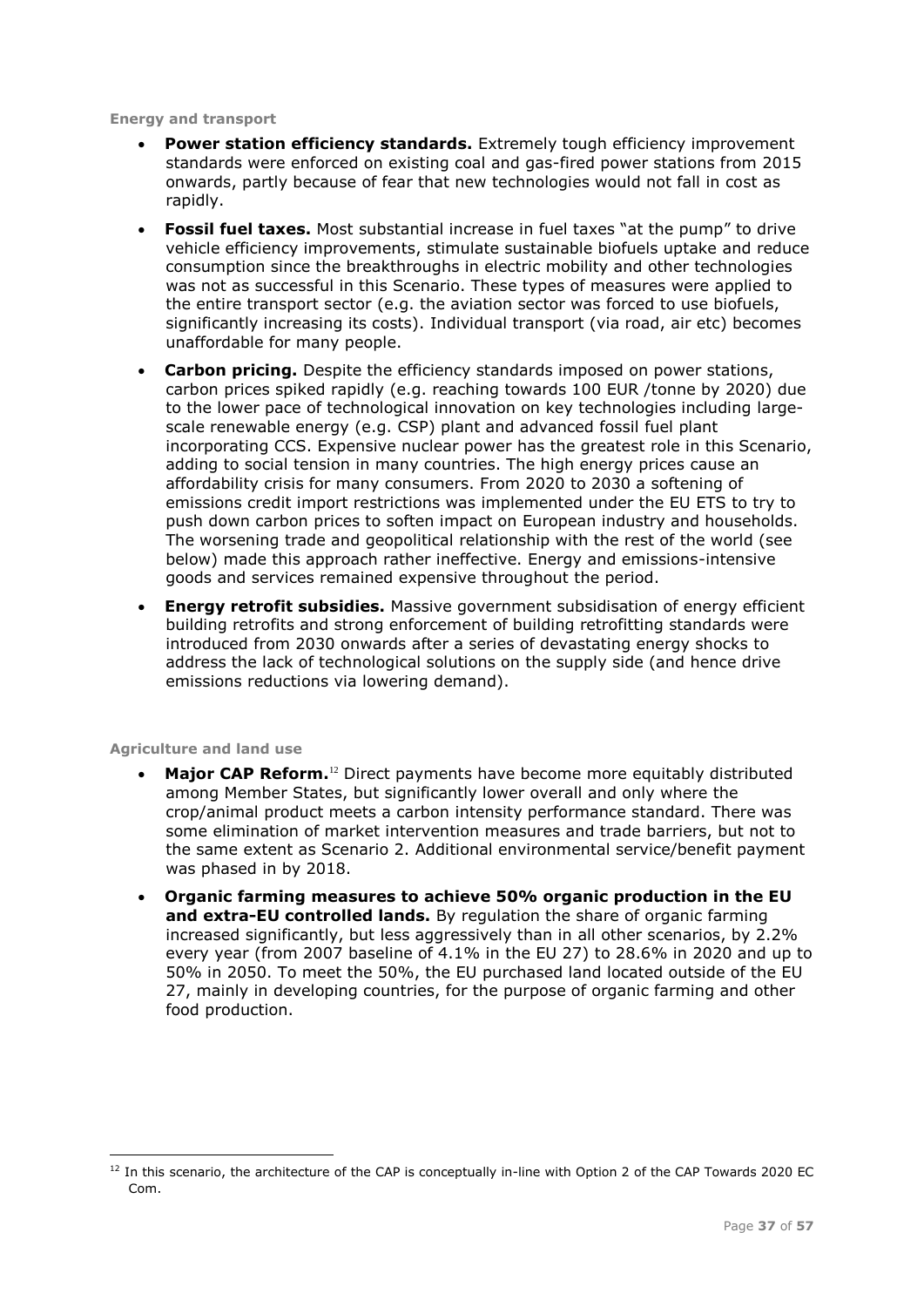**Trade and geopolitics**

- **Trade policy to control consumption impact of imports.** Trade has been limited with countries with no population control measures. Moreover, trade is restricted, through caps and quotas and high tariffs, with respect to the most harmful product sectors on the footprint indicators (e.g. (1) chemical, rubber, and plastic products; (2) electronic equipment; and (3) machinery and equipment). Bi-and multi-lateral negotiations are most aggressive towards trading partners who produce these products (China, the United States, and the Russian Federation) to maximise the rate and impact of reduction caused by these and other sectors. Partners who refuse to lower impacts are replaced by willing trading partners.
- **Carbon tax.** A tax was imposed on the carbon content of all fuel imports (coal, oil and gas), with the level pegged to the carbon price of the EU ETS. The tax thus reached 100 EUR/tonne (of upstream emissions) by 2020. It then fell as a result of measures to drive improvements in energy efficiency on both the supply and demand side, and the availability of alternative fuels (e.g. due to large-scale biofuel production) improved.
- **Sustainable fish and fish products policy.** Measures were taken to restrict imports of certain species or from countries with unsustainable fishing practices. This included an import ban and quotas for certain species and a requirement that all imports of certain species be certified as sustainably sourced.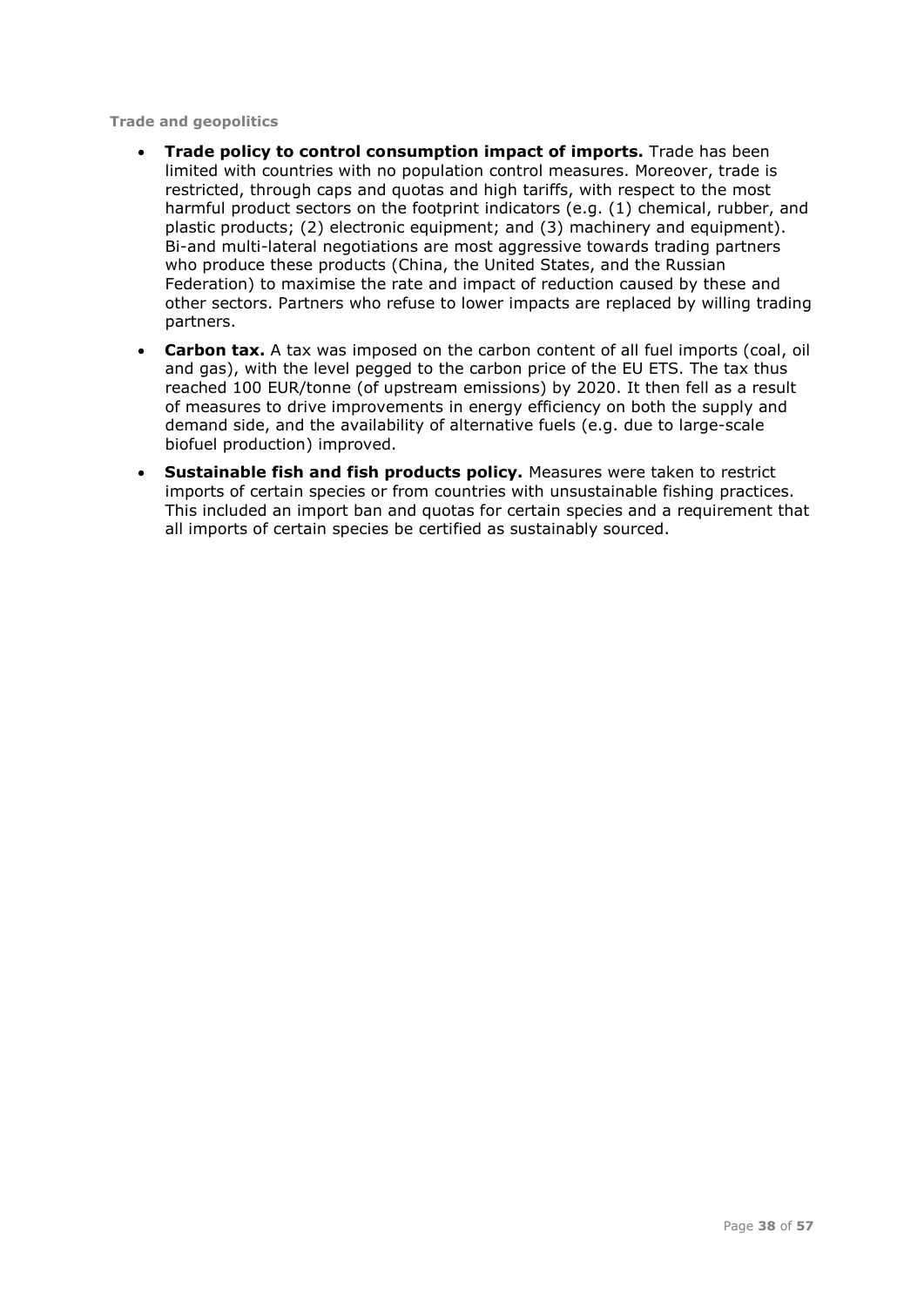### <span id="page-39-0"></span>Scenario 4 – Slow Motion

#### <span id="page-39-1"></span>DRIVERS:

Quality-driven mindset towards development & technological stagnation

#### <span id="page-39-2"></span>ASSUMPTIONS:

The following assumptions about society help to form a picture of what life would be like for Europeans in 2050. These assumptions also inform the consideration of the policy measures needed in this Scenario to reach the One Planet Economy goal:

- Quality of life is prized over economic growth and increasing income.
- Prices act as a strong driver towards resource efficiency and sufficiency.
- Values have become less materialistic. Companies and consumers are driven by a quality and community development-orientation instead of profit maximisation.
- Technological innovation in the efficiency of resource and energy use and in the development of alternative energy sources is limited.
- Due to the stagnation in technological innovation and changing societal expectations, collaboration and knowledge sharing have become more important forces than competition in the business world.
- Social innovation<sup>13</sup> is highly dynamic and proves successful in increasing human capabilities, welfare and environmental sustainability.

#### <span id="page-39-3"></span>LIFE IN EUROPE IN 2050

-

**Most Europeans have embraced frugality, simplicity and sustainability as key elements of their lifestyle.** Most Europeans live in cities in socially innovative modes of housing such as co-housing communities, urban co-ops and communes. Urban sprawl has thus declined. Some self sufficient communities have moved back to the countryside, and many people have developed the green areas of the cities for cultivation. In general, social status across society is gained from immaterial goods such as education, culture and social networks. The education system takes holistic approach to learning, in which self-awareness, environmental awareness, spiritual and community values play a key part.

**The EU's economy is reflective of its values and has become famous for its Beyond GDP approach,** which is also being promoted in the rest of the world. When people do make purchases, prices for goods and services are comparatively higher than 40 years ago, as they now reflect the true costs of social and environmental externalities. Most people prefer to share or lease many durable goods that were previously individually owned. Further, roughly half of Europe's population shuns consumerism altogether and adopted the more extreme **l**ifestyle **o**f **vo**luntary **s**implicity—LOVOS. These large groups form strong local communities and are often completely selfsufficient. Due to the large segment of LOVOS, energy and resource use has declined dramatically over the past 40 years despite lagging technological advancements.

 $13$  A social innovation is a novel solution to a social problem that is more effective, efficient, sustainable, or just than existing solutions and for which the value created accrues primarily to society as a whole rather than private individuals (Phills, et al., 2008, p. 36).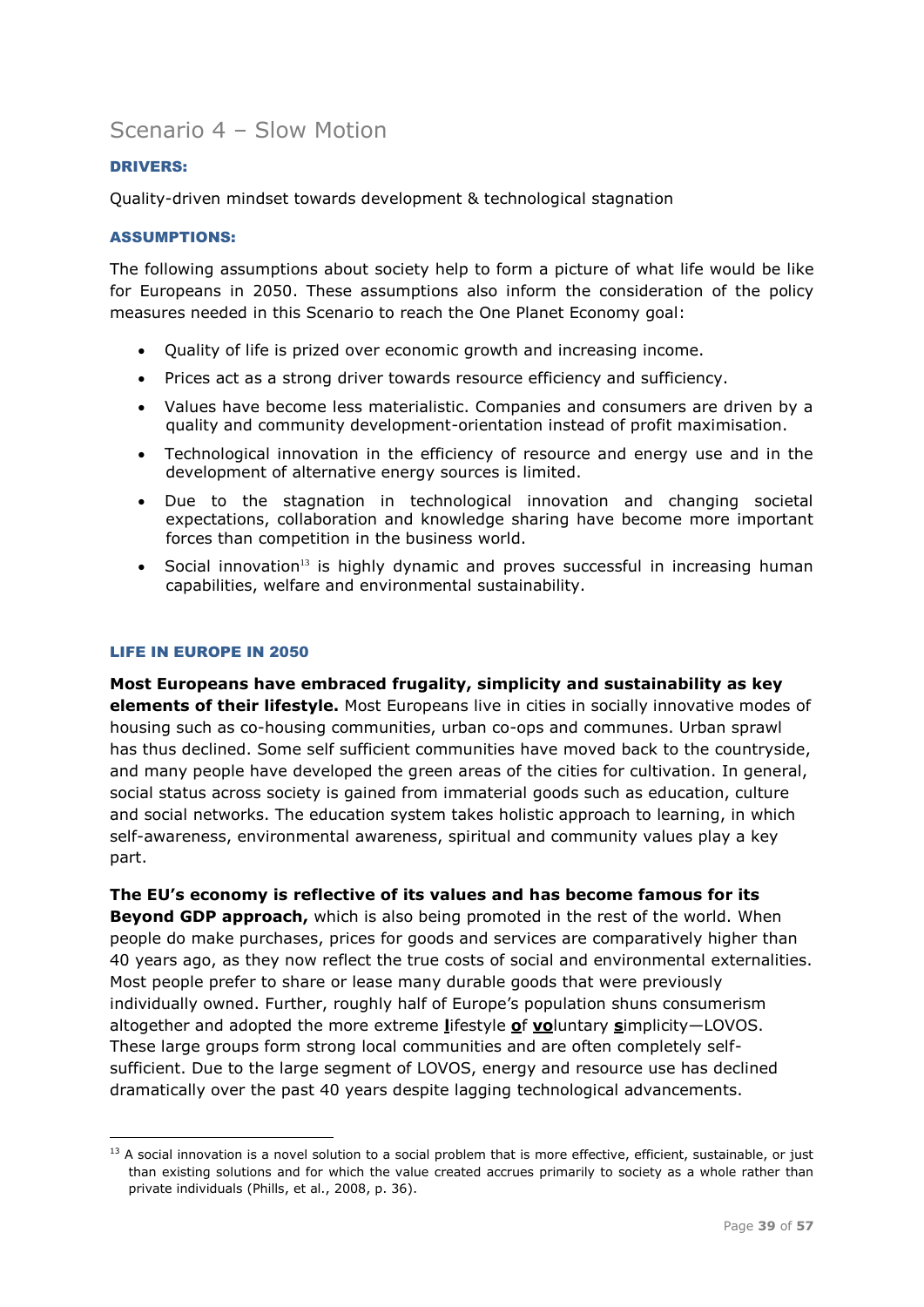**Average wage-based working hours are roughly half as long as they were in 2011, since a large segment of the population has significantly reduced its demand for goods and services.** In terms of social values, work and money are less important, whilst building social relations and participating in community activities are high priorities. The reduction in working hours has also contributed to a significant reduction in resource use, as Europeans earn, produce, and consume less. Income disparity is also smaller than in 2011, with much less deviation between the wealthiest and the poorest. Every EU citizen spends at least two years of life (not necessarily consecutively) in compulsory paid community service (in hospitals, kindergartens, retirement homes, etc). This fosters the strength of communities and the non-profit and non-governmental sector.

**Cooperation and knowledge sharing are more important than competition in business strategies.** Firms are expected to maximise community values by their shareholders, who come from a broader societal base than in 2011, are more risk averse, and do not expect very high return on investments. Moreover, there are an increasing number of employee-owned companies. Using technologies that were available in 2011, networks of industries help to decarbonise the economy. Following the early example of the industrial ecosystem in the Danish industrial zone of Kalundborg<sup>14</sup>, different firms work together by exchanging materials and energy for mutual benefit, on the basis that by-products from one business can be used as low-cost inputs to the others (the "zerowaste" production loop). The use of best available technologies is being maximised, largely driven by the high prices for all kinds of materials, including energy. Over the course of a product's lifetime, it is likely to be transferred from the original purchaser to numerous owners or hirers through shared ownership, reuse schemes and hire or lease shops. Products are designed to use fewer scarce resources, to last longer, and – if they cannot be reused - are easily recyclable.

#### **The average European walks, rides a bike or uses excellent public transport.**

Getting around in Europe, especially in the cities, is easy, thanks to well-connected networks of light rail lines and buses powered by renewable energy sources, bicycle lanes as well as safe and well designed footpaths. Cars are very expensive to use and individual ownership is shunned by most people, while public transport is strongly subsidised. Car sharing is widespread, but in general there are far fewer cars on the road in Europe compared to 2011. Electricity is largely generated from renewable technologies that were available in 2011. Significant reductions in consumption result from lifestyle changes, the removal of inefficient products from the market and industrial remodelling as described above. This strong demand side effect, combined with the increased utilisation of decentralised energy production, make it possible to shut down most centralised power generation facilities by 2050. The utilisation of local renewable energy resources for small-scale production of electricity, heat and cooling is widespread (be this via wind, solar, bioenergy, geothermal etc).

#### **The policy frameworks governing the agricultural sector as well as consumer demand have created strong incentives for organic farming and permaculture systems.** Even though the land area used for agriculture has steadily increased over the

<sup>&</sup>lt;sup>14</sup> In Kalundborg, an industrial ecosystem was established which involves inter alia an oil refinery, a gyproc factory, a pharmaceutical firm, a fish farm, a coal-fired electrical power station and the municipality of Kalundborg. Steam and various raw materials such as sulfur, fly ash and sludge are exchanged in a very elaborate industrial ecosystem. Participating firms benefit economically from reduced costs for waste disposal, improved efficiencies of resource use and improved environmental performance.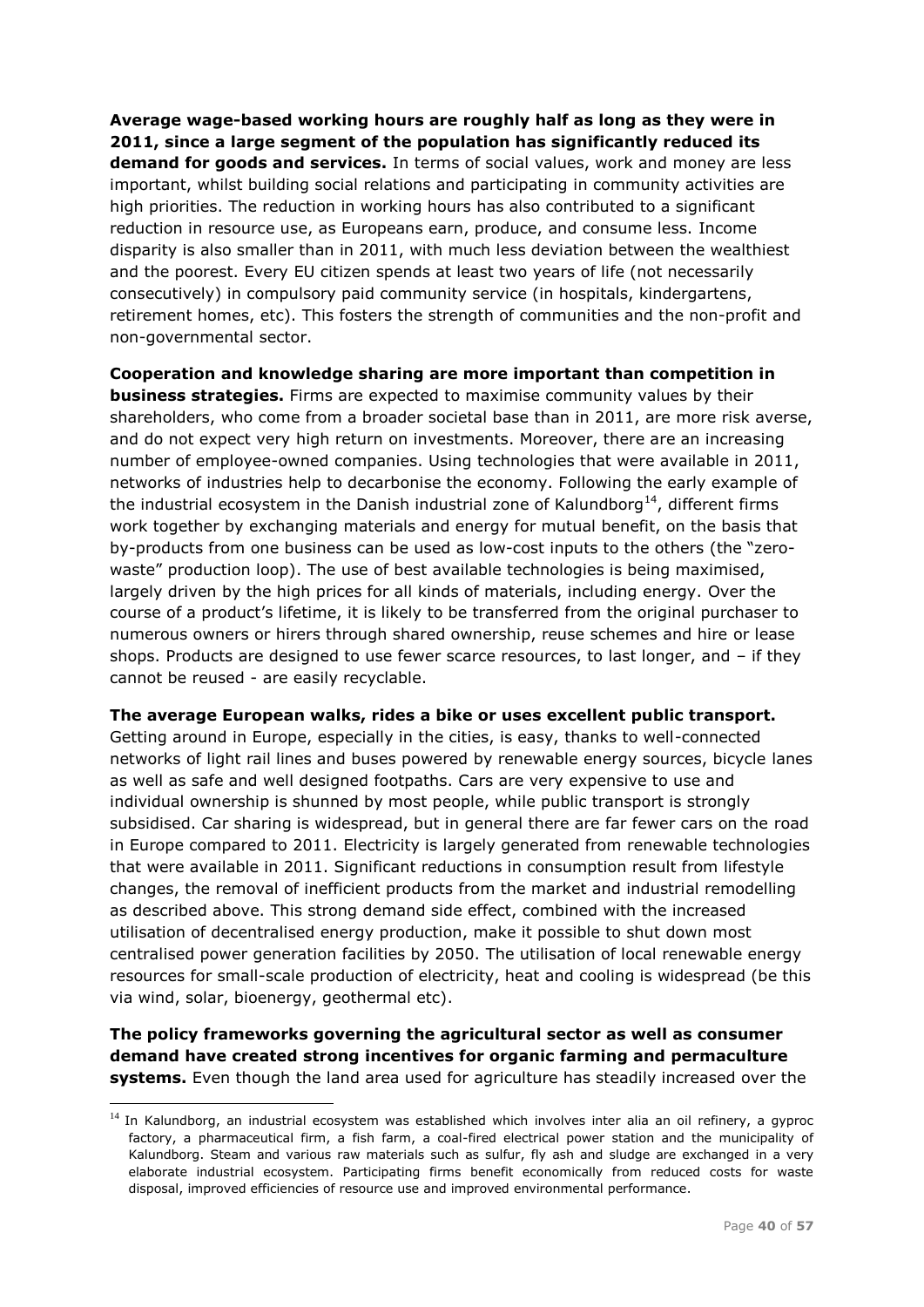past 40 years, overall environmental impact (measured by the Footprint family of indicators) is low, due to the substantial decline in resource inputs for farming and the dramatic decrease in meat and animal product consumption. There has been a gradual move from conventional agriculture and (industrial) livestock operation towards plantbased, labour-intensive and organic agriculture. The share of organic farming is nearly 95%. Thanks to the spread of permaculture systems, wastes are turned into resources, productivity and yields are high, and natural environments have been restored. GMO crops are no longer used or consumed in the EU. GMO crop import bans have resulted in a significant global reduction in the use of GMOs, which in turn has enhanced crop biodiversity and food security.

**At the international level, global, peaceful agreements ensure convergence of emissions and on the sustainable and equitable use of resources.** A new international consensus was reached to ensure that international trade would contribute to a global One Planet Economy. The regime is built on three guiding principles: (1) trade based on environmental competitive advantage; (2) fair trade; (3) localisation<sup>15</sup>. No trade barriers exist for best available technologies in terms of resource and energy efficiency. As a result of large-scale dematerialisation, the EU was able to diminish its overall dependence on imports of goods and services to become more self-contained.

#### <span id="page-41-0"></span>EUROPE'S POLICY MIX TO A ONE PLANET ECONOMY BY 2050

**Broad economic policies**

- **Economic reform.** Given the strong societal drive to shift into a quality-driven development paradigm, EU economic policy transitioned to a Beyond GDP model. This was aided by the early adoption (2012) of sustainability indicators for monitoring economic progress. To support this, Europe embarked on a broad policy of ensuring that the true social and environmental costs of producing and consuming all goods and services are reflected in prices.
- **Monetary policy reform.** European monetary policy is strongly aligned with the objectives of the One Planet Economy. The European Central Bank and the National Banks took on a role designed to steer the European economy towards a path consistent with the One Planet economy goals.
- **R&D investment policy.** As in scenario 3, great emphasis was placed on efforts to compensate for the lag in technological innovation. Building on policy recommendations existing in 2011, the EU mandated (effective 2015) that Member States invest in R&D the equivalent of 8% GDP each year and increase total R&D energy subsidies at a rate of 7% every 5 years – percentages that are slightly lower than in scenario 3.
- **Coordination of innovation-technology agencies.** A coordination framework was established early on to enhance EU-Member State collaboration under the Environmental Technologies Action Plan (ETAP), the Competitiveness and Innovation Framework Programme (CIP) and other programmes fostering ecoinnovation. Eco-innovation was focused on "low hanging fruit" sectors where large

<sup>&</sup>lt;sup>15</sup> Economic localisation actively favours more local production and investment whenever it is reasonable and conveniently possible. With a focus on co-operation for the best, rather than competition for the cheapest, localisation aims to rebuild sustainable national and local economies worldwide. Depending on the size of the country, "local" can both refer to a country, which may aim for increased self-reliance within its own borders, or to a grouping of smaller, neighbouring countries. For a more detailed account of localisation, see for example Woodin and Lucas (2004).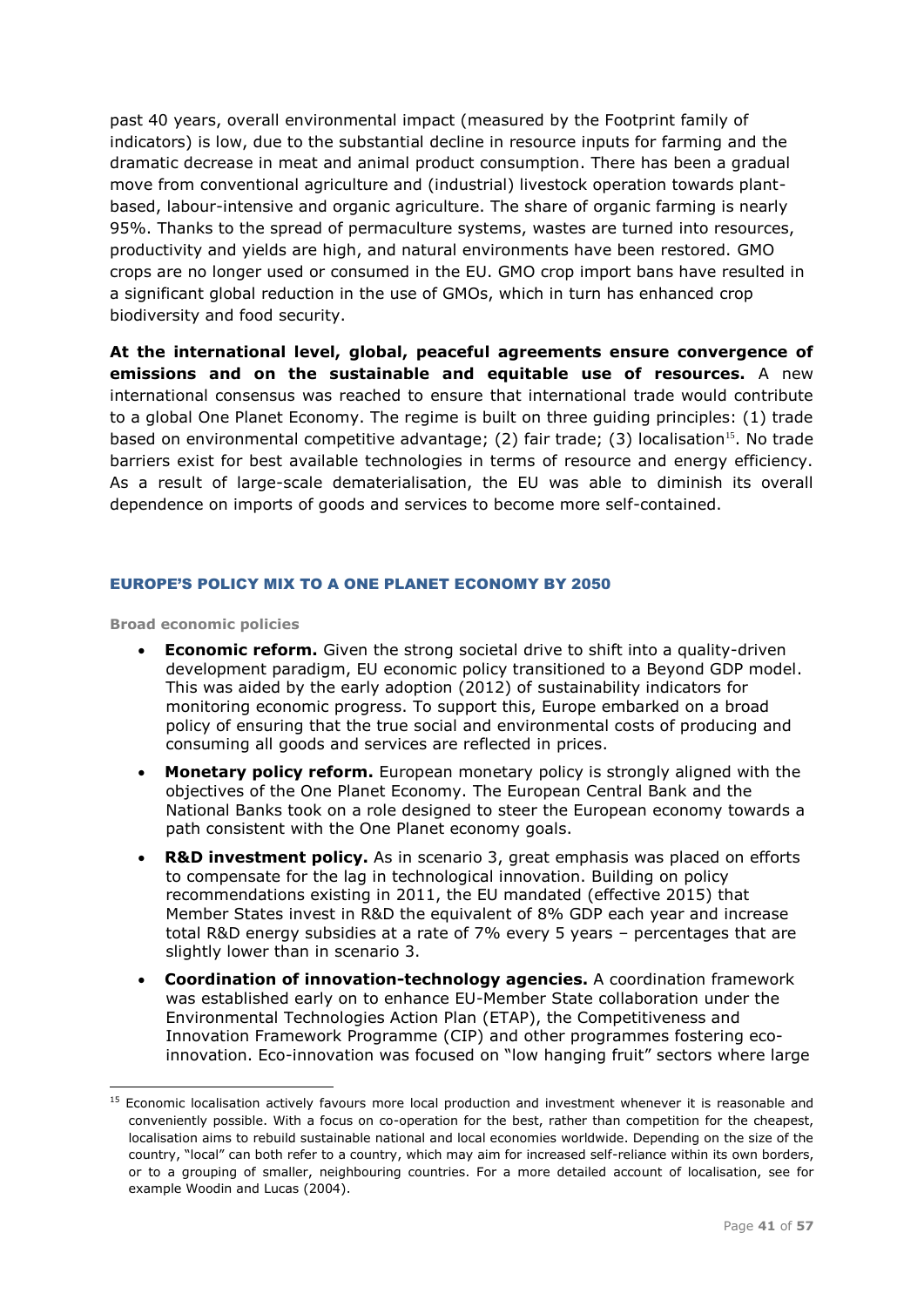environmental improvements could be made quickly (i.e. buildings, food, recycling and waste water industries, private transport). In this scenario ETAP and CIP are funded through public and private investment in R&D.

 **Relinquishment of IP protections.** Due to technological stagnation, collaboration and the sharing of intellectual property has become necessary and culturally accepted. Public buy-outs effectively removed IPR barriers to the wide diffusion of best available technologies. The EU Technology Altruist Prize – a noncash prize – was created to reward technological innovations which were released into the public domain for the benefit of society with no IPR protections.

#### **Welfare, labour, and income taxation**

- **Wages & income.** In 2015, an EU-wide directive required Member States to adopt a guaranteed minimum "living" wage, which included an annual local adjustment with the goal of normalising wages across the EU over time. Annual adjustments were also made to coincide with phased-in limits on weekly working hours (by 2040, maximum working hours was capped at 20 hours per week). This policy also included a requirement that all EU citizens perform 2 years of community service, at minimum "living" wage. In addition, a progressively higher marginal taxation on income earned in excess of the guaranteed "living wage" was implemented, also beginning in 2015. The end result in this scenario is that wages are much more normalised across the EU, with much less disparity between rich and poor.
- **Tax allowances for employee training.** Generous tax breaks and grants to employers were instated early on (2015-2025) for employee training and development programs which resulted in increased employee hiring. Allowances are favour in the information and communication technologies (ICT) sectors to foster eco-innovation.

#### **Education, media, and culture**

- **Education reform.** Europe's education system was radically reformed early on (by 2015), shifting focus from the training of purely academic and vocational skills to an education of the whole student.
- **Special education measures.** Beginning in 2012, all European children were taught organic farming methods and permaculture techniques, which could be applied in the urban environment as well as in rural community living. Additionally, a food supply chain education initiative taught the impact of food choices on the surround environment and encouraged the adoption of vegetarian and low animal product consumption with a strong focus on consumption of local foods.
- **Health system reform.** There was early investment in the expansion of preventative, proactive, and holistic medicine, with strong influence from traditional knowledge and ancient health systems.
- **Media policy.** Use of media for awareness-raising campaigns—to inform and reinforce social ideals of sustainability: pressure against very high personal incomes, emphasis on sparing resource use, fair trade and organic products.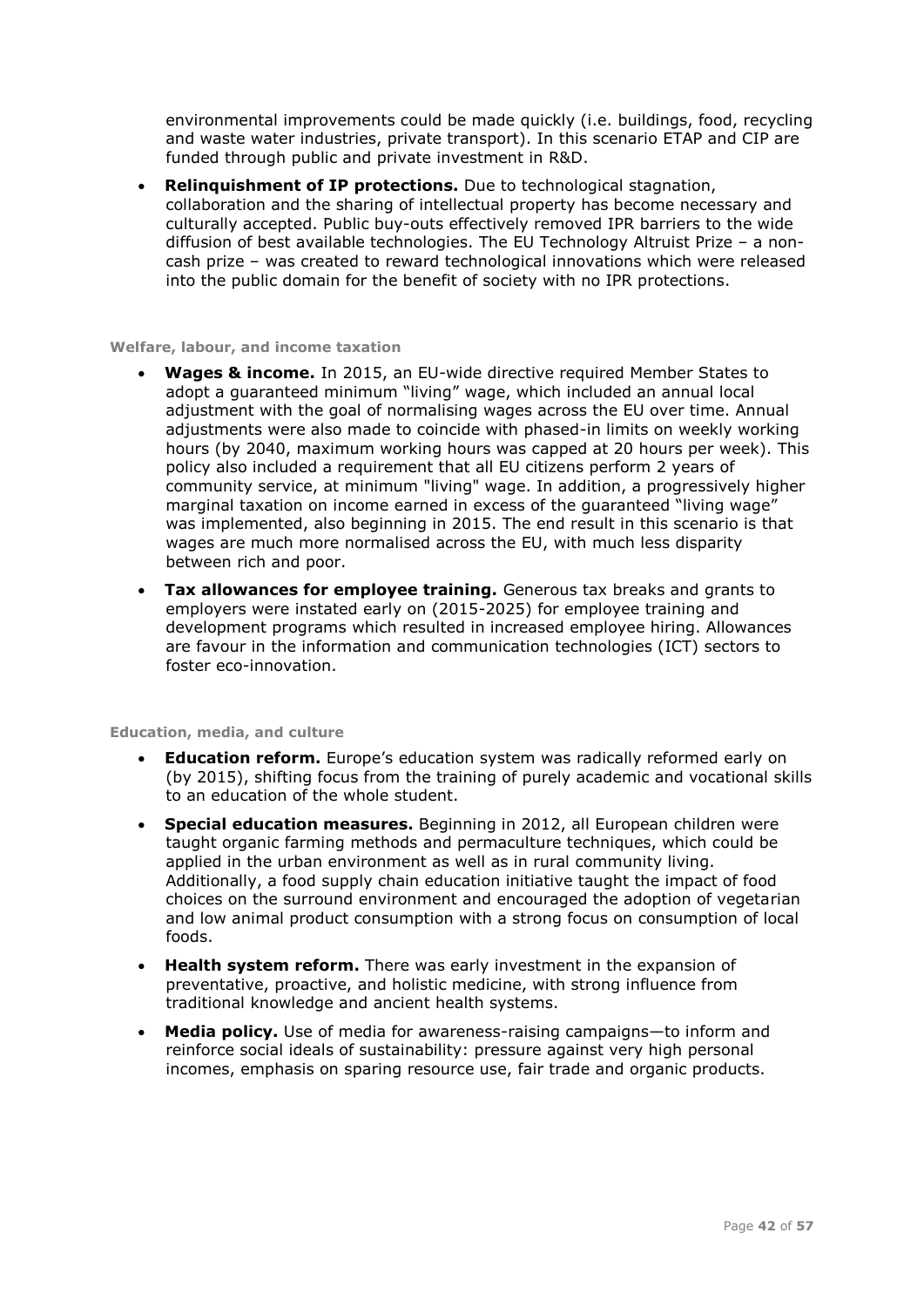#### **Consumption and waste**

- **Footprint Tax.** In this Scenario, the Footprint Tax (reflecting the Ecological, Carbon and Water footprint of the product or service), needed to be higher than in Scenario 1, due to the lower level of technological innovation. The tax reached up to 85% of the product's value in 2050. As a result, the consumption of electronic goods, for example, is very low in this scenario. There is a wide culture of repair and reuse, reinforcing a strong closed loop economy.
- **Advanced labelling.** Labelling and pricing of resources, goods and services has taken into account the environmental and social harm caused during extraction, production and use, including impacts on biodiversity, ecosystem services, air and water quality, and scarcity of finite resources.
- **Household waste measures.** As in Scenario 1, the EU required that Member States encourage municipalities to reduce waste collection services to a biweekly instead of a weekly scheme and to offer door-to-door recycling collection on a weekly basis. This reduction in services resulted in an immediate 20% reduction in the amount of household waste generated and had a longer-term effect of fostering a culture of zero waste households.

#### **Industrial policy**

- **Raw material taxation**. Similar to Scenario 2, an international agreement made it possible to harmonise the taxation of raw material inputs with the highest environmental impact. The shift in focus towards the Beyond GDP model in this Scenario meant that the tax rate did not have to reach as high a level (reaching 20% by 2040).
- **Carbon taxes**. In this Scenario, the general trend away from the emphasis on markets and private sector competition results in a carbon tax system being introduced to replace the EU ETS as the main carbon policy instrument. In addition to the carbon footprint tax imposed on products and services (described above), carbon taxes were imposed on many industrial sectors at the point source of emissions from 2020 onwards to drive efficiency improvements and the diffusion of alternative technologies where available.
- **Recycled content purchasing regulation.** Beginning in 2020, a wholesaler and retailer purchasing obligation mandated that products must contain a minimum of 20% recycled materials (increased to 50% by 2040).

#### **Water resources**

- **Full cost recovery water pricing.** (Financial, resource and environmental costs). Under the EU Water Pricing Directive, Member States are required to ensure full cost recovery water pricing in household, agricultural, and industrial (including mining) sectors. Under a stepwise increase between 2015 and 2050, average water pricing for public water/wastewater services in non-water scarce EU regions is  $7$  EUR/m<sup>3</sup>; in water scarce regions, it is of 10 EUR/m<sup>3</sup>.
- **Water pricing and shift of water-related energy subsidies to R&D.** Agriculture and industry voluntarily redirected water pricing and energy subsidies to R&D.
- **Scarcity & drought bands and quotas.** Imposed during the summer season and during any other times of water scarcity and drought in water scarce regions to reduce average per capita water consumption to  $300 \text{ m}^3$  / year. An additional ban on water cooling restricted power generation in Southern Europe and England to dry cooling only.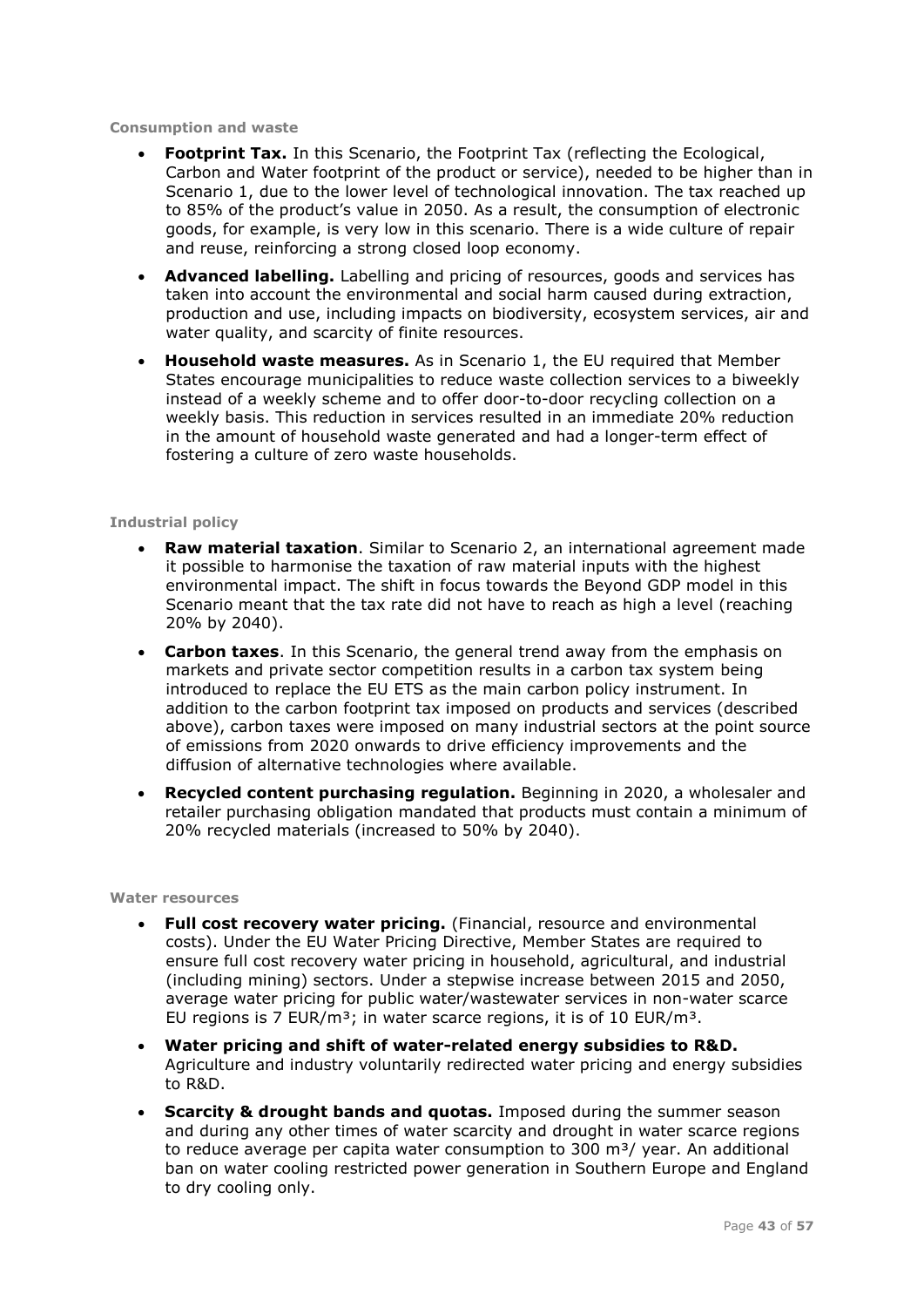**Energy and transport**

- **Tax breaks** were offered early on to incentivise building retrofits and the adoption of small-scale on-site renewable generation options.
- **Phase out of inefficient appliances**. The adoption of frugal lifestyles and energy conservation played a major role in this scenario – energy policy measures were generally designed to reinforce these trends. The worst-performing energy using appliances were rapidly taken out of the market early on (e.g. from 2015 onwards via the combination of consumer choice and Member State regulation).
- **Carbon tax replaces cap and trade.** The EU ETS was increasingly seen as being part of the "old way" (free-market and competition-based model). After 2020 it was decided that other measures were to become the focus of the EU's climate policy, including a carbon tax system imposed on heavy industry and electricity generation. The carbon tax was set at a relatively strong level (e.g. 40 EUR/tonne  $CO<sub>2</sub>$ -e) in 2020 and was combined with other policies such as efficiency standards.
- **Efficiency standards for power generation.** No new coal fired power plants were permitted from 2012, and emissions standards were introduced to force existing plants to improve their efficiency in countries with high levels of thermal generation such as Germany, Poland and the Czech Republic.
- **Phase out of coal.** Coal was eventually phased out altogether by 2040 largely made possible by the significant reduction in demand from the dematerialisation of European lifestyles and the shift away from heavy industrial production. Decentralised electricity generation utilising local renewable energy resources and technology already available in 2011 played a major role in enabling this shift.
- **Energy efficient building retrofits.** Buildings renovations were supported initially by obligations on utilities, which become more community-owned and focused on energy-services provision. Because of the changing trends there was less need for mandatory retrofitting compared with scenario 3.
- **Transport emission standards.** Transport emissions were largely reduced by the significant reduction in demand. Tough emissions standards were imposed early on, but took longer to achieve than in Scenarios 1 and 2. The electric mobility revolution did not happen, but rather there was a greater emphasis on efficiency improvements, sustainable biofuels and a major change in the way society views transportation (for example, a greater reliance on sharing of transport assets, high utilisation of public transport and limited long distance or leisure travel).

#### **Agriculture and land use**

- **Radical CAP Reform.<sup>16</sup>** Phase-out of direct payments by 2018; some market measures abolished (CAP export subsidies). Market intervention measures and trade barriers resulted in the internalization of social and environmental externalities of agricultural imports.
- **Environmental service/benefit CAP payments phased in by 2018.** Rural development measures focus on reducing agricultural impact on carbon, water and ecological footprints through forestry and land management innovation and preservation of pastoral and natural landscapes through stewardship aid.

<sup>&</sup>lt;sup>16</sup> In this scenario, the architecture of the CAP is conceptually in-line with Option 3 of the CAP Towards 2020 EC Com.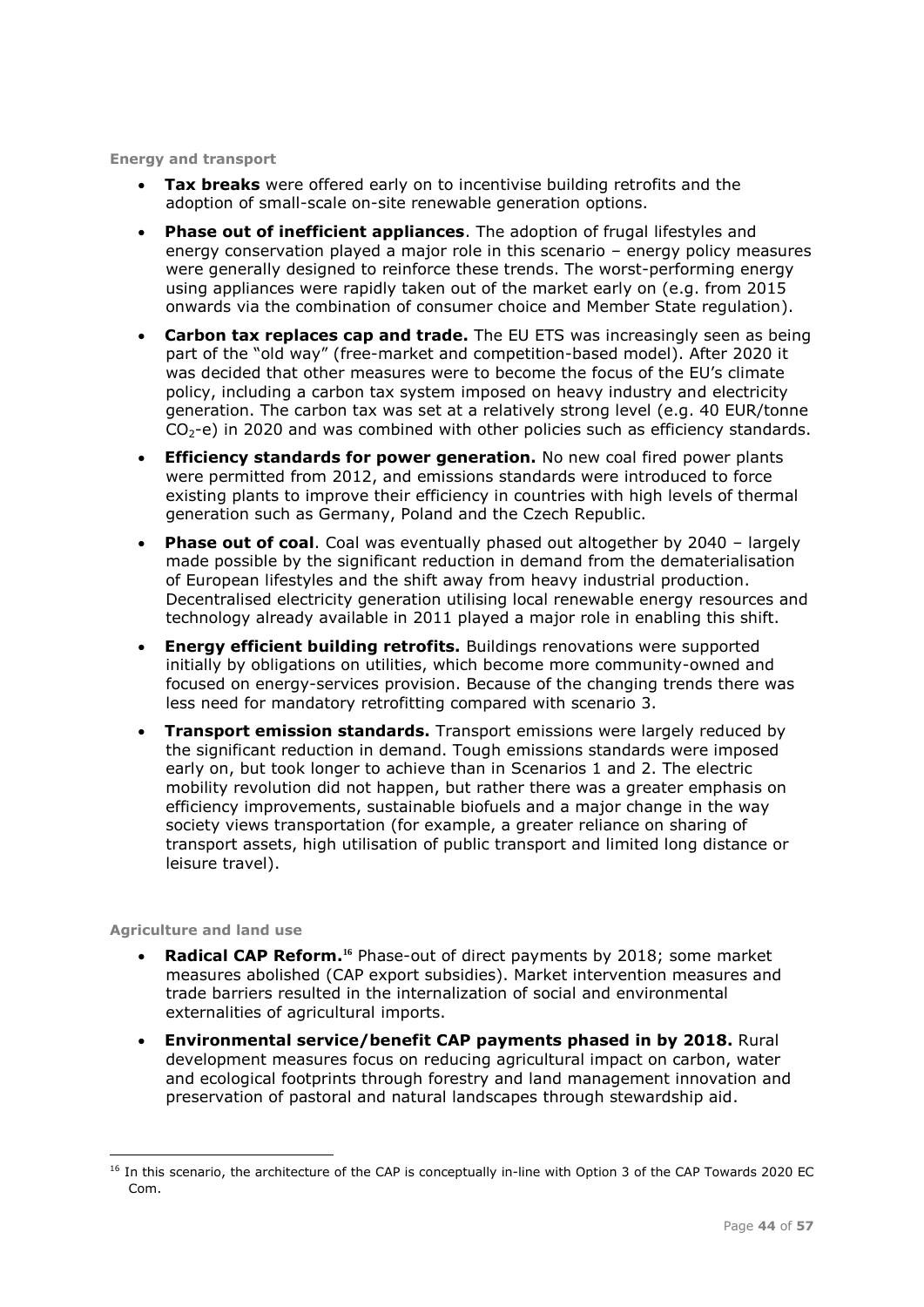**Organic farming/permaculture measures to achieve nearly 100% organic or permaculture production in the EU.** Organic farming assistance subsidies (independent of CAP payments) were introduced in 2012 with 400 EUR/ha and were then reduced to 300 EUR/ha in 2020 and 200 EUR/ha in 2030, 100 EUR/ha in 2040.

#### **Trade and geopolitics**

- **International cooperation on carbon-intensive fuel taxation**. As is the case on the taxation of raw materials, the successful international cooperation that is characteristic of this scenario enables a harmonised approach to the taxation of carbon-intensive fuels, with the tax rate gradually being ramped up to reduce the global consumption of these fuels (coal, oil and gas).
- **Agriculture.** In this Scenario, certain import barriers (tariffs) for fair trade and organic agricultural products have been lowered compared to 2011. Foreign aid has been directed to producers supplying such products (e.g. through the EU SFA programme). However, an internationally-agreed ban has been imposed on commodities with unacceptably high impacts on footprint indicators (e.g. palm oil) and which are not certified to be sustainably sourced. With particular emphasis placed on social welfare, trade agreements have been amended to require strict compliance with worker rights codes (e.g. Ethical Trading Initiative (ETI)).
- **GMO Food Import Ban**. Next to Scenario 1, measures to restrict GMO (food and organisms) products are most extreme in this scenario. An internationally-agreed ban on the trade of GMO products was phased in from 2014 to 2024, such that GMOs were no longer used or consumed in the EU by 2024 and led to a significant global reduction in the use of GMOs, which has enhanced biodiversity of crops and food security. A provision in the ban has allowed the import of GMO in extreme circumstances where food security is in jeopardy.
- **Trade policies which improve efficiency and result in reduced demand for the most harmful products and product sectors.** Available technology was transferred to trading partners and shared as way of maximising efficiency gains, and reducing the impact of the most harmful product sectors (e.g. (1) chemical, rubber, and plastic products; (2) electronic equipment; and (3) machinery and equipment). Trade policies were coupled with education and media campaigns to reduce demand for harmful products, along with international pressure on countries producing these products to institute regulatory reform that resulted in reduced impact on the footprint indicators.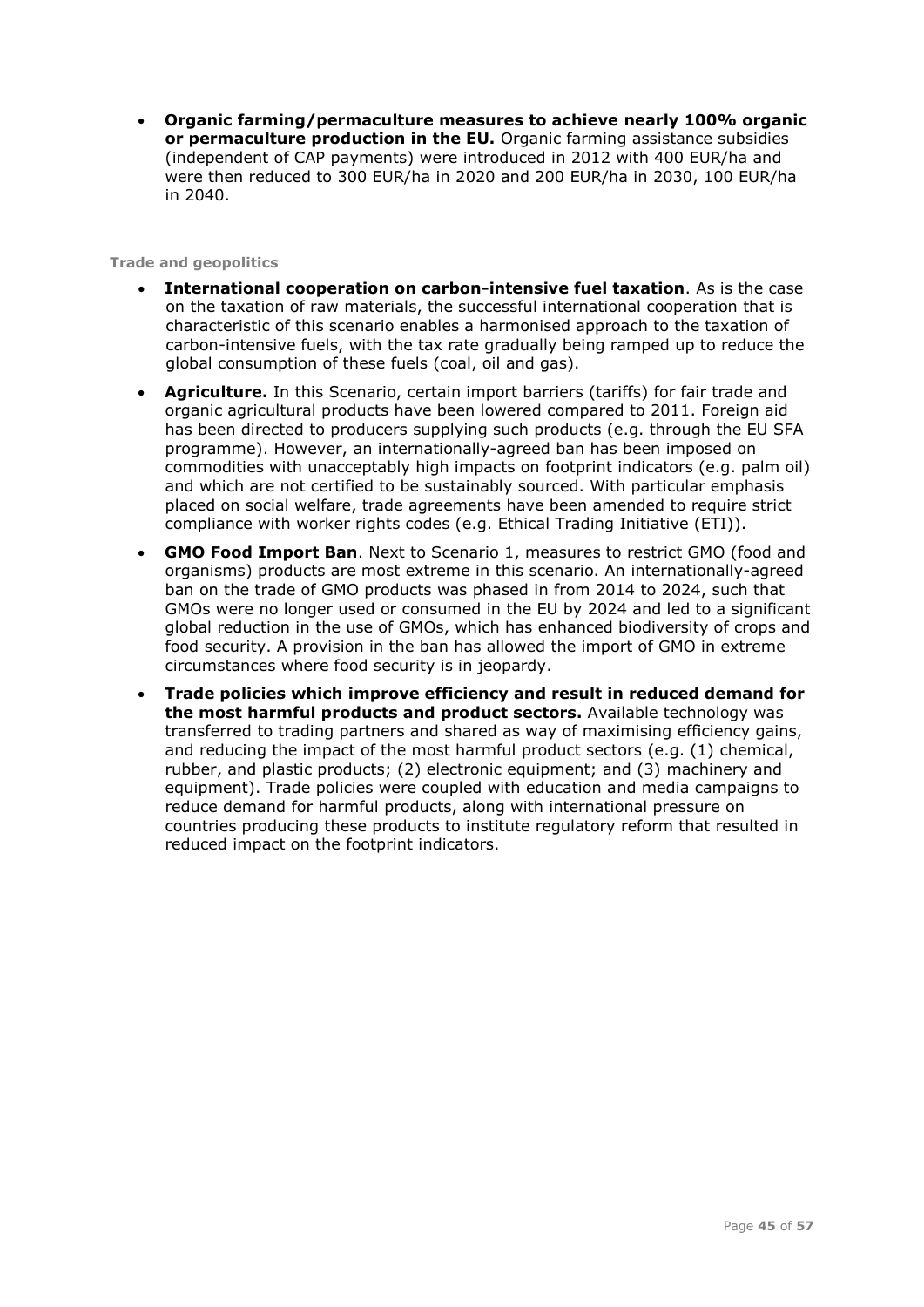## <span id="page-46-0"></span>4.Link to current policy initiatives and other scenarios

The activities of the OPEN:EU project are very timely. Project results are being produced as policy-makers are defining the steps needed to meet the sustainable growth goals recently established in the Europe 2020 strategy. At an international level, there is a renewed focus on "green economy" in the run-up to the United Nations Conference on Sustainable Development in 2012 (or Rio+20). This section connects the OPEN:EU project and its scenario development exercise to related European and international policy initiatives and other existing scenarios focused on long term sustainability.

### European and global initiatives on resource efficiency and green economy

#### **Europe 2020 – A strategy for smart, sustainable and inclusive growth**

With the adoption of the Europe 2020 strategy, the EU has launched a new strategy for stronger economic governance over the coming decade and beyond. Europe 2020 provides a framework for the EU to mobilise all of its instruments and policies and for Member States to take coordinated action on creating smart, sustainable and inclusive growth. Seven flagship initiatives organised under the three banners of smart, sustainable and inclusive growth are the "new engines" that Europe has identified for boosting growth and jobs. Under smart growth are the flagship initiatives for *Digital agenda for Europe, Innovation Union, and Youth on the move*; under sustainable growth are *Resource efficient Europe* and *An industrial policy for the globalisation era*; and under inclusive growth, are *An agenda for new skills and jobs* and *European platform against poverty*. EU and national authorities are to coordinate their efforts within these initiatives to ensure that they are mutually reinforcing.

Of particular interest for the work being undertaken in the OPEN:EU project is the flagship initiative for a resource-efficient Europe. This initiative provides a long-term framework for actions in numerous policy areas, supporting policy agendas for climate change, energy, transport, industry, raw materials, agriculture, fisheries, biodiversity and regional development. In carrying out this scenario exercise, the OPEN:EU project has made a modest first attempt to begin connecting several of the core issues identified in this flagship initiative.

#### **A resource-efficient Europe - Flagship Initiative under the Europe 2020 Strategy**

In recognition of the fact that natural resources underpin our economy and our quality of life and that continuing our current patterns of resource use is not an option, the resource-efficient Europe flagship initiative aims to decouple economic growth from resource use and its environmental impact. In doing so, the initiative will support a shift towards a resource-efficient, low-carbon economy to achieve sustainable growth. The OPEN:EU project shares these objectives, along with the explicit goal of achieving a shift of a particular magnitude within a specific timeframe – namely, a One Planet Economy in Europe by 2050.

The EU sees increasing resource efficiency as key to securing growth and jobs for Europe. The European Commission has outlined that it will be necessary to develop new products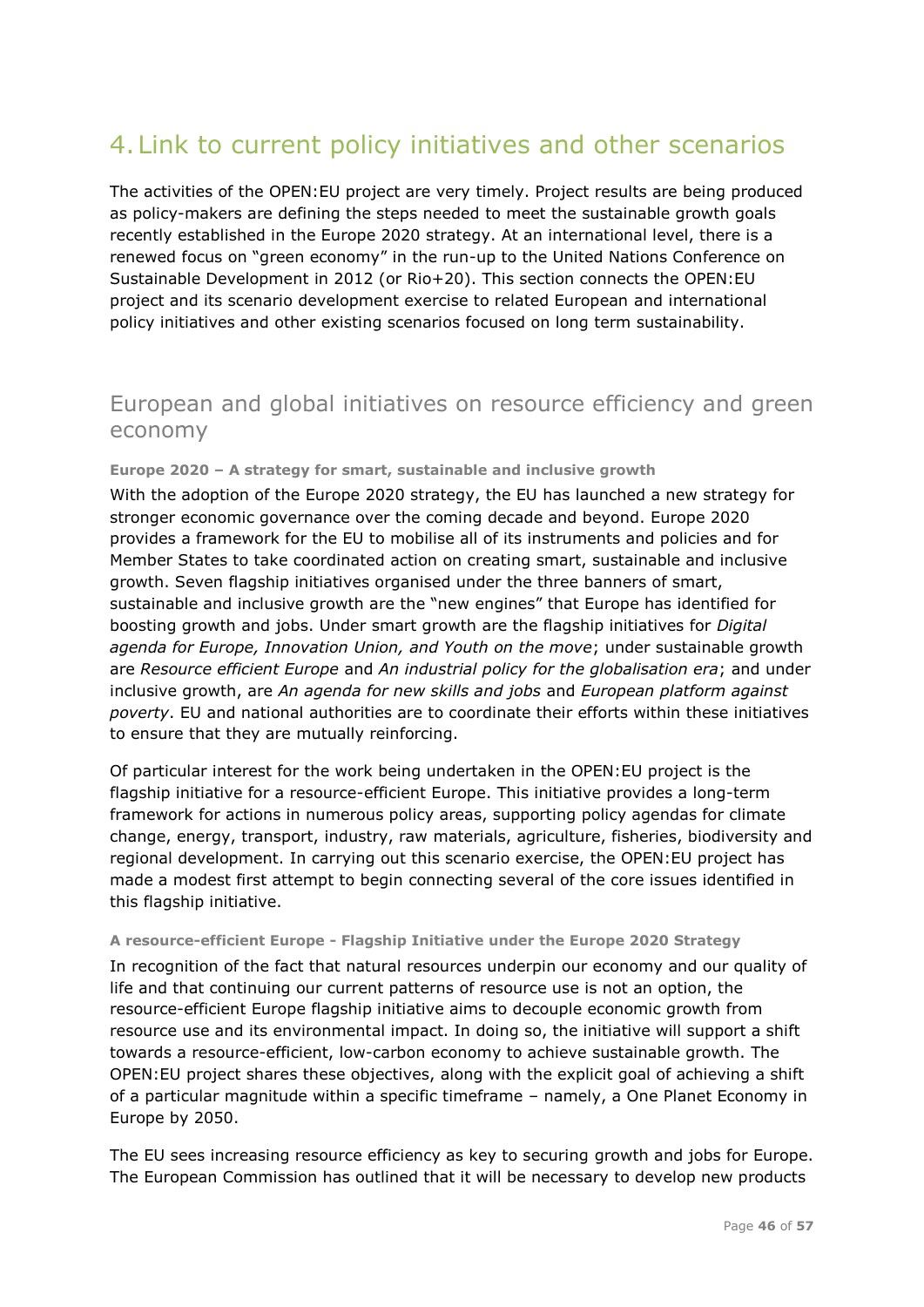and services and find new ways to reduce inputs, minimise waste, improve management of resource stocks, change consumption patterns, optimise production processes, management and business methods, and improve logistics. In order to achieve a resource-efficient Europe, we need to make technological improvements, a significant transition in energy, industrial, agricultural and transport systems, and changes in behaviour as producers and consumers. The OPEN:EU scenarios begin to explore precisely these types of changes and the associated policy effort needed to bring them about.

With the help of the EUREAPA tool, we will be able to measure the impact of the policy interventions outlined in the scenario storylines on the Footprint Family of indicators.<sup>17</sup> In effect, scenarios will thus provide an opportunity for a first test run of the EUREAPA tool's ability to evaluate the impact of a specific kind of policy effort. Future users of the tool will be able to do so themselves, applying the tool to test whatever policy interventions they wish to define.

The Commission has indentified the need for a vision of where Europe should be in 2050 and a long-term policy framework that can provide a clear path for businesses and investors:

*"It is important to sharpen the focus on the action that has to be taken in the next ten years to put Europe on the right track and to speed up the transition."* (European Commission 2011, 2)

In the OPEN:EU scenario exercise we have started to outline the key elements of a number of different long-term policy paths for the EU to get to a One Planet Economy by 2050. The scenarios take into account the considerable uncertainty facing policy makers today, and try to demonstrate that the quality of life in the world we "arrive in" in 2050 will vary depending on the path we take to get there.

The approach to building a resource-efficient Europe must be "complex and interlocking" (ibid., 4). Policy measures need to be mutually supportive and we need an overview of the synergies and tradeoffs between different priorities, areas and policies. Initiating this kind of an overview has also been the task of the OPEN:EU scenario exercise and is something the EUREAPA tool is specifically designed to support.

The resource-efficient Europe flagship initiative will make use of roadmaps and scenarios to build its long-term framework. A series of roadmaps are being developed in order to ensure that the actions we take now are in fact well coordinated and that concrete actions already decided for 2020 pave the way towards longer term goals for 2050. These roadmaps include the Low-carbon economy 2050 roadmap, the Roadmap for a resource-efficient Europe, and the Energy Roadmap 2050. The Commission will focus its analysis in the resource efficiency roadmap on three approaches – namely: resource prices, costs, and subsidies; resource-by-resource, for example where resources come from and how supplies might change; and sectoral studies – and Commissioner Potočnik has indicated that he "attaches more importance to behaviour-changing policies such as green taxes rather than 'reactive' policies that punish polluters" (ENDS Europe 2010).

In order to build up the knowledge base for this initiative and ensure that analysis is based on common assumptions and a shared vision, the European Commission will

 $17$  This analysis will follow as a subsequent report in the OPEN: EU project.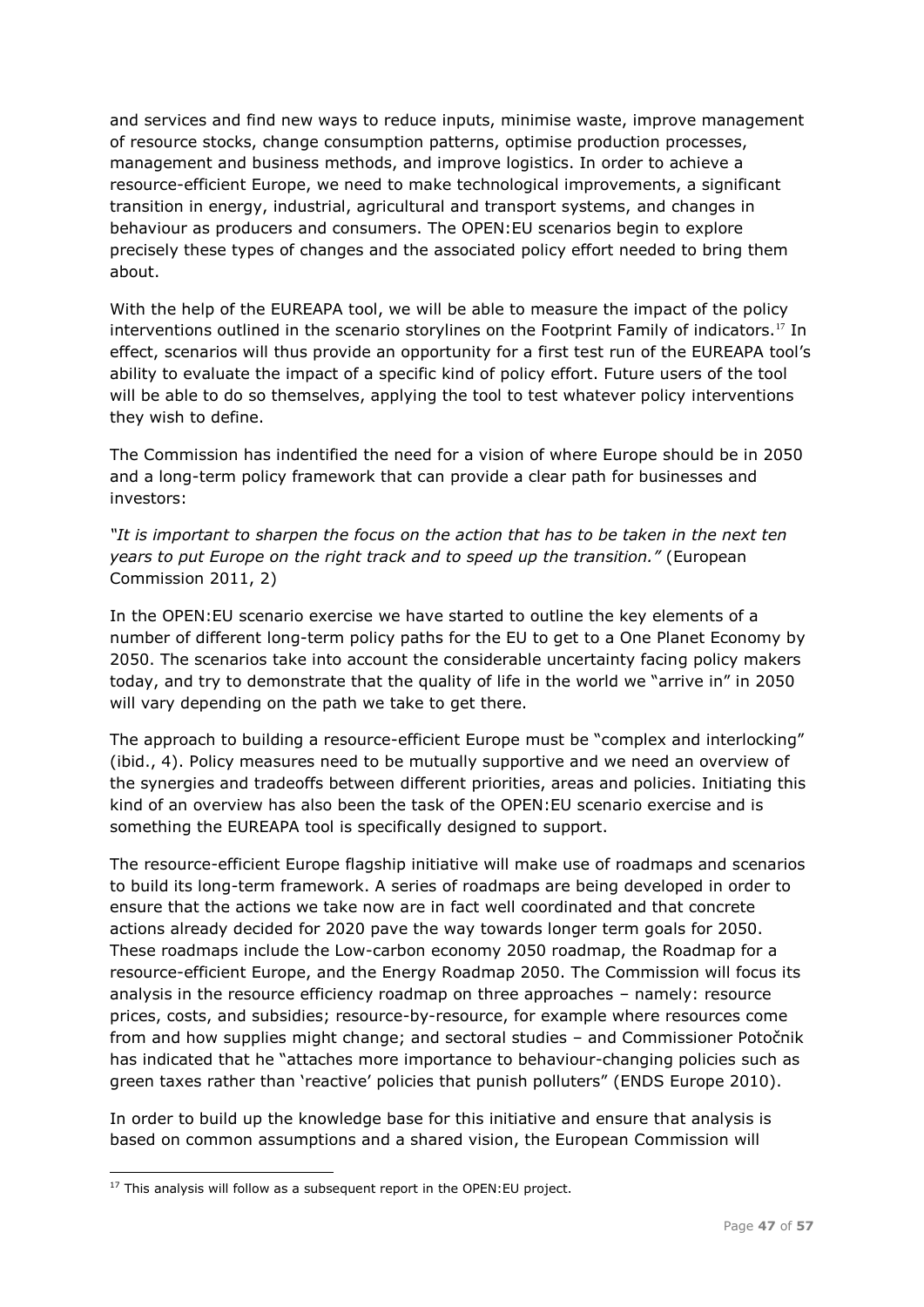present joint modelling scenarios up to 2050 on climate, energy, and transport policies. The Commission has already found that modelling is particularly complex due to the fact that resource efficiency requires action in a wide range of areas. Most existing models focus on specific policy areas (e.g. energy and transport) and cannot capture fully the impact of resource use on ecosystems, enterprises, economy and society, or the interdependence of policy measures. The Commission is therefore working to improve its ability to estimate economy-wide impacts and to model in other areas relevant to resource efficiency, such as agriculture, industry and environment.

The modelling taking place in the OPEN:EU project can help policy makers in understanding the broader implications of policy decisions for the long term sustainability of Europe. However, as OPEN:EU is specifically examining the impact of different assumptions and policy settings on the Footprint Family of indicators, and is doing so by making use of an input-output model (with no market or general equilibrium modelling), it will not provide sector-specific outputs such as projections of changes in prices, nor will it provide macro-economic outputs such as estimates of economic costs associated with certain policy settings.<sup>18</sup>

#### **UNEP's Green Economy Initiative**

The United Nations Environment Programme's (UNEP) Green Economy Initiative (GEI) also shares some similarities with the objectives of OPEN:EU, scaled up to the global level (UNEP, 2009, 2011). The GEI was launched in 2008 to make the economic, social and environmental case for supporting a global plan for transitioning to a green economy. GEI focuses on making shifts in investment and consumption to "environmentally enhancing goods and services"<sup>19</sup> and it defines a green economy in essentially the same way as the OPEN:EU project has defined a One Planet Economy:

‖A *One Planet Economy* is an economy that respects all environmental limits and is socially and financially sustainable, enabling people and nature to thrive."

‖A *green economy* is one that results in improved human well-being and social equity, while significantly reducing environmental risks and ecological scarcities.<sup> $720$ </sup>

The OECD has also worked with a similar understanding in their development of a Green Growth Strategy, which will "elaborate specific tools and recommendations to help governments to identify the policies that can help achieve the most efficient shift to greener growth" (OECD 2010).

<sup>19</sup> UNEP, 2009: 2.

-

<sup>20</sup> UNEP, 2011: 2.

<sup>&</sup>lt;sup>18</sup> EUREAPA contains baseline data on the economy, greenhouse gas emissions, ecological footprints and water footprints for every EU Member State and 16 other countries and regions of the world. At the heart of EUREAPA is an environmentally extended multi-region input-output model which combines tables from national economic accounts and trade statistics with data from environmental and footprint accounts. The extensive data system models the flow of goods and services between 45 countries and regions covering the global economy for 57 individual sectors over the period of a year. The sectors cover a range from agricultural and manufacturing industries to transport, recreational, health and financial services. Supplemented with detailed carbon, ecological and water footprint data for hundreds of individual materials and products, EUREAPA can account for the full supply chain impacts associated with the food people eat, the clothes they buy, the products they consume or the way they travel. This allows the user to look at the impacts of consumption activities in the context of lifestyles or national differences. It is important to note that a number of impacts of the policies investigated during the scenario development exercise cannot be quantified by the EUREAPA tool.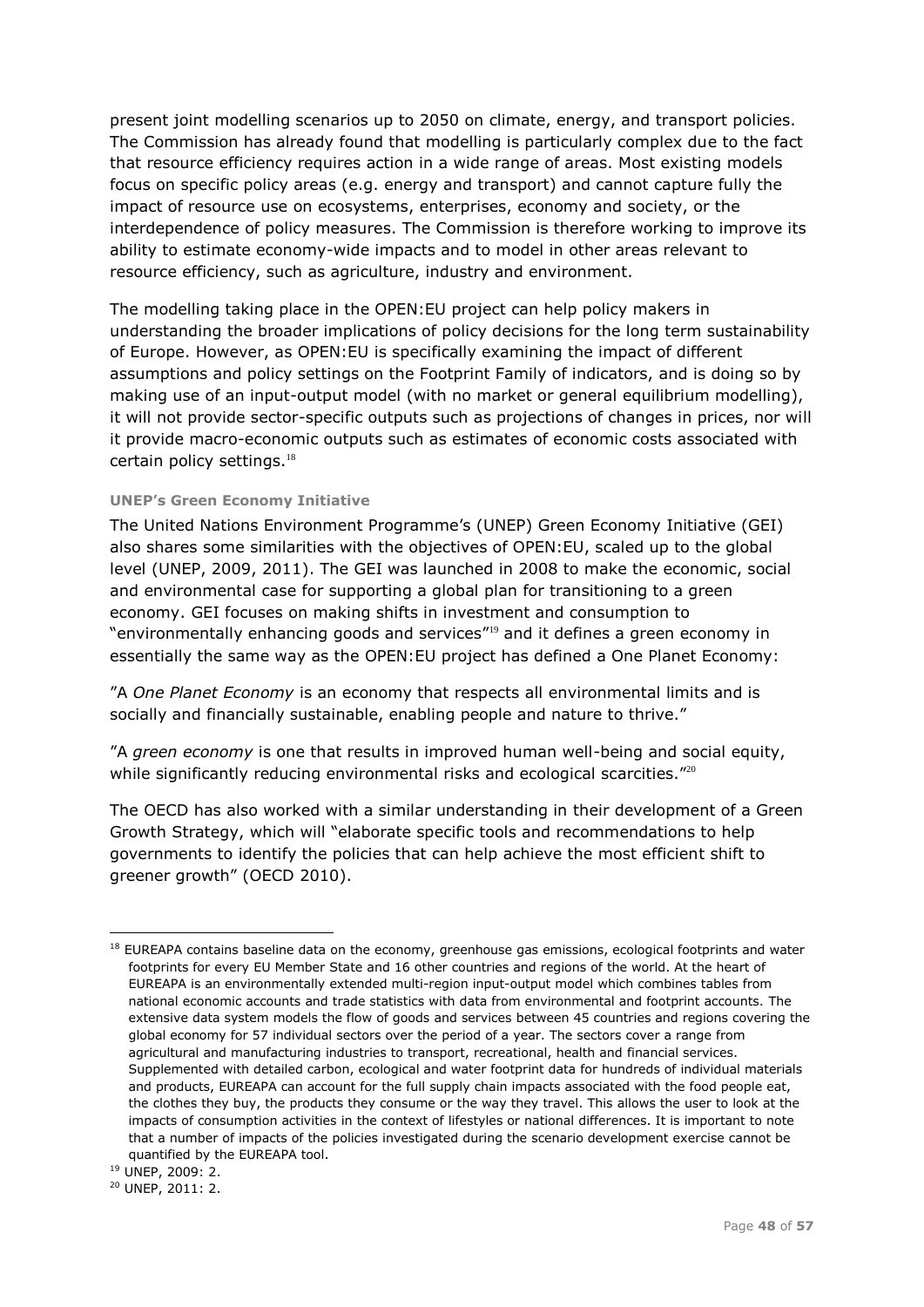#### **The Green Economy Coalition**

The Green Economy Coalition is another group with aims very similar to those of the One Planet Economy Network. It is a coalition of organisations from environment, development, trade union, consumer and business sectors, North and South, which are committed to the common cause of accelerating a transition to a new green economy. It aims to provide a platform for debate, organise and share knowledge, identify priority issues and strategic opportunities, build consensus on them, and communicate policy messages to key audiences. Part 3 of the Coalition's "core script" (preceded by Part 1 on a Shared Analysis and Part 2 on "Glimpses of the Future" showcasing current initiatives that work and represent examples of tomorrow's world) will include a Transition Roadmap. This will suggest a "roadmap" of economic policies, critical activities, and other enabling conditions that will accelerate progress towards GEC's vision for "a resilient economy that provides a better quality of life for all within the ecological limits of one planet" (Green Economy Coalition 2011, 1).

### Related existing scenarios

Over the last few decades scenarios have been used with increasing frequency to support the policy making process and to aid in planning for the future, especially in the context of environmental issues. In the early 1970s, Shell pioneered the use of scenario thinking in corporate strategy, helping decision-makers anticipate and prepare for possible future events and optimising the ability to turn challenges into chances. Since then, scenario thinking has been taken up as a useful tool for many other strategic decision making contexts – for example, regarding the environment. Some of the most widely known environmental scenarios include exploratory (or forecasting) scenarios on climate and greenhouse gas emissions (IPCC), ecosystems (MEA), and land use change (EEA PRELUDE). In recent years, an increasing number of scenarios have traded the exploratory approach for a backcasting approach in order to focus options for meeting the challenge of transitioning to social, economic, and environmental sustainability. The following is a selection of scenarios most relevant to the OPEN:EU scenarios.

#### **WBCSD Vision 2050: The new agenda for business**

In 2009, the World Business Council for Sustainable Development (WBCSD) engaged 29 of its member companies in developing a vision of a world "on-track toward sustainability" by 2050 and outlined a pathway for achieving this. The objective of the Vision 2050 project was to challenge companies to rethink and envision opportunities that put sustainability at the centre and also to invite governments to consider which policies are needed to organise society and give market incentives to move toward sustainability. The leading questions that drove the exercise were:

#### *What does a sustainable world look like? How can we realise it? What are the roles businesses can play in ensuring more rapid progress toward what world?*

The result was a pathway that features many fundamental changes that are not only necessary, but also feasible and offer many business opportunities. The "new agenda for business leaders" is based on a shift from thinking of climate change and resource constraints as environmental problems to understanding them as economic ones related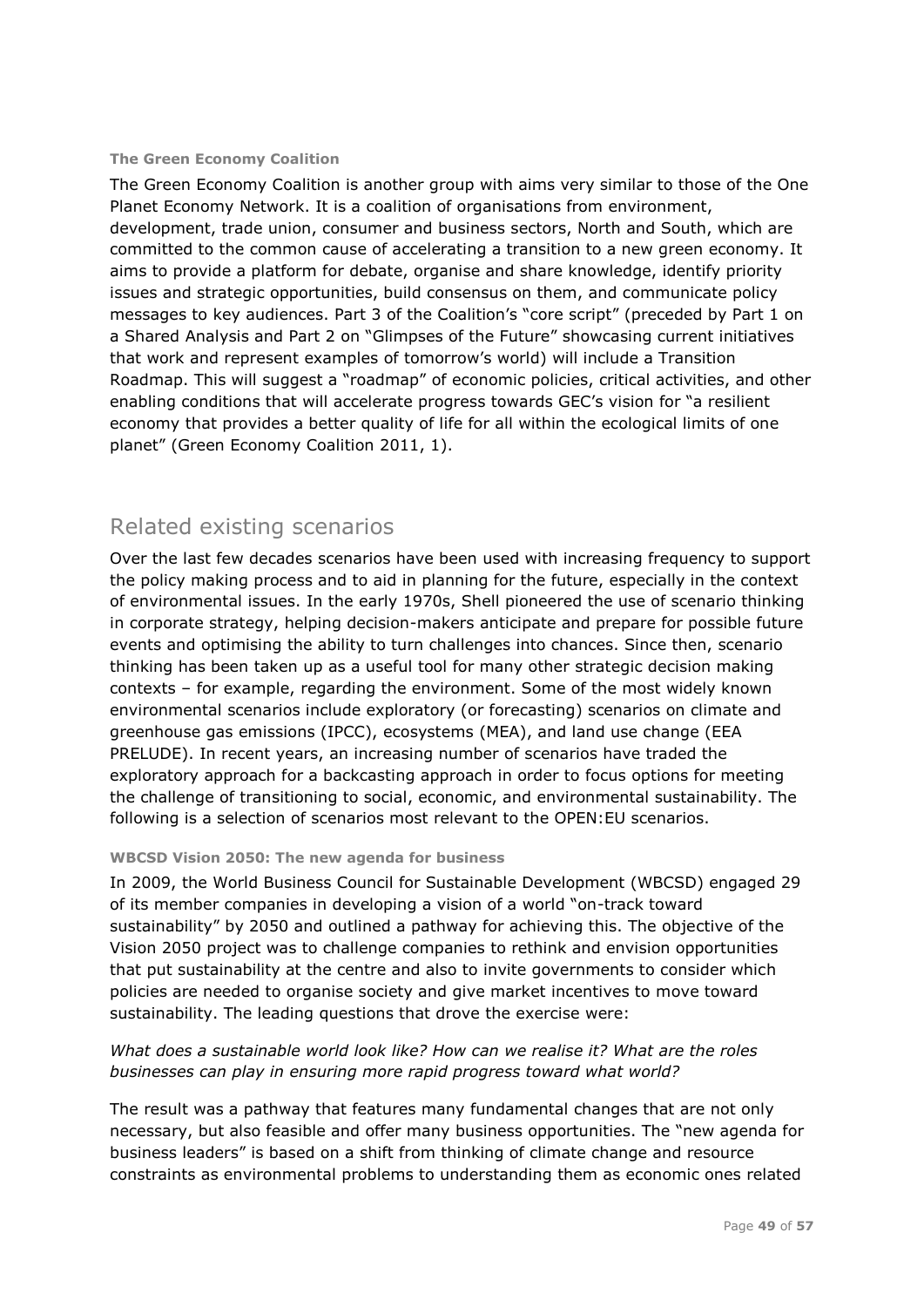to the sharing of opportunity and costs. Vision 2050 recognises that business must lead this transformation, in parallel with governments, "by doing what business does best: cost-effectively creating solutions that people need and want" (WBCSD 2010, iv).

In collaboration with the Global Footprint Network, the project calculated the Ecological Footprint of the Vision 2050 pathway against business-as-usual and showed how 9 billion people can live well within the limits of the planet (WBCSD 2010, 35).

Vision 2050 is not intended to be a blueprint, but rather a platform for dialogue and asking questions – especially the question foremost in many business leaders' minds: *How do we get there?* It is an attempt to help leaders to avoid repeating mistakes of the past by making decisions in isolation that result in unintended consequences for people and the environment, and to instead make decisions that deliver the best possible outcomes for human development in the coming decades.

The scenario storylines developed in OPEN:EU are similar in that they are primarily intended to provide a frame for discussion and better understanding about different pathways for reaching a One Planet Economy and a means of testing the EUREAPA tool. They do not prescribe specific policy recommendations as such.

#### **The Planet in 2050: Lund Discourse of the Future**

In October 2008, The Planet in 2050, an interdisciplinary Fast Track Initiative of the International Geosphere-Biosphere Programme, gathered a diverse group of stakeholders to participate in a workshop in Lund, Sweden to describe desirable futures for Earth in the year 2050 and to explore pathways to move from the present situation toward those futures. The resulting picture has been summarised as follows:

*"In 2050, the billions of people living on Earth have found a way to manage the planetary system effectively. Everyone has access to adequate food, shelter, and clean water. Human health is no longer considered outside of the health of the ecosystems in which people live. Ecological awareness is an integral part of education. People respond effectively to social and environmental hazards, and societies care for the most vulnerable amongst them. The economy, too, has shifted. Carbon dioxide management is under control, and energy efficiency is the norm. The remaining rainforests have been preserved. Coral reefs are recovering. Fish stocks are thriving."<sup>21</sup>*

After describing this future, the Planet in 2050 group had to grapple with a few sincere questions:

*Is any of this really possible? How can our complex social and economic systems interact with a complex planetary system undergoing rapid change to create a future we all want?*

Recognising that their vision for 2050 was extremely ambitious, the group identified specific concerted action and change needed along five pathways: governance, the global economy, knowledge and education, creativity, and value and belief systems. Perhaps the most interesting similarities between this exercise and the OPEN:EU exercise is the

<sup>&</sup>lt;sup>21</sup> See [http://www.routledge.com/books/details/9780415590006.](http://www.routledge.com/books/details/9780415590006)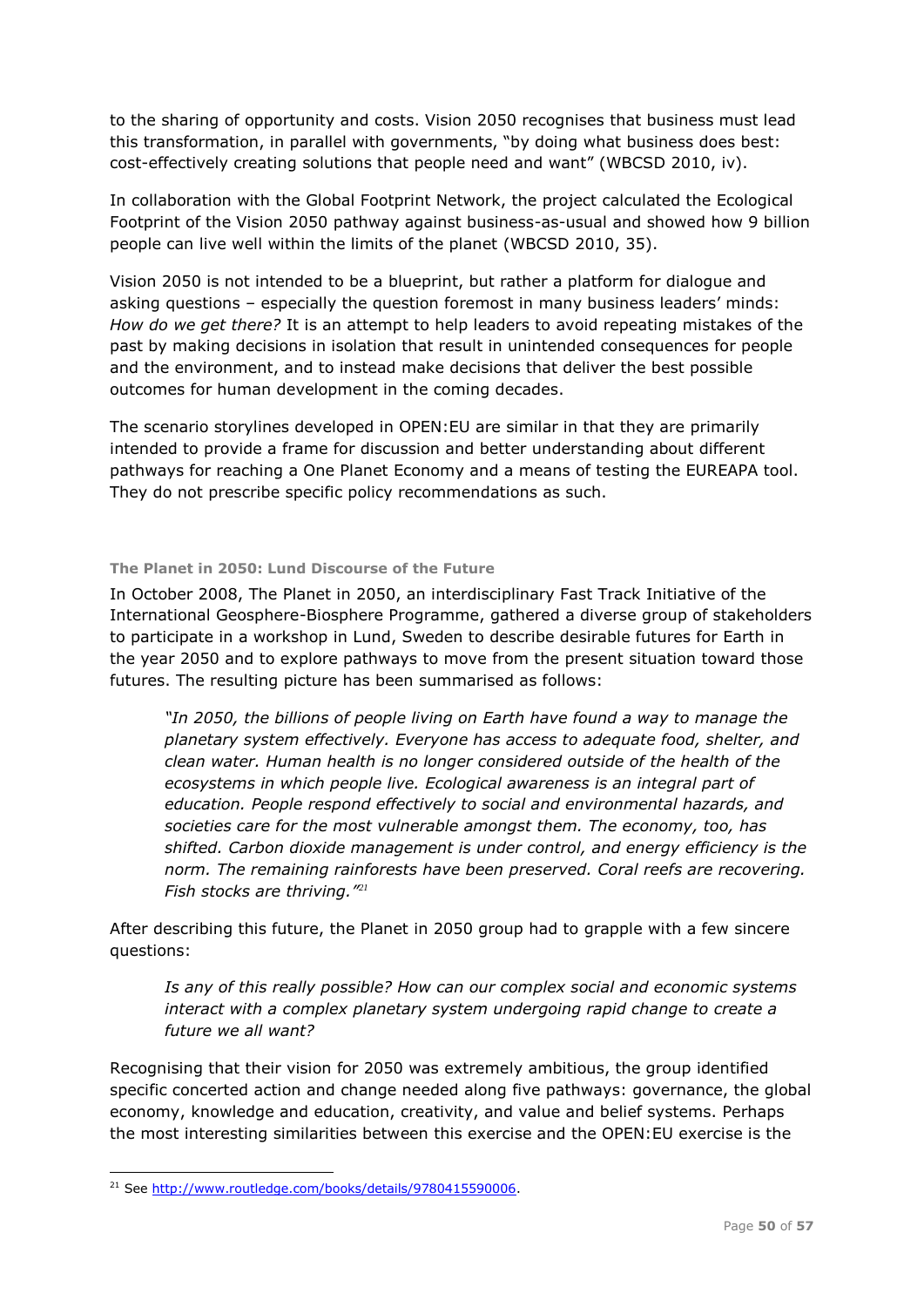characteristics of the global economy pathway. Underpinning this pathway is a new development model based clearly on the goal of development not as economic development but as improvement in human well-being in line with sustainable development (Jäger 2009, 18). This model focuses on sufficiency of material consumption, whereby consumers consider their needs rather than their wants. The new economic system values all of the diverse kinds of capital and wealth (social, human, cultural, biological, social, infrastructural and physical) as the core assets of society. As a result, measures of improvement in human well-being and environmental and social sustainability have replaced GDP as a measurement of progress and the indicators used to track progress in development have expanded to include qualitative and quantitative measures of all types of capital.

A few other key similarities with OPEN:EU scenarios appear in the governance, knowledge and education, and creativity pathways. The governance pathway stresses a shift away from adversarial systems to consensus-building ones. Transformations in the educational system ensure a balance of building values and developing every person's intellectual, emotional, social, physical, artistic, creative and spiritual potentials. In the creativity pathway, attention to inner well-being helps redefine notions of success away from material wealth toward a more inclusive approach of fulfilment related to spiritual and moral values as well.

#### **IN-STREAM**

IN:STREAM is another FP7 funded project also involving partners from the OPEN:EU project, which is currently examining more closely the role of sustainability indicators in shifting away from a purely GDP-focused measure of progress. The objective of the project is to support the move away from policy decisions on the basis alone of economic mainstream indicators like GDP and advise policy makers on which indicators would provide additional information for their policy decisions and how to use them. To this end, the IN-STREAM consortium is conducting valuations of ecosystem services and of health effects of emission reductions, in effect diversifying the kinds of capital we can measure. Researchers in IN-STREAM are also modelling the impact of environmental policy on business competitiveness, highlighting the synergies and trade-offs implicit in Europe's pursuit of economic growth and environmental sustainability.

#### **Images of the Future City: Time and Space for Sustainable Development**

This major backcasting study carried out by the Royal Institute of Technology in Stockholm, Sweden over the last several years presents images of a future where Stockholm citizens in 2050 have sustainable energy use (here defined as a 60% reduction per capita over a 50-year period, in line with Sweden's vision for no net emissions of GHG to the atmosphere by 2050). The leading question for the study was:

*How can a combination of spatial city planning and changed use of time be an effective tool for strategy development towards a transition to a low-energy city, where total energy use by its citizens is sustainable?* 

The result is six images of the future created by the crossing of three different versions of change in urban structure (the space dimension) with two versions of people's life tempo (the time dimension). Added to this is the consideration of technological development to produce images that illustrate how combinations of planning, behavioural change and technological development could lead to sustainable energy use in Stockholm.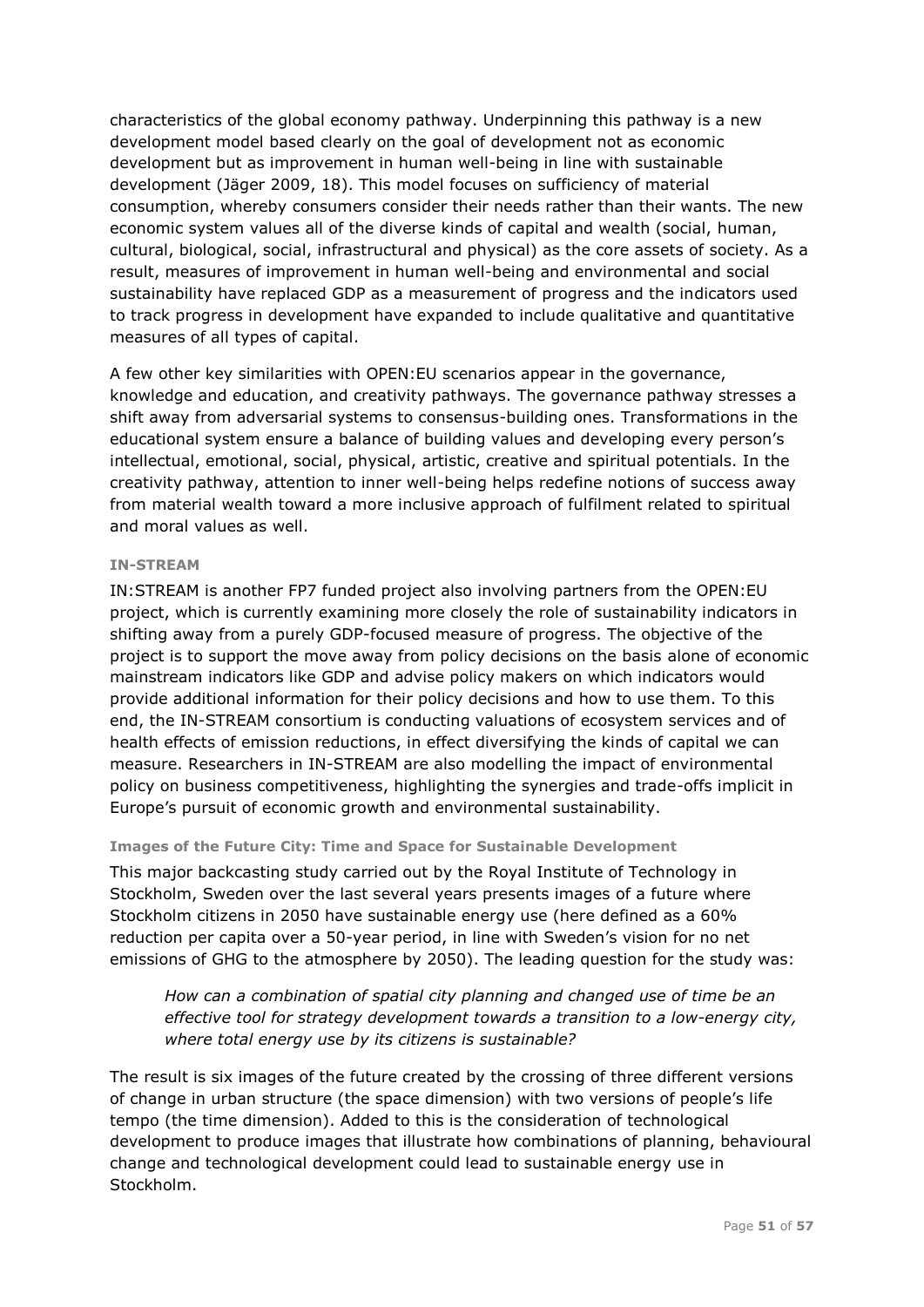The study takes a households perspective rather than a sector perspective so that all energy use is allocated to individuals' activities. The future images are thus able to provide details on a variety of aspects of a future sustainable city, including travel, housing, eating, time use, consumption and urban form. The authors note that the main justification for doing a study of this kind is that it can connect short-term and long-term targets, identify potential conflicts between measures to achieve targets, and display consequences of actually achieving set targets.

#### **Global Environment Outlook – 4 (GEO-4)**

Chapter 9 of the United Nations Environment Programme's (UNEP) Fourth Global Environment Outlook (GEO-4) is entitled "The Future Today" and presents four scenarios up to the year 2050, using narrative storylines and quantitative data to explore different policy approaches and societal choices at both global and regional levels. Unlike the WBCSD Vision 2050 project and the Planet in 2050: Lund Discourse of the Future, which define a desirable vision of the future as their endpoints, these are exploratory scenarios which look at how current social, economic and environmental trends may unfold along divergent development paths in the future, and what this might mean for the environment, development and human well-being.

Previous scenario exercises have shown that narratives and modelling complement each other to enrich futures analysis. The GEO-4 narratives were modelled using a suite of advanced global and regional models to ensure that the quantitative and qualitative components of the scenarios complement and reinforce each other. The OPEN:EU scenarios exercise has been conducted on a much smaller scale and without presenting quantitative data analysis in the scenarios themselves. However, the consistency of the scenarios will be tested by using the EUREAPA tool (and the underlying multi-regional input-output model) to quantify the effect that changes to consumption and production brought about by policy intervention in each of the four scenarios have on the Footprint Family of indicators.

The GEO-4 scenarios – entitled Markets First, Policy First, Security First and Sustainability First – are defined at both the global and regional scales, including a section with specific focus on Europe. Europe is not a leading economic power in any of the GEO-4 scenarios, but it has the potential to positively influence other nations, especially through sustainable development technology and environmental management. Europe is always at risk of dependence on foreign sources of natural resources. A key uncertainty is how future migration of the young population will affect Europe's ability to develop new technology. The scenarios suggest a future policy focus on R&D and education programmes to keep young professionals from leaving Europe and help develop new technologies to mitigate environmental impacts.

Articulated again by these scenarios is the diversity and multiplicity of tradeoffs and opportunities for synergy that these issues of sustainability present and the resulting need for decision-makers to meet this complexity with adaptive, innovative approaches.

#### **GEO-5**

UNEP's fifth GEO report will be published in 2012 and Chapter 9 of this report will again be dedicated to "Scenarios and Transformative Change" (UNEP 2010). In stakeholder consultations, GEO's key audiences indicated stronger interest in solutions formulated around a 'backcast' rather than a 'classical' scenario approaching involving the development of alternative projections, as was done in GEO-3 and GEO-4 before. GEO-5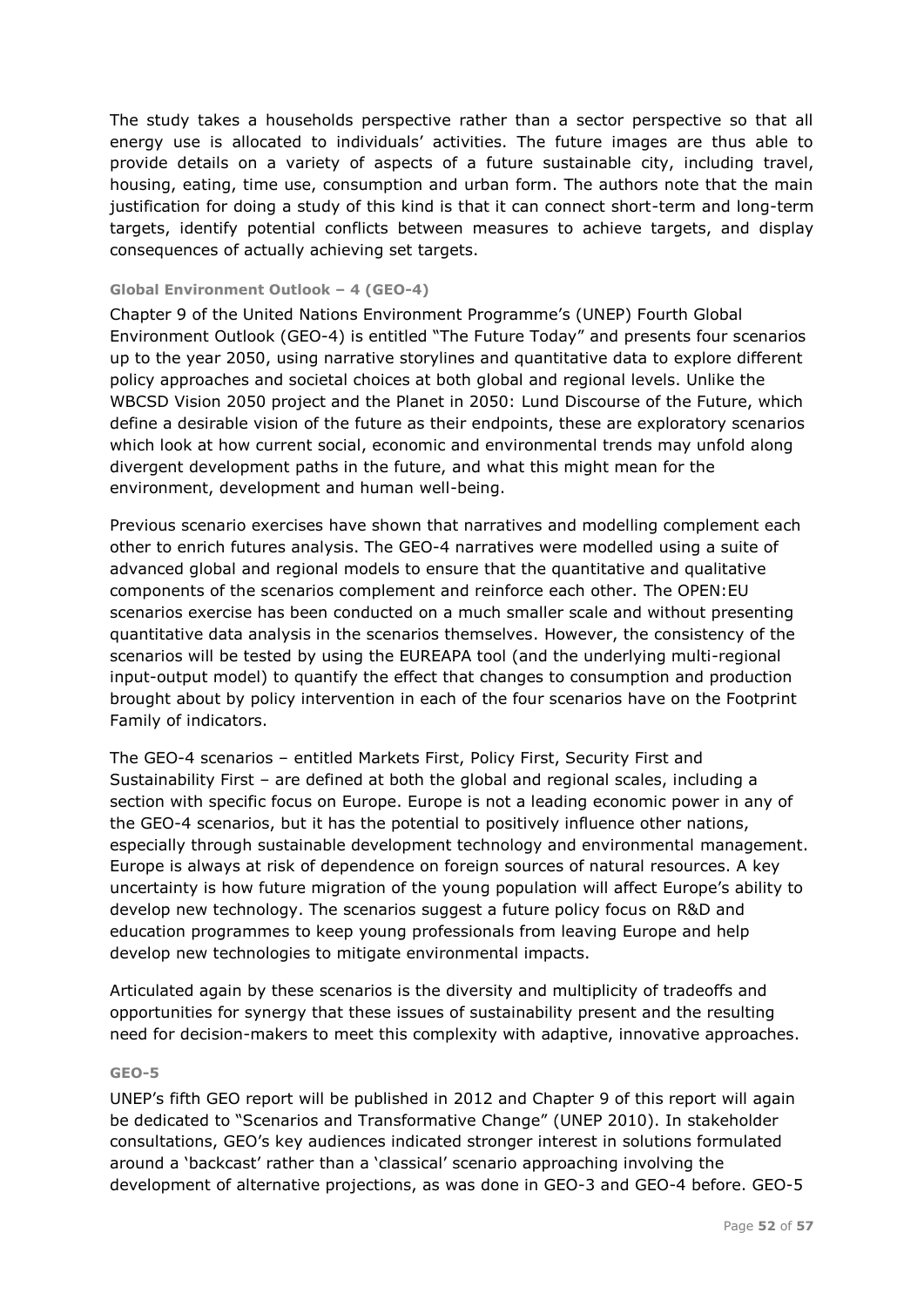will thus use backcasting to map out possible pathways (combinations of options) to a desired outcome – or "challenge scenario". The pathways must be consistent with longterm (2050) sustainability goals and targets that have been agreed upon in multilateral environmental agreements and within the critical environmental limits identified by science. Conceptually, this is a similar approach to that undertaken for the development of the OPEN:EU scenario narratives.

#### **Common messages**

Each of these scenario exercises are slightly different – some define one desirable vision of the future and a pathway to get there (Vision 2050, The Planet in 2050), others present several possible paths to a future goal (Images of the Future City, OPEN:EU), and still others define no specific end-point, but rather look at the range of possible ways current trends could unfold in the future (GEO-4). The common message emerging from all of these, however, is that the resources and services we depend on are highly interconnected and require that we undertake policy solutions that are similarly interconnected and mutually supportive. This also means that we must ensure that shortterm policy decisions are consistent with long-term goals and outcomes, a particular concern also of the EU's flagship initiative for a resource-efficient Europe. Furthermore, these scenarios also demonstrate that behaviour change and social innovation are as important as technical and commercial innovation in our transition to a sustainable economy. As emphasised by The Planet in 2050 Lund Discourse, a social dialogue on our collective future and responsibility to the planet also plays an important role in this respect.

Putting society on any one of these potential paths to sustainability will require a set of tools for measuring our progress and helping us to course correct. The OPEN:EU project's integration of the Footprint Family of indicators and the creation of the EUREAPA tool, as well as the work being carried out in the IN-STREAM project on new indicator approaches, provide early contributions that can be built on going forward.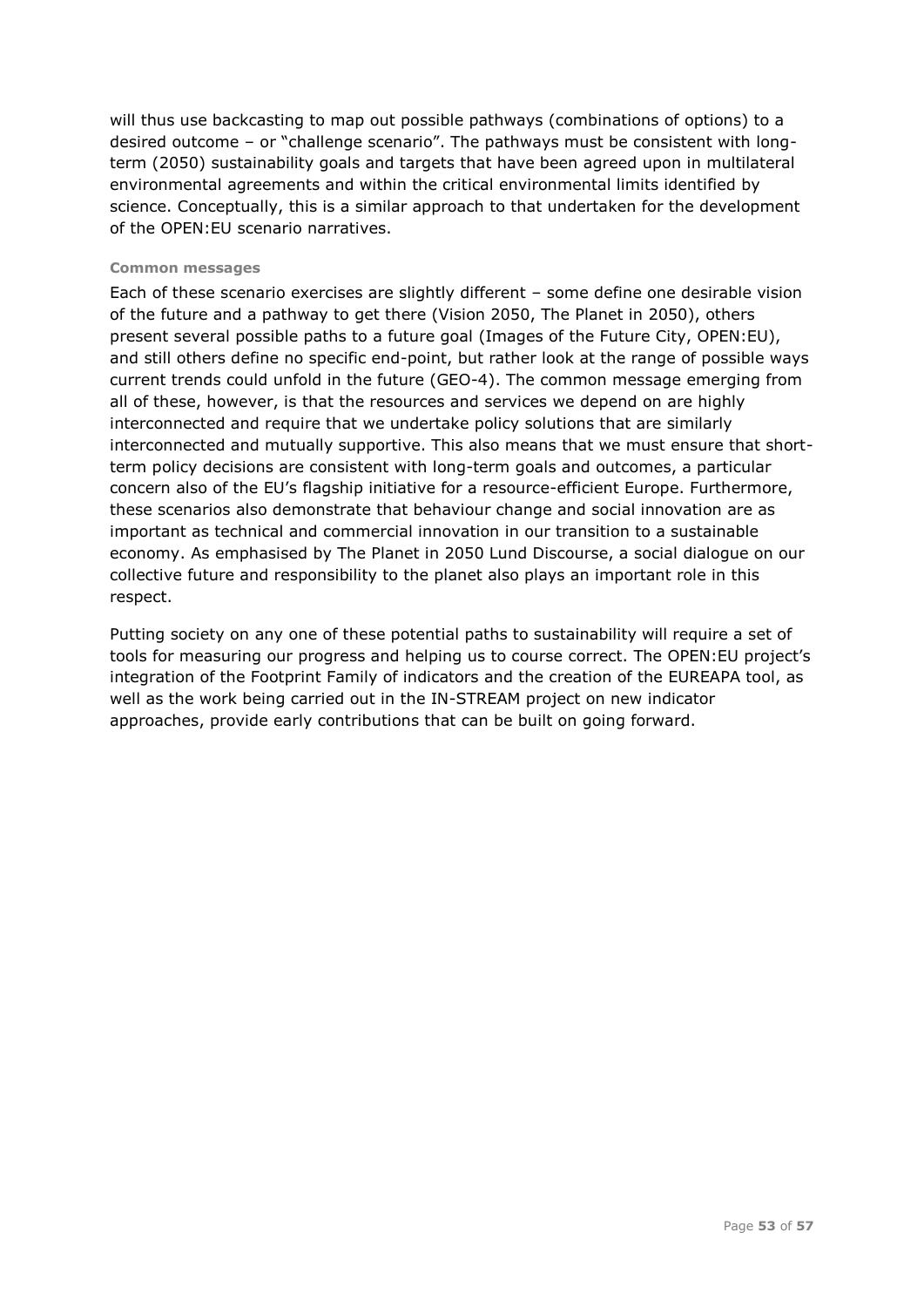## <span id="page-54-0"></span>5.Conclusions

Prior to conducting the quantitative stage of the analysis, it is difficult to draw concrete conclusions about how effective the different scenario storylines are likely to be in reaching a One Planet Economy. The modelling of the scenarios using the EUREAPA tool will take place in July 2011, with the results of this exercise feeding into the final report. At this stage, however, a number of initial messages can be drawn from the qualitative stage of the scenario development exercise, with further refinement of these being possible post quantification.

**There are likely to be different pathways for getting to a sustainable future, which have quite different implications for society**. The scenario storylines highlight that the nexus between the rate of technological innovation and the preparedness of society to move beyond a GDP-growth focus can produce quite different "worlds". For example, life in Scenario 3 is a world characterised by resource shortages, high prices and social tension. In this world, life is likely to be far less pleasant for the majority of Europeans for whom today's consumption patterns are unaffordable.

**Some scenarios may be more stable than others.** For example, Scenario 2 describes a world in which comprehensive government policy is needed to maintain the delicate balance between growing demand driven by the ongoing growth-focus of society on the one hand, and the need to reach a One Planet Economy on the other. Rapid technological change is assumed to enable this balancing act. There are many risks in this world that could tip society into the type of conflict more characteristic of Scenario 3. For example, the technological change may be less rapid than expected, tensions could emerge between government, business and society, or an unanticipated shock, such as war or natural disaster could take place.

**The issues must be considered in an integrated way**. The scenarios highlight the challenges in developing consistent policy strategies to put Europe on a path towards a One Planet Economy. This is due to the complexity of the issues and the interrelationships between the factors that influence patterns of consumption and production. For example, the greater importation of low-impact goods from ―environmentally competitive‖ countries (envisaged in Scenario 2) would necessitate an educational revolution to create adequate opportunities to find employment in new, hightech, innovative industries.

**Tradeoffs are likely to be involved.** The scenarios highlight that the transition to a One Planet Economy is likely to involve trade-offs. For example, the rapid shift to electromobility (envisaged in Scenarios 1 and 2) would create an additional burden for the transformation of Europe's electricity supply to avoid simply shifting the carbon impact from one sector to another. In Scenario 2, this increase in demand is exacerbated by the strong growth-focus, and may require significant imports of electricity from beyond Europe's borders.

**Behavioural change and social innovation is likely to be needed alongside technological innovation and policies aimed at industrial transformation**. The scenarios highlight that behavioural changes resulting in lower consumption of highimpact goods and services can ease the pressure on the supply side and the role of technology. The changes in behaviour can either be shared evenly across society, leading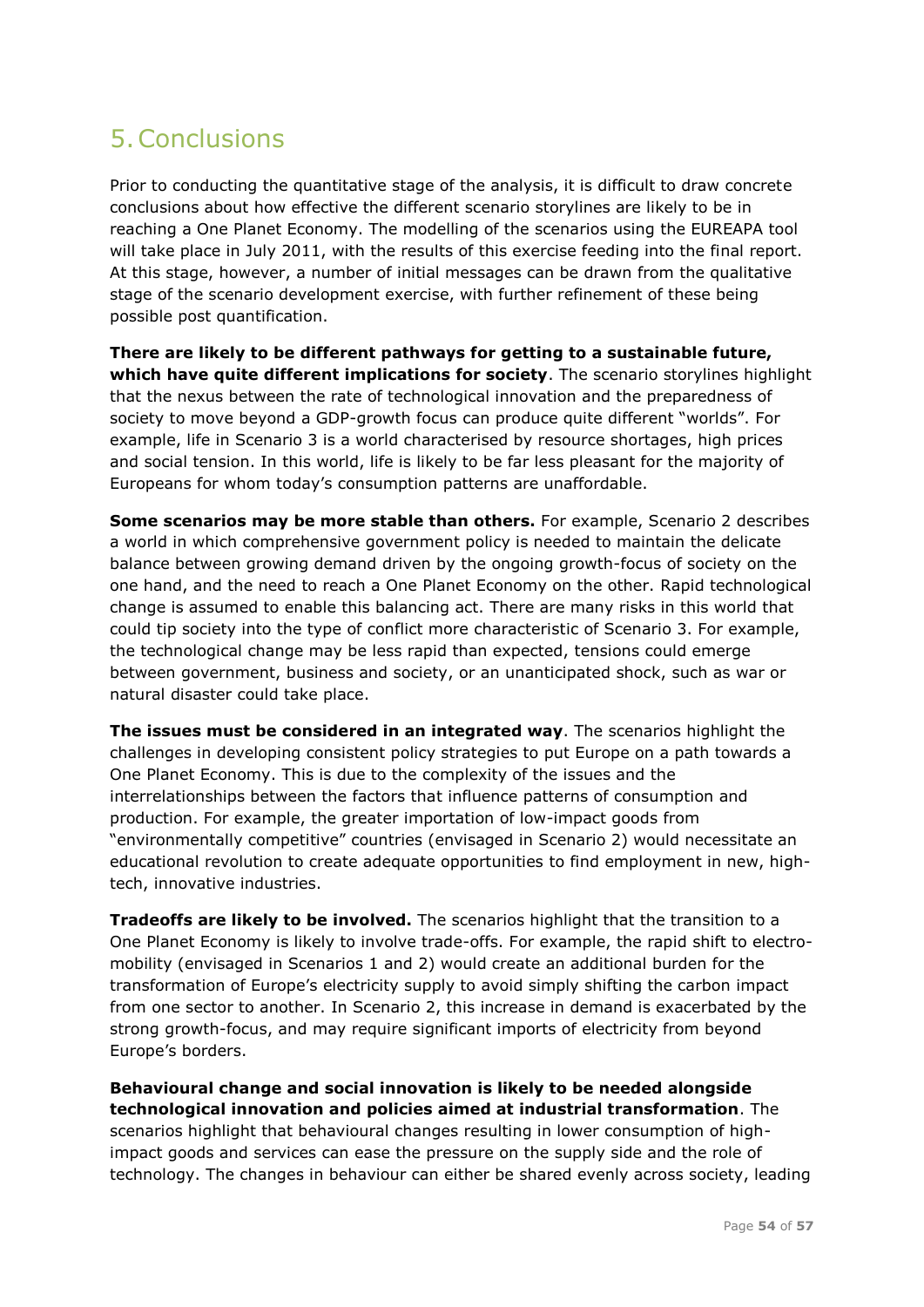to greater harmony (as in Scenario 4), or forced via high prices and draconian measures, leading to greater tension (as in Scenario 3). Government action to encourage behavioural change is likely to be needed in all scenarios, but the nature of this action is likely to be quite different.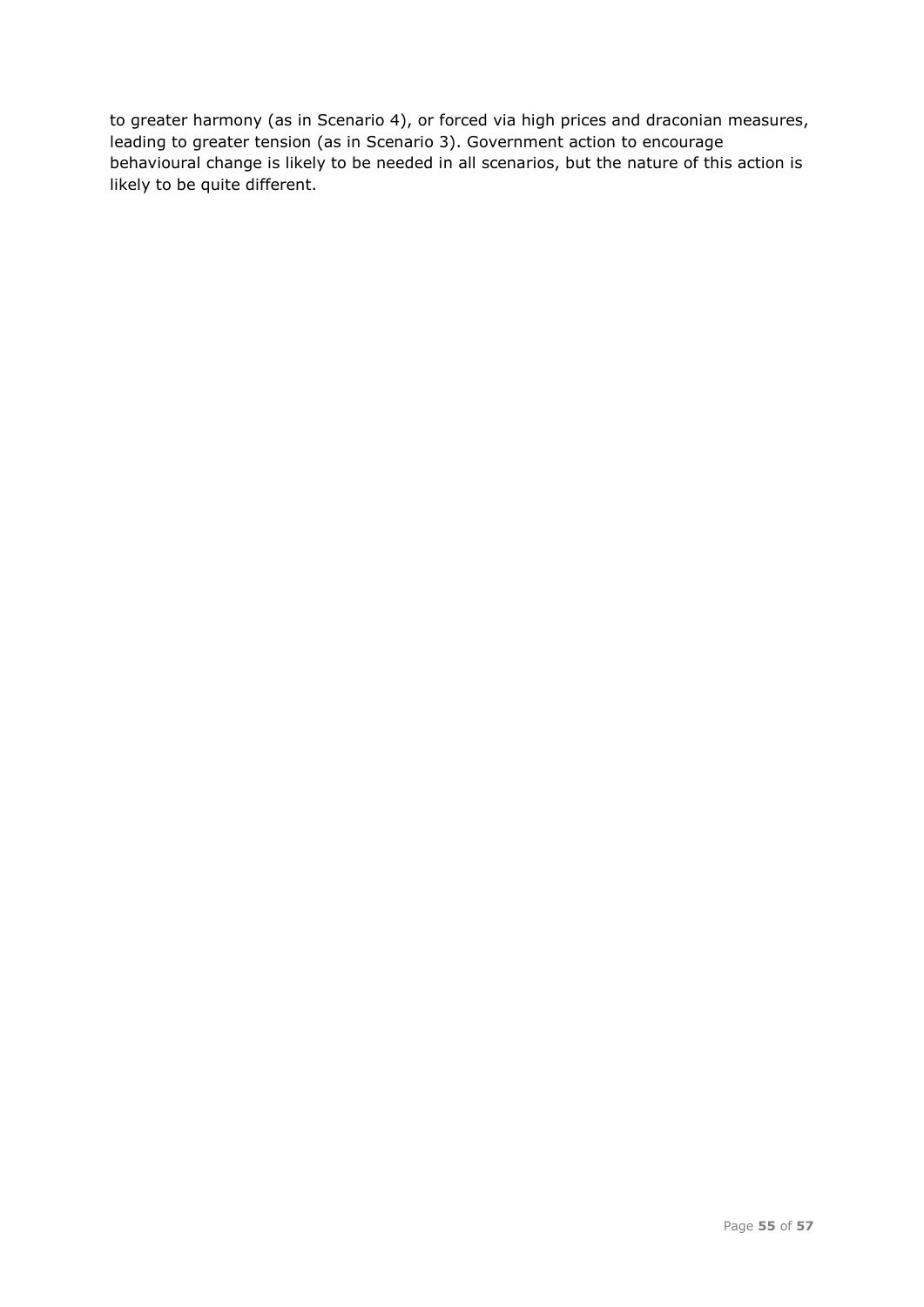## <span id="page-56-0"></span>6.References

- Bishop, P., Hines, A., Collins, T., 2007. The current state of scenario development: an overview of techniques. Foresight 9, 5-25.
- Bloom, Nicholas., 2009. The Impact of Uncertainty Shocks. *Econometrica*, Vol. 77, No. 3 (May, 2009), 623– 685.
- Börjeson, L., Höjer, M., Dreborg, K.H., Ekvall, T., Finnveden, G., 2006. Scenario types and techniques: towards a user's guide. Futures 38, 723-739.
- Capstick, S. and Lewis, A, 2009. "Personal Carbon Allowances: A Pilot Simulation and Ouestionnaire". UK Energy Research Centre (UK ERC) (2009). Available at:
- [www.eci.ox.ac.uk/research/energy/downloads/capstick09-pcasimulation.pdf](http://www.eci.ox.ac.uk/research/energy/downloads/capstick09-pcasimulation.pdf) (accessed 3 May 2011).
- Dreborg, K.H., 1996. Essence of backcasting. Futures 28, 813-828.
- ENDS Europe, 2010. EC to issue resource efficiency roadmap in 2011. Available at: <http://www.endseurope.com/index.cfm?go=24249&referrer=bulletin&DCMP=EMC-ENDS-EUROPE-DAILY> (accessed 21 June 2011).
- European Commission, 2011. Communication on "A resource-efficient Europe Flagship initiative under the Europe 2020 Strategy" (COM(2011) 21 final).
- Green Economy Coalition, 2011. Green, fair and productive: How the 2012 Rio Conference can move the world towards a sustainable economy. Available at: [http://www.greeneconomycoalition.org/content/gec-proposal-](http://www.greeneconomycoalition.org/content/gec-proposal-2012-earth-summit-agenda-updated-march-2011)[2012-earth-summit-agenda-updated-march-2011](http://www.greeneconomycoalition.org/content/gec-proposal-2012-earth-summit-agenda-updated-march-2011) (accessed 21 April 2011).
- Ikenberry, G. John, 1986. "The Irony of State Strength: Comparative Responses to the Oil Shocks in the 1970s". *International Organization* 40 (1): 105–137.
- Jäger, J, 2009. 2050: A Vision for our planet. Global Change 74, 16-19.
- Millennium Ecosystem Assessment, 2005. Ecosystems and human well-being. Island Press, Washington D.C.
- Moore, D., Galli, A., Cranston, G.R., Reed, A., in press. Projecting future human demand on the Earth's regenerative capacity. *Ecological Indicators*.
- OECD, 2010. Interim Report of the Green Growth Strategy: Implementing our Commitment for a Sustainable Future. Available at:

[http://www.oecd.org/document/3/0,3343,en\\_2649\\_37465\\_45196035\\_1\\_1\\_1\\_1,00.html](http://www.oecd.org/document/3/0,3343,en_2649_37465_45196035_1_1_1_1,00.html) (access 21 June 2011).

- Phills, J.A., Deiglmeier, K., Miller, D.T., 2008. Rediscovering social innovation. Stanford Social Innovation Review 6, 34-43.
- Rounsevell, M.D.A., Metzger, M.J., 2010. Developing qualitative scenario storylines for environmental change assessment. Wiley Interdisciplinary Reviews: Climate Change 1, 606-619.UNEP, 2007. Global Environment Outlook 4 (GEO-4), Chapter 9: The Future Today. Available at:<http://www.unep.org/geo/geo4.asp> (accessed 12 April 2011).
- Shell International BV, 2008. Shell energy scenarios to 2050. Available at: wwwstatic.shell.com/.../scenarios/shell\_energy\_scenarios\_2050.pdf (accessed 21 June 2011).
- UNEP, 2009. The Green Economy Initiative Factsheet. Available at: <http://www.unep.org/greeneconomy/AboutGEI/WhatisGEI/tabid/29784/Default.aspx> (accessed 21 April 2011).
- UNEP, 2010. Assessing the Environmental Impacts of Consumption and Production: Priority Products and Materials, A Report to the Working Group on the Environmental Impacts of Products and Materials to the International Panel for Sustainable Resource Management. Hertwich, E., van der Voet, E., Suh, S., Tukker, A., Huijbregts M., Kazmierczyk, P., Lenzen, M., McNeely, J., Moriguchi, Y.
- UNEP, 2010. Fifth Global Environment Outlook (GEO‐5) FIRST PRODUCTION MEETING, 8‐11 November 2010 Cairo, Egypt: Background Document Annex 6, Selected priorities and goals Europe. Available at: [http://www.unep.org/geo/GEO\\_Meetings.asp](http://www.unep.org/geo/GEO_Meetings.asp) (accessed 07 April 2011).
- UNEP, 2010. GEO-5 Regional Consultation European Region Questionnaire Results September 2010. Available at: [http://www.unep.org/geo/geo\\_Photogalleries.asp](http://www.unep.org/geo/geo_Photogalleries.asp) (accessed 07 April 2011).
- UNEP, 2011. Towards a Green Economy: Pathways to Sustainable Development and Poverty Eradication A Synthesis for Policy Makers. Available at: [www.unep.org/greeneconomy](http://www.unep.org/greeneconomy) (accessed 21 April 2011).
- UNEP, IISD, 2007. GEO Resource Book. A training manual on integrated environmental assessment and reporting. Training Module 6 - scenario development and analysis.
- van Notten, P.W.F., Rotmans, J., van Asselt, M., Rothman, D.S., 2003. An updated scenario typology. Futures 35, 423-443.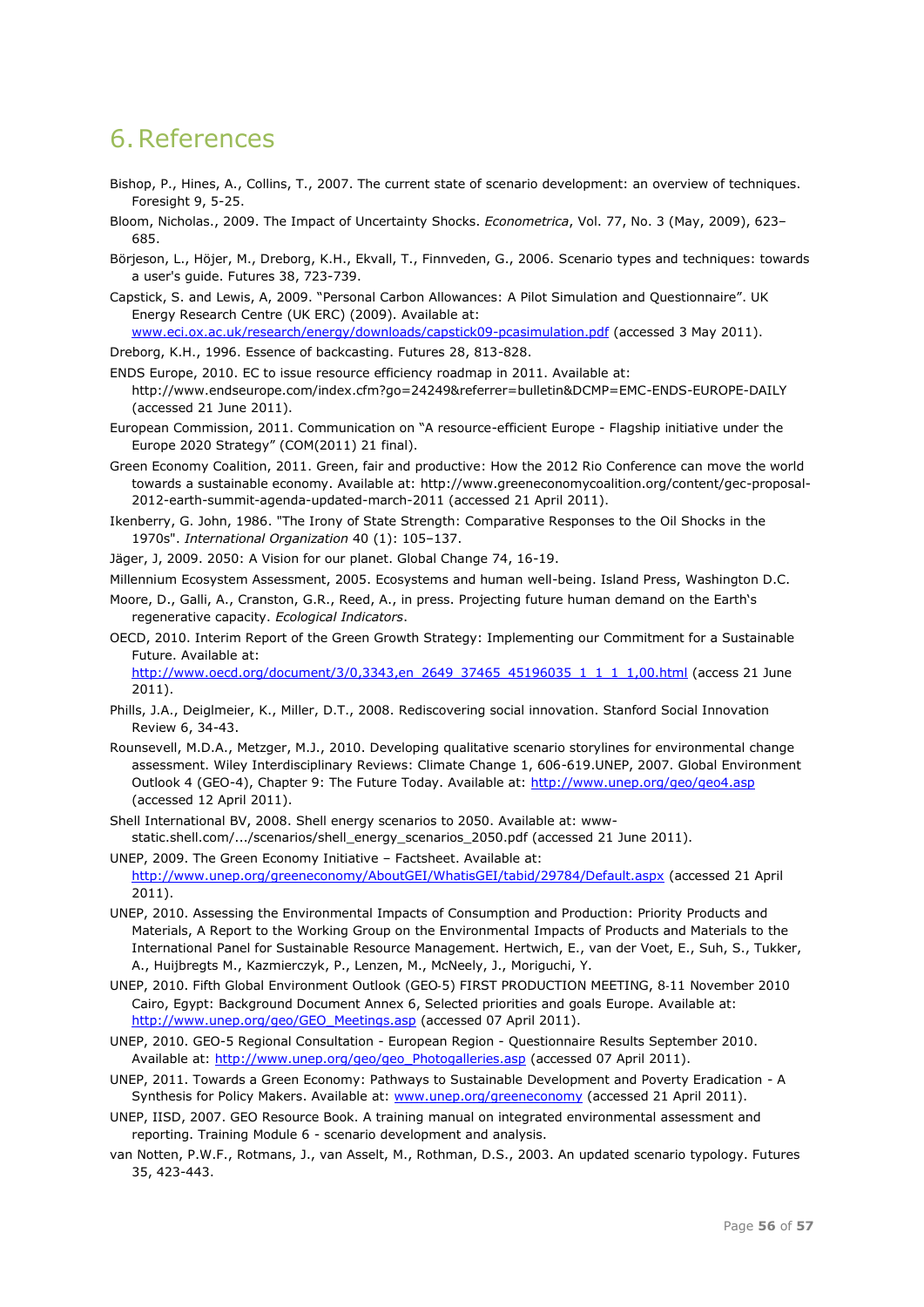WBCSD, 2010. Vision 2050: The new agenda for business. Available at:

http://www.wbcsd.org/templates/TemplateWBCSD5/layout.asp?type=p&MenuId=MTYxNg&doOpen=1&Click Menu=LeftMenu (accessed 12 April 2011).

Woodin, M., Lucas, C. 2004. Green alternatives to globalisation: a manifesto. Pluto Press, London.